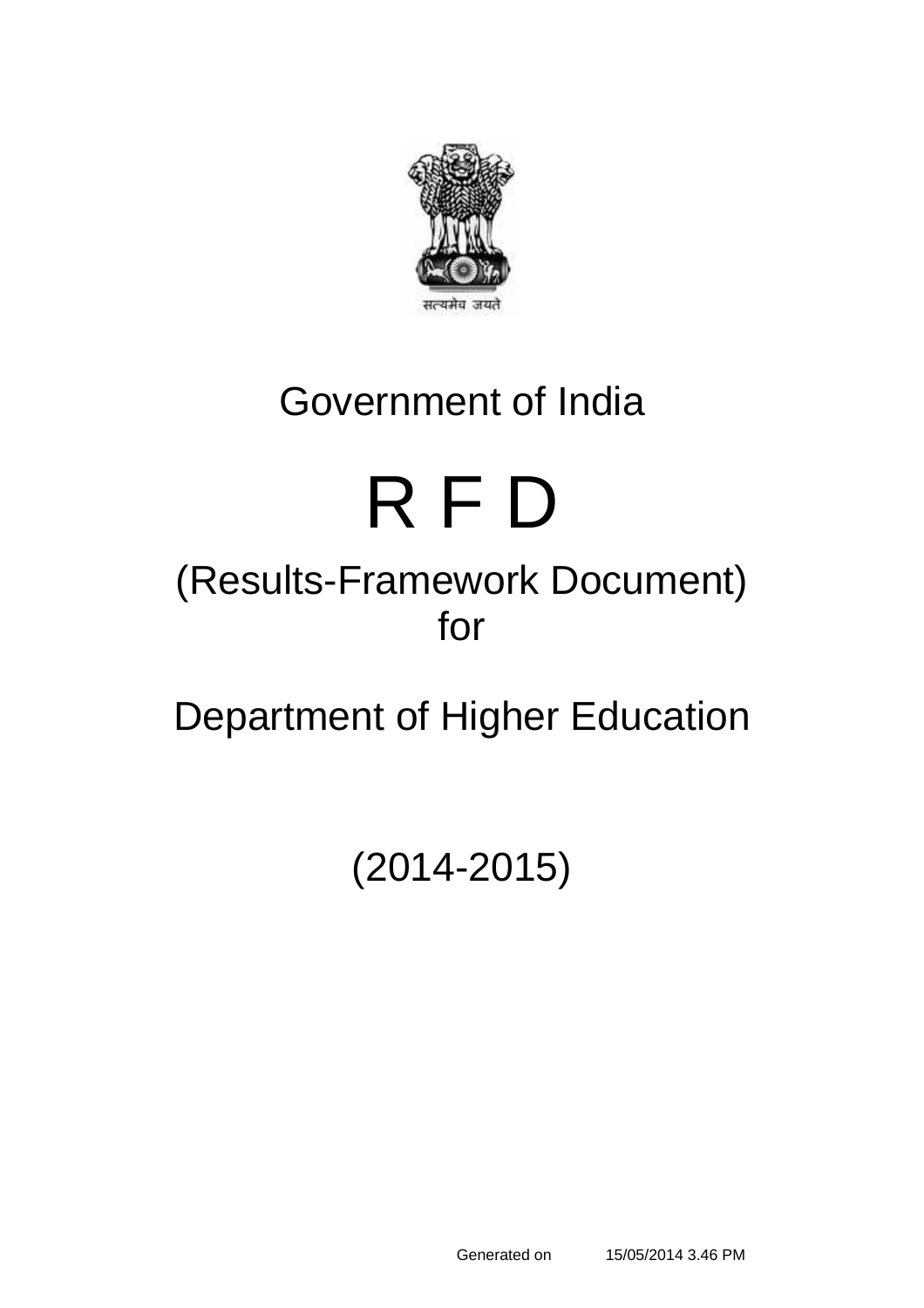#### Section 1: Vision, Mission, Objectives and Functions

#### Vision

To realize India's human resource potential to its fullest in the higher education sector, with equity and excellence.

#### **Mission**

Provide greater opportunities of access to higher education with equity to all the eligible persons and in particular to the deprived sections.Expand access by supporting existing institutions, establishing new institutions, supporting State Governments and Non-Government Organizations / civil society to supplement public efforts aimed at removing regional or other imbalances that exist at present.Initiate policies and programmes for strengthening research and innovations and encourage institutions – public or private - to engage in stretching the frontiers of knowledge.Promote the quality of higher education by investing in infrastructure and faculty, promoting academic reforms, improving governance and institutional restructuring towards the inclusion of the hitherto deprived communities.

#### **Objectives**

- 1 Access, Participation and Expansion • To expand the higher education sector in all its modes of delivery to increase the enrolment in higher education by 10 million during the XII Plan so as to reach 30% GER by 2020. • To expand institutional base of higher education (including technical. professional and vocational education) by creating additional capacity in existing institutions, establishing new institutions and incentivising state governments and Non-Governmental Organizations / civil society. • To enhance employability of our students with focus on skill based higher education.
- 2 Equity and Inclusion (i)To provide opportunities of higher education to socially deprived communities and remove disparities by promoting the inclusion of women, minorities and differently abled persons. (ii)To remove regional imbalances in access to higher education by setting up of institutions in unserved and underserved areas. • To provide enhanced financial assistance to students so that all students can access higher education irrespective of their means
- 3 Quality Enhancement (i)To enhance plan support for infrastructure and faculty development in the institutions of higher learning and to attract talent towards careers in teaching and research. (ii)To create conditions for knowledge generation through improved research facilities in universities and colleges. (iii)Consolidation and strengthening of State Institutions. (iv)To promote collaboration with International community, foreign governments, universities/institutions and regional and international organizations, for the advancement of universal knowledge and intellectual property rights. (v)To promote development of Indian languages
- 4 Research & Innovation
- 5 Governance Reforms and Leadership. (i)To promote autonomy, innovation and academic reforms in institutions of higher learning. (ii)To undertake institutional restructuring for improving efficiency, relevance and creativity in higher education. (iii) Ensuring compliance to the Financial Accountability Framework
- 6 Globalization Reforms in Higher Educational Sector Convergence of interdisciplinary studies-research & innovation Better governance Internationalization of Education

#### **Functions**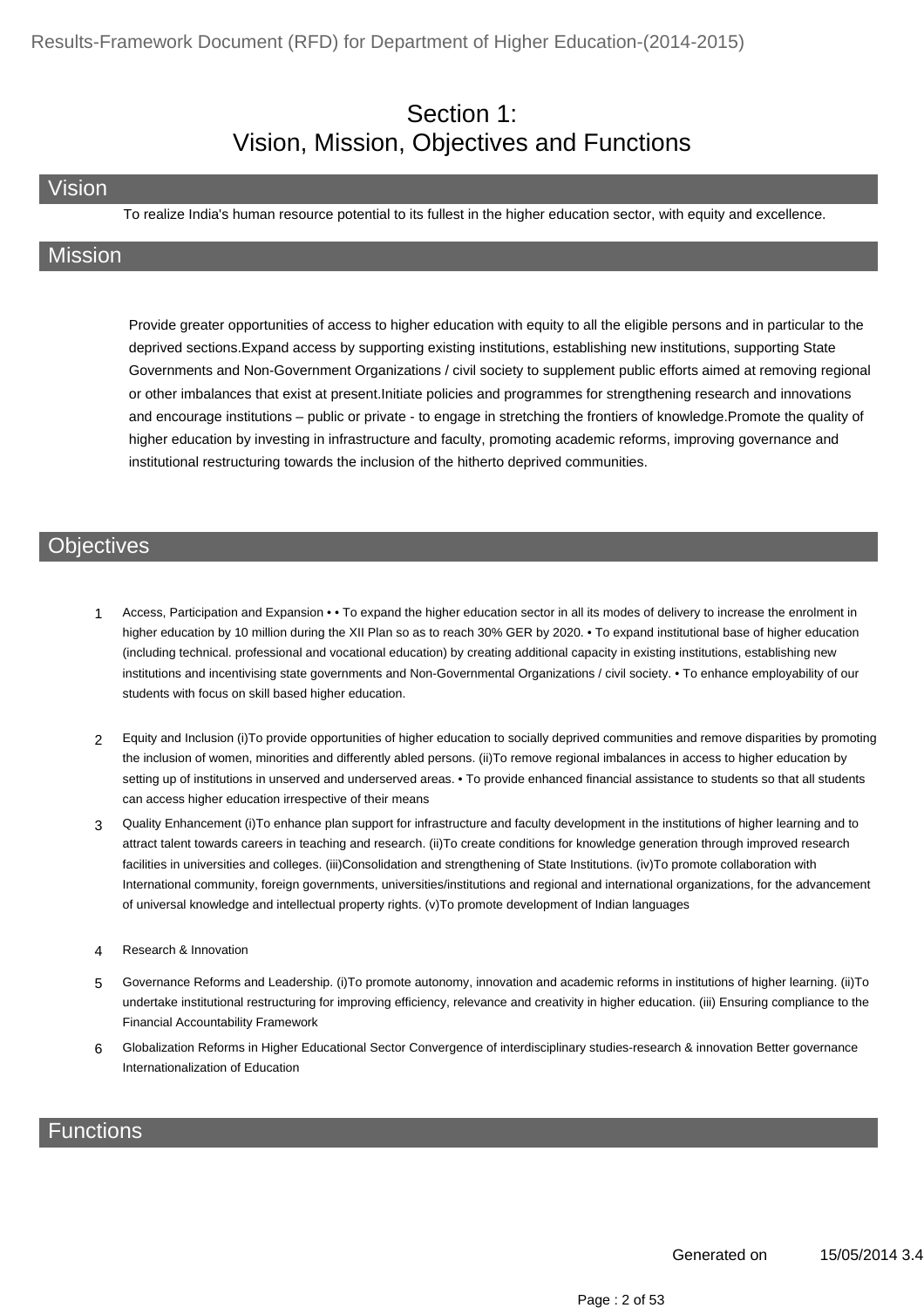#### Section 1: Vision, Mission, Objectives and Functions

- Enhancement of Gross Enrolment Ratio by expanding access through all modes;
- Promoting the participation of those sections of the society whose GER is lower than the national average;
- To improve quality and to promote academic reforms;
- Setting up of new educational institutions and also capacity expansion and improvement of the existing institutions;
- Use of Technology in Higher Education;
- Development of Vocational Education and Skill Development
- Development of Indian Languages;
- International Collaboration in the field of education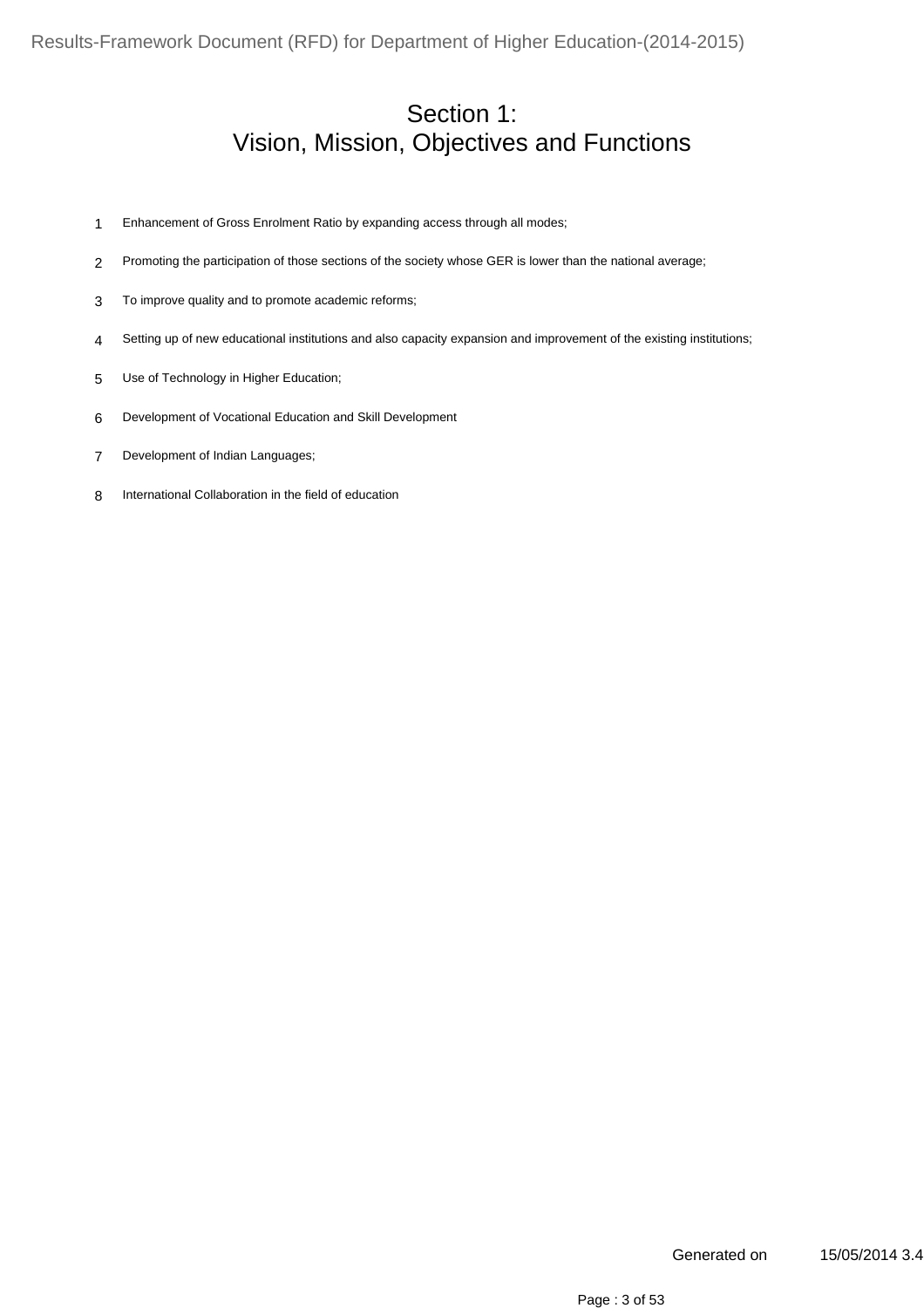|                                                                                                                                                                                                                                                                                                                                                                                                                                                                                                                                                                                                                                                                  |        |                                                                                                           |                                                                                                                   |                              |        |           |                | Target / Criteria Value |                |                |
|------------------------------------------------------------------------------------------------------------------------------------------------------------------------------------------------------------------------------------------------------------------------------------------------------------------------------------------------------------------------------------------------------------------------------------------------------------------------------------------------------------------------------------------------------------------------------------------------------------------------------------------------------------------|--------|-----------------------------------------------------------------------------------------------------------|-------------------------------------------------------------------------------------------------------------------|------------------------------|--------|-----------|----------------|-------------------------|----------------|----------------|
| Objective                                                                                                                                                                                                                                                                                                                                                                                                                                                                                                                                                                                                                                                        | Weight | Action                                                                                                    | <b>Success</b><br>Indicator                                                                                       | Unit                         | Weight | Excellent | Very Good      | Good                    | Fair           | Poor           |
|                                                                                                                                                                                                                                                                                                                                                                                                                                                                                                                                                                                                                                                                  |        |                                                                                                           |                                                                                                                   |                              |        | 100%      | 90%            | 80%                     | 70%            | 60%            |
| [1] Access, Participation and Expansion<br>• • To expand the higher education sector in<br>all its modes of delivery to increase the<br>enrolment in higher education by 10 million<br>during the XII Plan so as to reach 30% GER<br>by 2020.<br>• To expand institutional base of higher<br>education (including technical. professional<br>and vocational education) by creating<br>additional capacity in existing institutions,<br>establishing new institutions and<br>incentivising state governments and Non-<br>Governmental Organizations / civil society.<br>• To enhance employability of our students<br>with focus on skill based higher education. | 15.00  | [1.1] Critical evaluation of State<br>Plans to ensure holistic<br>planning for higher<br>education sector | [1.1.1]<br>Appraisal of State<br><b>Higher Educational</b><br>Plan (SHEP) by<br><b>Technical Support</b><br>Group | Number<br><b>l</b> of states | 2.00   | 18        | 15             | 10                      | 5 <sub>1</sub> | $\overline{4}$ |
|                                                                                                                                                                                                                                                                                                                                                                                                                                                                                                                                                                                                                                                                  |        | [1.2] Disbursal of funds to States [1.2.1]<br>/ UTs for implementing<br><b>RUSA</b>                       | Release of RUSA<br>funds to States/UTs<br>for components<br>approved by PAB                                       | Number<br>of states          | 2.00   | 18        | 15             | 10                      | 5              | $\overline{4}$ |
|                                                                                                                                                                                                                                                                                                                                                                                                                                                                                                                                                                                                                                                                  |        | [1.3] Shifting of new CFIs to<br>permanent campuses                                                       | [1.3.1] CFIs shifted                                                                                              | Number                       | 1.00   | 5         | $\overline{4}$ | $\mathcal{E}$           | $\overline{2}$ | $\overline{1}$ |
|                                                                                                                                                                                                                                                                                                                                                                                                                                                                                                                                                                                                                                                                  |        | [1.4] Setting up of new<br>polytechnics                                                                   | Operationalization of Number<br>[1.4.1]<br>New Polytechnics                                                       |                              | 1.00   | 60        | 50             | 40                      | 30             | 25             |
|                                                                                                                                                                                                                                                                                                                                                                                                                                                                                                                                                                                                                                                                  |        | [1.5] Upgradation of existing<br>polytechnics                                                             | [1.5.1]<br>Polytechnics<br>upgraded                                                                               | Number                       | 2.00   | 60        | 50             | 40                      | 30             | 20             |

Generated on 15/05/2014 3.46 PM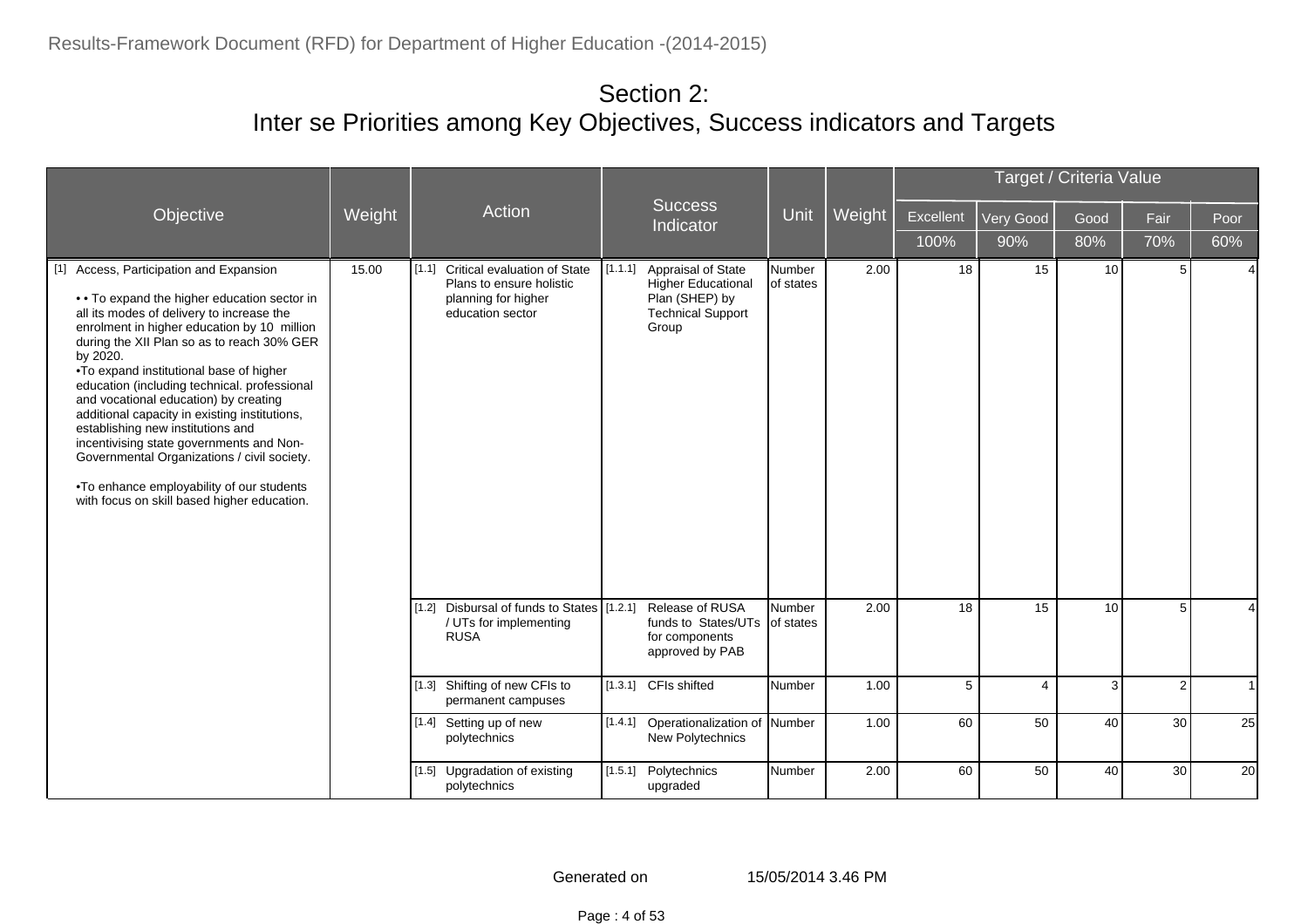|                                                                                                                                                                                                                                                                                                                                                                                                                                                                                                                                 |        |                                                                                                     |                                                                          |        |        |           |           | Target / Criteria Value |        |        |
|---------------------------------------------------------------------------------------------------------------------------------------------------------------------------------------------------------------------------------------------------------------------------------------------------------------------------------------------------------------------------------------------------------------------------------------------------------------------------------------------------------------------------------|--------|-----------------------------------------------------------------------------------------------------|--------------------------------------------------------------------------|--------|--------|-----------|-----------|-------------------------|--------|--------|
| Objective                                                                                                                                                                                                                                                                                                                                                                                                                                                                                                                       | Weight | Action                                                                                              | <b>Success</b><br>Indicator                                              | Unit   | Weight | Excellent | Very Good | Good                    | Fair   | Poor   |
|                                                                                                                                                                                                                                                                                                                                                                                                                                                                                                                                 |        |                                                                                                     |                                                                          |        |        | 100%      | 90%       | 80%                     | 70%    | 60%    |
|                                                                                                                                                                                                                                                                                                                                                                                                                                                                                                                                 |        | [1.6] Establishment of<br><b>Community Colleges</b>                                                 | [1.6.1] Community colleges<br>made functional                            | Number | 4.00   | 200       | 180       | 160                     | 150    | 140    |
|                                                                                                                                                                                                                                                                                                                                                                                                                                                                                                                                 |        | Skill Development of<br>[1.7]<br>population in adjoining<br>areas through Community<br>Polytechnics | [1.7.1] Persons trained                                                  | Number | 3.00   | 160000    | 150000    | 140000                  | 130000 | 120000 |
| Equity and Inclusion<br>$[2]$<br>(i) To provide opportunities of higher<br>education to socially deprived communities<br>and remove disparities by promoting the<br>inclusion of women, minorities and<br>differently abled persons.<br>(ii) To remove regional imbalances in access<br>to higher education by setting up of<br>institutions in unserved and underserved<br>areas.<br>• To provide enhanced financial assistance to<br>students so that all students can access<br>higher education irrespective of their means | 17.00  | [2.1]<br>Provision of Women<br>Hostels in Universities,<br>colleges and Polytechnics                | Operationalization of Number<br>[2.1.1]<br>new Women Hostels             |        | 3.00   | 130       | 120       | 110                     | 100    | 90     |
|                                                                                                                                                                                                                                                                                                                                                                                                                                                                                                                                 |        | [2.2] Remedial Coaching centers [2.2.1]<br>for SC/ST/OBC (non-<br>creamy layer) & Minorities        | New/Additional<br>Centeres in<br>Universities and<br>colleges            | Number | 1.00   | 60        | 50        | 40                      | 30     | 25     |
|                                                                                                                                                                                                                                                                                                                                                                                                                                                                                                                                 |        | [2.3] Coaching centers for<br>NET/SET for SC/ST/OBC<br>(non-creamy layer) &<br><b>Minorities</b>    | [2.3.1]<br>New/Additional<br>Centeres in<br>universities and<br>colleges | Number | 1.00   | 25        | 20        | 18                      | 15     | 12     |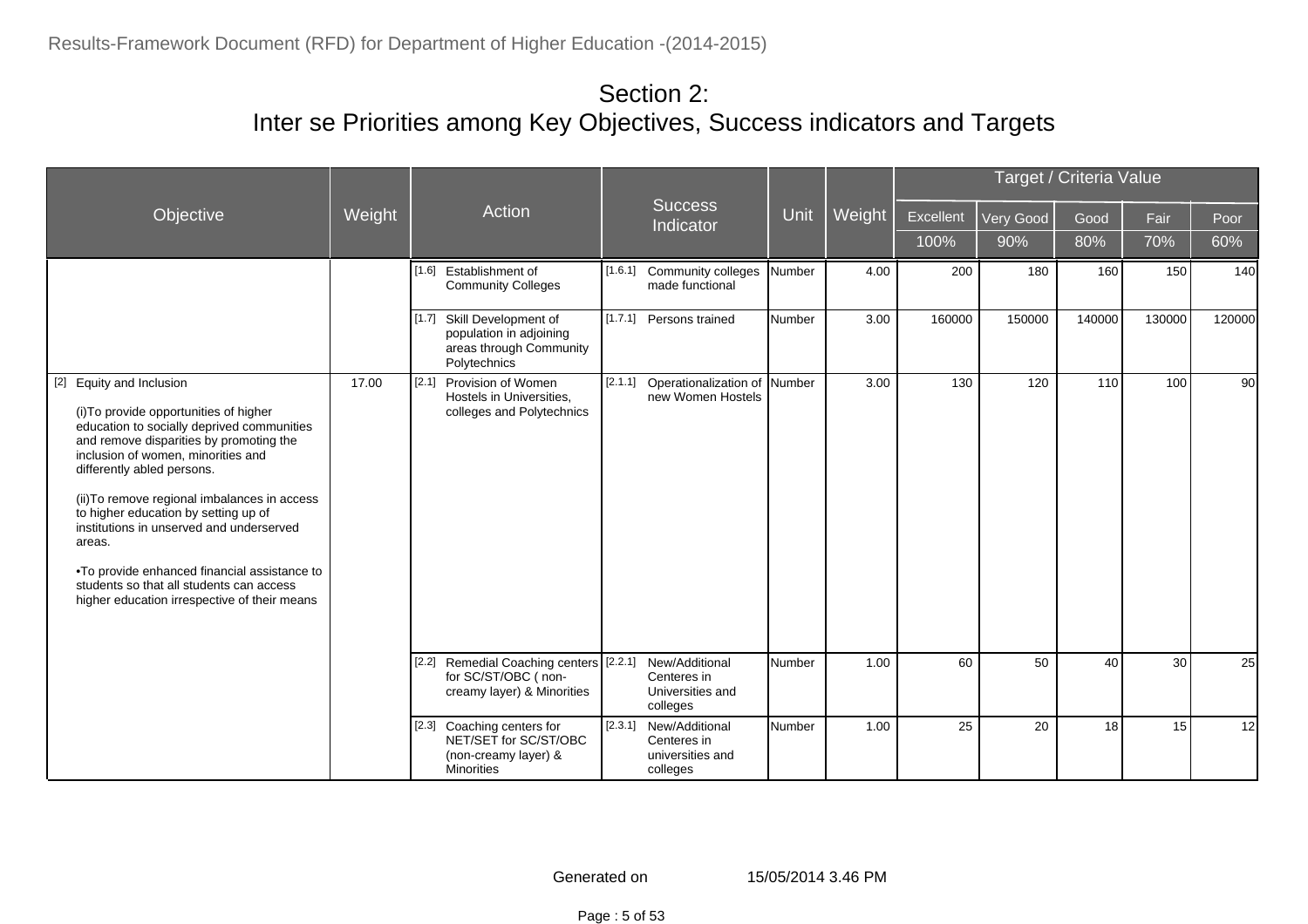|           |        |                                                                                                                                                            |         |                                                                                                 |               |        |            |                                             | Target / Criteria Value |      |           |
|-----------|--------|------------------------------------------------------------------------------------------------------------------------------------------------------------|---------|-------------------------------------------------------------------------------------------------|---------------|--------|------------|---------------------------------------------|-------------------------|------|-----------|
| Objective | Weight | Action                                                                                                                                                     |         | <b>Success</b><br>Indicator                                                                     | Unit          | Weight | Excellent  | Very Good                                   | Good                    | Fair | Poor      |
|           |        |                                                                                                                                                            |         |                                                                                                 |               |        | 100%       | 90%                                         | 80%                     | 70%  | 60%       |
|           |        | [2.4] Coaching centres for<br>facilitating Entry in Services<br>for SC/ST/OBC<br>(non-creamy layer) &<br><b>Minorities</b>                                 | [2.4.1] | New/Additional<br>Centeres in<br>universities and<br>colleges                                   | Number        | 1.00   | 40         | 35                                          | 30                      | 25   | <b>20</b> |
|           |        | [2.5] Impact Study for assessing<br>effectiveness of coaching<br>centers related to NET/SET<br>and entry in Services for<br>SC/ST/OBC                      | [2.5.1] | <b>Completion of Study</b>                                                                      | <b>Date</b>   | 1.00   | 31/12/2014 | 31/01/2015 28/02/2015 15/03/2015 31/03/2015 |                         |      |           |
|           |        | [2.6] Disbursal of<br>fellowships/scholarships                                                                                                             | [2.6.1] | <b>Direct Benefit</b><br>Transfer (DBT) of<br>fellowships/scholars<br>hips                      | $\frac{9}{6}$ | 2.00   | 100        | 90                                          | 85                      | 80   | 75        |
|           |        | Impact study of fellowships<br>[2.7]<br>/scholarships disbursed                                                                                            | [2.7.1] | Completion of stuy                                                                              | Date          | 1.00   | 31/12/2014 | 31/01/2015 28/02/2015 15/03/2015 31/03/2015 |                         |      |           |
|           |        | [2.8] Equal Opportunity Cell                                                                                                                               |         | $[2.8.1]$ New cells<br>operationalised in<br>universities and<br>colleges                       | Number        | 1.00   | 50         | 45                                          | 40                      | 35   | 30I       |
|           |        | [2.9] Implementation of the<br>Scheme for Integrating<br>Differently Abled persons in<br>the mainstream of<br><b>Technical and Vocational</b><br>Education | [2.9.1] | <b>Differently Abled</b><br>Persons covered                                                     | <b>Number</b> | 2.00   | 2300       | 2200                                        | 2100                    | 2000 | 1900      |
|           |        | [2.10] Review of Central Sector<br><b>Interest Subsidy Scheme</b>                                                                                          |         | [2.10.1] Completion of<br>review of the<br>Scheme by the IIM,<br>Bangalore, and<br><b>NUEPA</b> | Date          | 2.00   | 31/07/2014 | 30/09/2014 80/11/2014 31/01/2015 28/02/2015 |                         |      |           |

Page : 6 of 53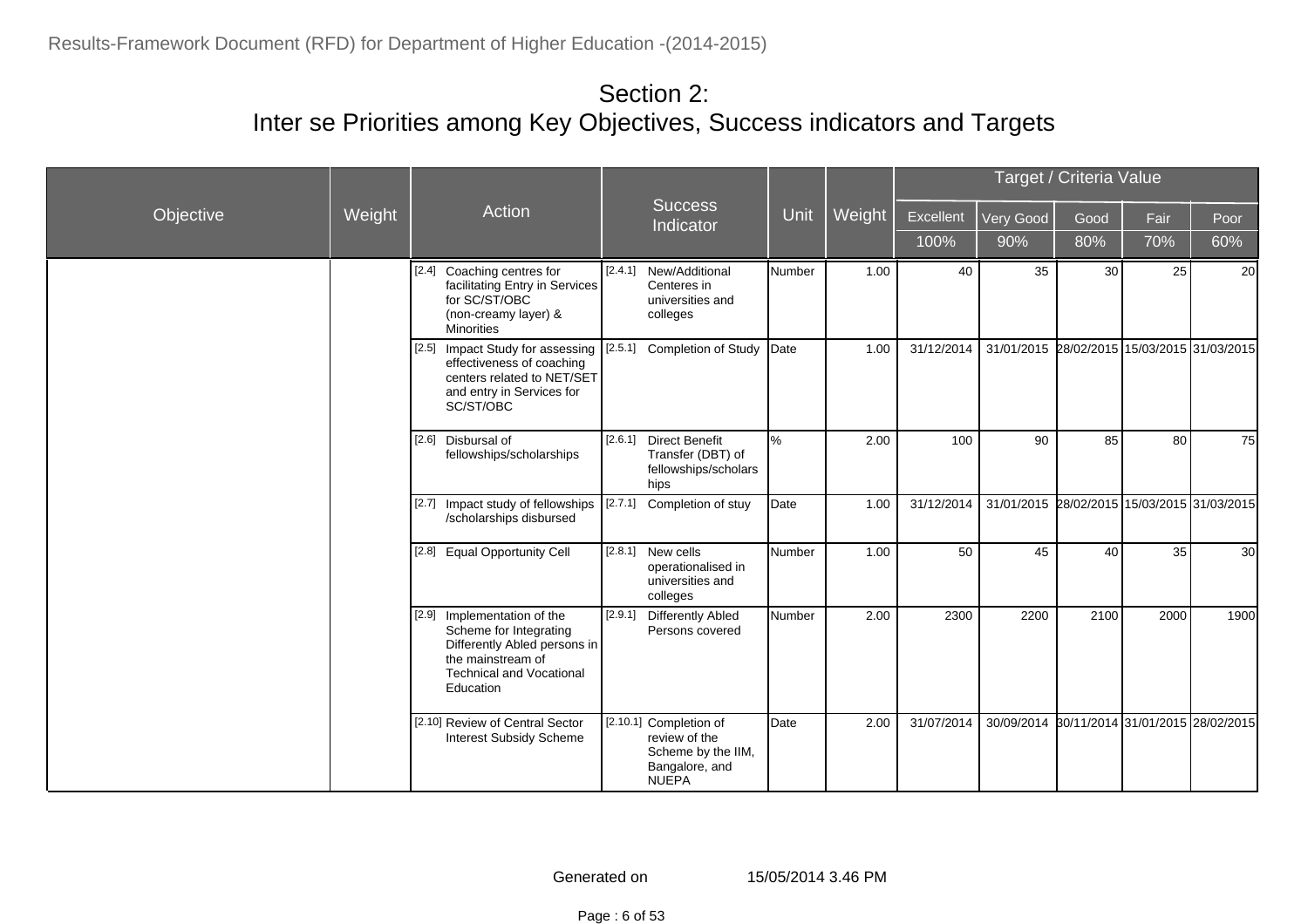|                                                                                                                                                                                                                                                                                                                                                                                                                                                                                                                                                                                                                                                                                                                                 |        |                                                                                                        |                                                                                                                              |        |        |                |                                             | Target / Criteria Value |      |                |
|---------------------------------------------------------------------------------------------------------------------------------------------------------------------------------------------------------------------------------------------------------------------------------------------------------------------------------------------------------------------------------------------------------------------------------------------------------------------------------------------------------------------------------------------------------------------------------------------------------------------------------------------------------------------------------------------------------------------------------|--------|--------------------------------------------------------------------------------------------------------|------------------------------------------------------------------------------------------------------------------------------|--------|--------|----------------|---------------------------------------------|-------------------------|------|----------------|
| Objective                                                                                                                                                                                                                                                                                                                                                                                                                                                                                                                                                                                                                                                                                                                       | Weight | Action                                                                                                 | <b>Success</b><br>Indicator                                                                                                  | Unit   | Weight | Excellent      | Very Good                                   | Good                    | Fair | Poor           |
|                                                                                                                                                                                                                                                                                                                                                                                                                                                                                                                                                                                                                                                                                                                                 |        |                                                                                                        |                                                                                                                              |        |        | 100%           | 90%                                         | 80%                     | 70%  | 60%            |
|                                                                                                                                                                                                                                                                                                                                                                                                                                                                                                                                                                                                                                                                                                                                 |        | [2.11] Regulations for prevention,<br>prohibition and redressal of<br>sexual harassment of<br>students | [2.11.1] Approval of<br>Regulations by the<br><b>Central Government</b>                                                      | Date   | 2.00   | 31/10/2014     | 31/12/2014 31/01/2015 28/02/2015 31/03/2015 |                         |      |                |
| [3] Quality Enhancement<br>(i) To enhance plan support for infrastructure<br>and faculty development in the institutions of<br>higher learning and to attract talent towards<br>careers in teaching and research.<br>(ii) To create conditions for knowledge<br>generation through improved research<br>facilities in universities and colleges.<br>(iii) Consolidation and strengthening of State<br>Institutions.<br>(iv) To promote collaboration with<br>International community, foreign<br>governments, universities/institutions and<br>regional and international organizations, for<br>the advancement of universal knowledge<br>and intellectual property rights.<br>(v)To promote development of Indian<br>languages | 34.00  | [3.1]<br>National Mission on<br><b>Teachers and Teaching</b>                                           | [3.1.1] Transforming<br><b>Existing Academic</b><br><b>Staff Colleges</b><br>(ASCs) into model<br>Academic Staff<br>Colleges | Number | 2.00   | $\overline{7}$ | 5                                           |                         | 3    | $\overline{2}$ |
|                                                                                                                                                                                                                                                                                                                                                                                                                                                                                                                                                                                                                                                                                                                                 |        |                                                                                                        | [3.1.2] Setting up Schools<br>of Education                                                                                   | Number | 2.00   | 6              | 5                                           |                         | 3    | $\overline{2}$ |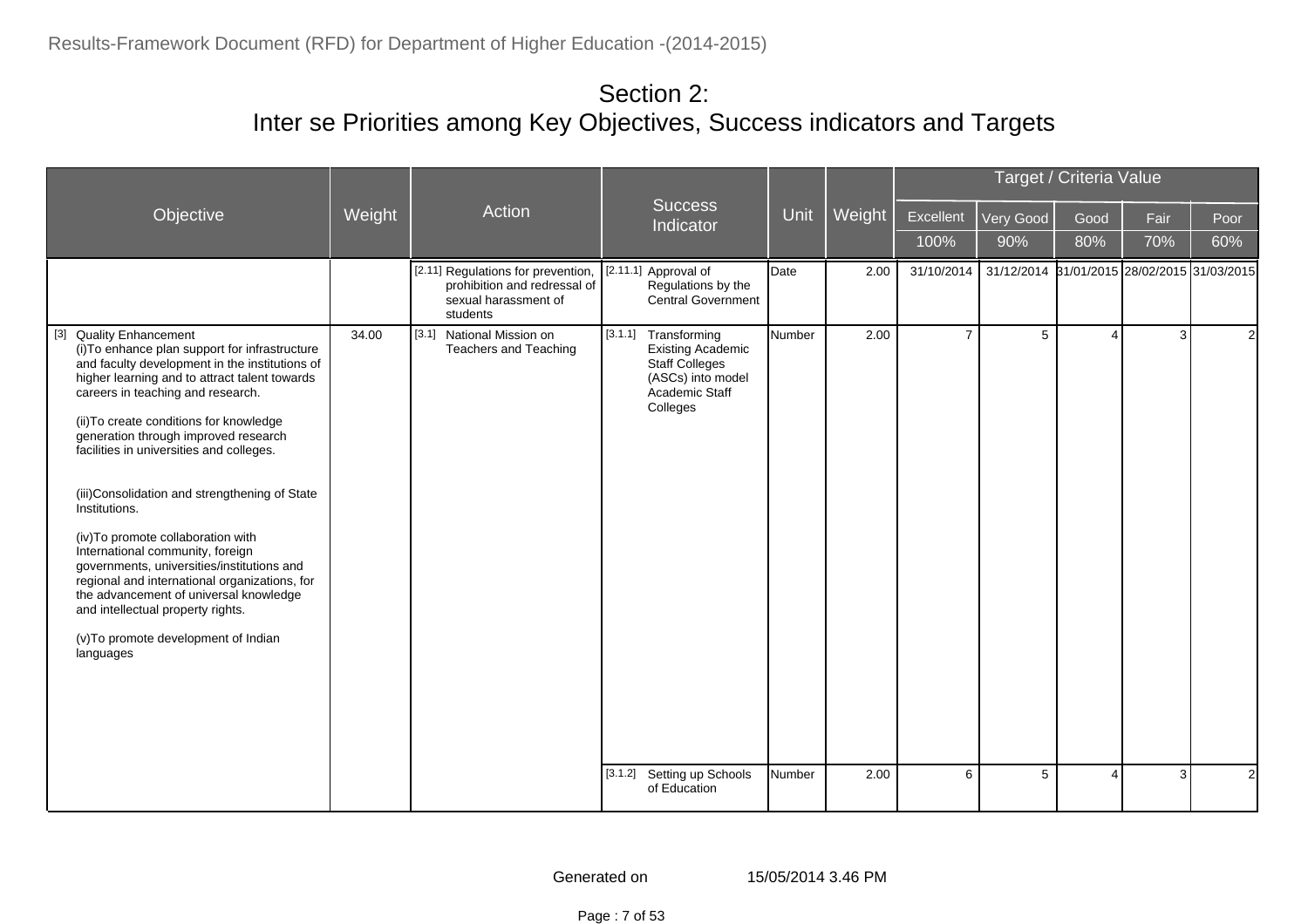|           |        |                                                                 |         |                                                                                          |         |        |            |                                             | Target / Criteria Value |                |       |
|-----------|--------|-----------------------------------------------------------------|---------|------------------------------------------------------------------------------------------|---------|--------|------------|---------------------------------------------|-------------------------|----------------|-------|
| Objective | Weight | Action                                                          |         | <b>Success</b><br>Indicator                                                              | Unit    | Weight | Excellent  | Very Good                                   | Good                    | Fair           | Poor  |
|           |        |                                                                 |         |                                                                                          |         |        | 100%       | 90%                                         | 80%                     | 70%            | 60%   |
|           |        |                                                                 |         |                                                                                          |         |        |            |                                             |                         |                |       |
|           |        |                                                                 |         | [3.1.3] Faculty development Number                                                       | trained | 4.00   | 27000      | 26000                                       | 25000                   | 24000          | 23000 |
|           |        |                                                                 |         | [3.1.4] Faculty development<br>through ICT                                               | Number  | 2.00   | 12000      | 10000                                       | 9000                    | 8000           | 7000  |
|           |        |                                                                 | [3.1.5] | Education<br>Management<br>Centres                                                       | Number  | 1.00   | 5          | $\overline{4}$                              | 3                       | 2              |       |
|           |        | Capacity building of<br>[3.2]<br>Teachers under TEQIP II        | [3.2.1] | Conduct of<br>Workshops                                                                  | Number  | 1.00   | 20         | 17                                          | 14                      | 11             | 8     |
|           |        |                                                                 | [3.2.2] | Performance<br>Assessment of<br>trained teachers                                         | Date    | 1.00   | 30/11/2014 | 31/12/2014 31/01/2015 28/02/2015 31/03/2015 |                         |                |       |
|           |        | Strengthening of National<br>[3.3]<br>Translation Mission (NTM) |         | [3.3.1] Training of<br>Translators                                                       | Number  | 1.00   | 300        | 280                                         | 260                     | 250            | 240   |
|           |        | [3.4] Strategy for promotion of<br>Indian languages             | [3.4.1] | Impact evaluation<br>study for existing<br>schemes                                       | Date    | 2.00   | 31/12/2014 | 31/01/2015 28/02/2015 15/03/2015 31/03/2015 |                         |                |       |
|           |        |                                                                 | [3.4.2] | <b>Converting Central</b><br>Institute of Indian<br>Languages into an<br>autonomous body | Date    | 1.00   | 31/12/2014 | 31/01/2015 28/02/2015 15/03/2015 31/03/2015 |                         |                |       |
|           |        | [3.5] Mandatory accreditation                                   | [3.5.1] | CUs applying for<br>accreditation                                                        | $\%$    | 2.00   | 100        | 95                                          | 90                      | 85             | 80    |
|           |        |                                                                 | [3.5.2] | Opening of Regional<br>offices of NAAC and<br><b>NBA</b>                                 | Number  | 1.00   | 5          | $\overline{4}$                              | 3                       | $\overline{2}$ | 1     |

Page : 8 of 53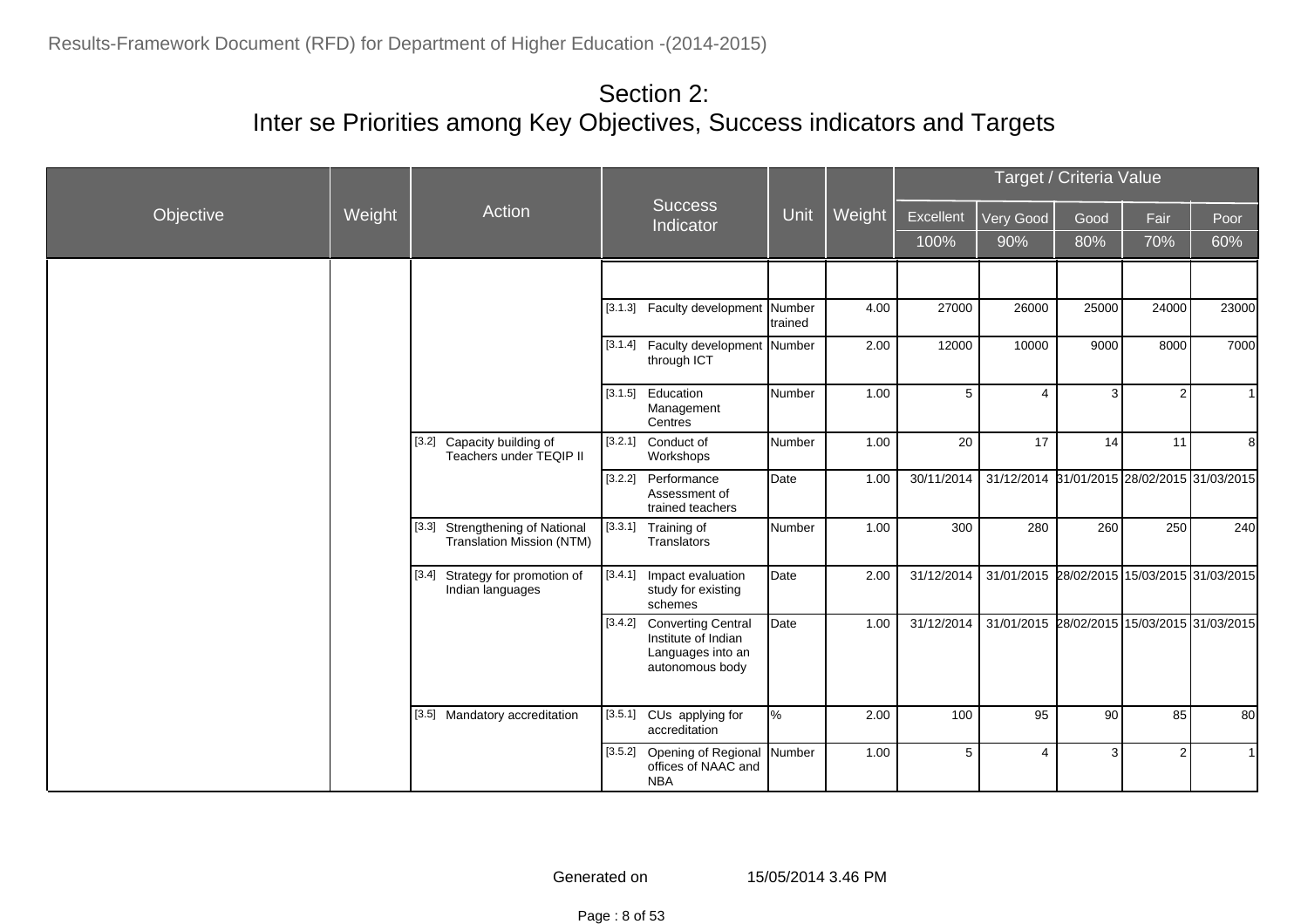|           |        |                                                                                            |         |                                                                                                             |                  |        |            |                                             | Target / Criteria Value |       |                |
|-----------|--------|--------------------------------------------------------------------------------------------|---------|-------------------------------------------------------------------------------------------------------------|------------------|--------|------------|---------------------------------------------|-------------------------|-------|----------------|
| Objective | Weight | Action                                                                                     |         | <b>Success</b><br>Indicator                                                                                 | Unit             | Weight | Excellent  | Very Good                                   | Good                    | Fair  | Poor           |
|           |        |                                                                                            |         |                                                                                                             |                  |        | 100%       | 90%                                         | 80%                     | 70%   | 60%            |
|           |        |                                                                                            | [3.5.3] | According autonomy<br>to NAAC                                                                               | Date             | 1.00   | 31/12/2014 | 31/01/2015 28/02/2015 15/03/2015 31/03/2015 |                         |       |                |
|           |        | [3.6] National Mission on<br>Education through ICT                                         |         | [3.6.1] Utilization of<br>connectivity(Averag<br>e bandwidth<br>utilization in Mbps<br>by the Universities) | Number<br>(Mbps) | 2.00   | 30         | 27                                          | 24                      | 21    | 18             |
|           |        | [3.7] Shift to norm based funding [[3.7.1]<br>from demand and<br>inspection based funding  |         | Completion of pilot<br>testing                                                                              | Date             | 1.00   | 30/12/2014 | 30/01/2015 15/02/2015 28/02/2015 15/03/2015 |                         |       |                |
|           |        | [3.8] Regulation of Private<br><b>Universities</b>                                         | [3.8.1] | Notification of<br>regulation relating to<br><b>Private Universities</b>                                    | Date             | 2.00   | 30/09/2014 | 30/11/2014 31/12/2014 31/01/2015 28/02/2015 |                         |       |                |
|           |        | [3.9] Regulation of Deemed<br><b>Universities</b>                                          | [3.9.1] | Notification of<br><b>Deemed University</b><br>regulations                                                  | Date             | 1.00   | 30/09/2014 | 30/10/2014 31/12/2014 28/02/2015 31/03/2015 |                         |       |                |
|           |        | [3.10] Review of AIU                                                                       |         | [3.10.1] Implementation of<br>report on AIU                                                                 | Date             | 1.00   | 30/11/2014 | 31/12/2014 31/01/2015 28/02/2015 31/03/2015 |                         |       |                |
|           |        | [3.11] Creating an eco-system of<br>Research in Central<br><b>Educational Institutions</b> |         | [3.11.1] Publications in Peer<br><b>Reviewed Journals</b>                                                   | Number           | 2.00   | 16000      | 15000                                       | 14000                   | 13000 | 12000          |
|           |        |                                                                                            |         | [3.11.2] Filing of Patent<br>applications and<br>patents.                                                   | Number           | 2.00   | 200        | 150                                         | 100                     | 75    | 50             |
|           |        | [3.12] Universities for Excellence/<br>Universities with Potential<br>for Excellence       |         | [3.12.1] Selection of new<br>universities                                                                   | Number           | 1.00   | 6          | 5                                           | $\overline{4}$          | 3     | $\overline{2}$ |

Generated on 15/05/2014 3.46 PM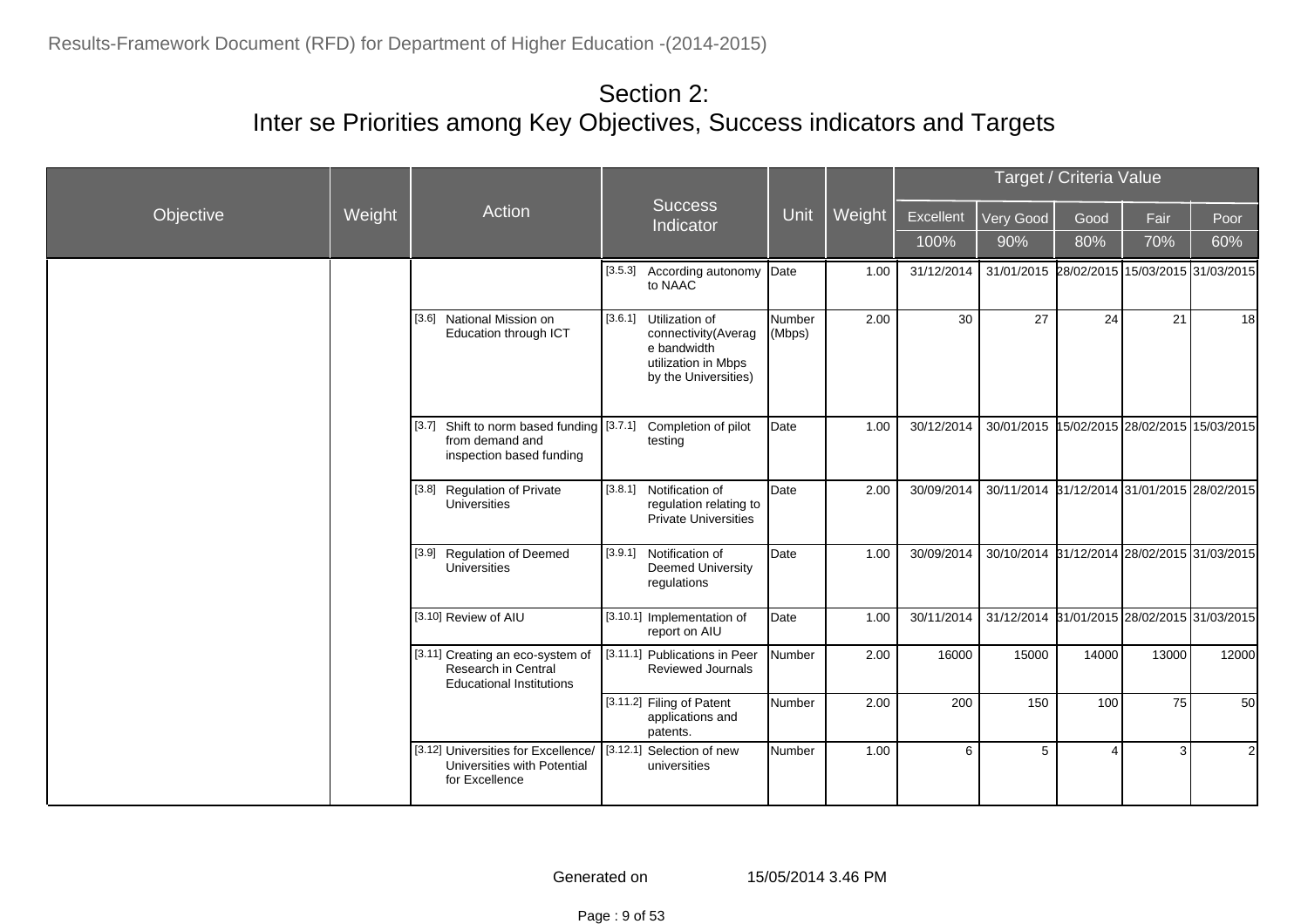|                                                                                                                                                                                                                                                                                                                                                            |        |                                                                          |         |                                                                             |               |        |            |                                             | Target / Criteria Value |                                  |          |
|------------------------------------------------------------------------------------------------------------------------------------------------------------------------------------------------------------------------------------------------------------------------------------------------------------------------------------------------------------|--------|--------------------------------------------------------------------------|---------|-----------------------------------------------------------------------------|---------------|--------|------------|---------------------------------------------|-------------------------|----------------------------------|----------|
| Objective                                                                                                                                                                                                                                                                                                                                                  | Weight | Action                                                                   |         | <b>Success</b><br>Indicator                                                 | Unit          | Weight | Excellent  | Very Good                                   | Good                    | Fair                             | Poor     |
|                                                                                                                                                                                                                                                                                                                                                            |        |                                                                          |         |                                                                             |               |        | 100%       | 90%                                         | 80%                     | 70%                              | 60%      |
|                                                                                                                                                                                                                                                                                                                                                            |        | [3.13] Regulations for Open and<br><b>Distance Learning</b>              |         | [3.13.1] Notification of<br>Regulations by the<br><b>Central Government</b> | <b>D</b> ate  | 1.00   | 31/10/2014 | 31/12/2014 31/01/2015 28/02/2015 31/03/2015 |                         |                                  |          |
| [4] Research & Innovation                                                                                                                                                                                                                                                                                                                                  | 5.00   | Promotion of Research and [[4.1.1] Identification<br>[4.1]<br>Innovation |         | of Centers with<br>Potential for<br>Innovation                              | <b>Number</b> | 2.00   | 5          | $\overline{\mathbf{4}}$                     | 3                       | $\overline{2}$                   | -1       |
|                                                                                                                                                                                                                                                                                                                                                            |        | [4.2] Establishment of Design<br><b>Innovation Centre</b>                |         | [4.2.1] Establishment of<br>Centres                                         | Number        | 3.00   | 10         | 9                                           | 8                       | $\overline{7}$                   | 6        |
| Governance Reforms and Leadership.<br>$[5]$<br>(i) To promote autonomy, innovation and<br>academic reforms in institutions of higher<br>learning.<br>(ii) To undertake institutional restructuring for<br>improving efficiency, relevance and creativity<br>in higher education. (iii) Ensuring<br>compliance to the Financial Accountability<br>Framework | 12.00  | [5.1] Industry Academia Linkage [5.1.1]                                  |         | Meeting of the<br>Council for Industry<br>Academia<br>collaboration         | <b>Number</b> | 1.00   | 4          | 3                                           | 2                       | 1                                | $\Omega$ |
|                                                                                                                                                                                                                                                                                                                                                            |        | [5.2] Online Registration of ISBN [5.2.1]                                |         | Completion of<br>automation                                                 | <b>D</b> ate  | 2.00   | 01/03/2015 | 08/03/2015                                  |                         | 16/03/2015 24/03/2015 31/03/2015 |          |
|                                                                                                                                                                                                                                                                                                                                                            |        | [5.3] Digitalization of Records in<br>Copyright office                   | [5.3.1] | Completion of<br>digitalization of<br>records in copyright<br>office        | Date          | 2.00   | 01/03/2015 | 08/03/2015                                  |                         | 16/03/2015 24/03/2015 31/03/2015 |          |
|                                                                                                                                                                                                                                                                                                                                                            |        | [5.4] E-governance in UGC                                                | [5.4.1] | Operationalizing<br><b>UGC</b> schemes<br>through web-based<br>applications | Date          | 1.00   | 31/10/2014 | 31/12/2014 31/01/2015 28/02/2015 31/03/2015 |                         |                                  |          |

Page : 10 of 53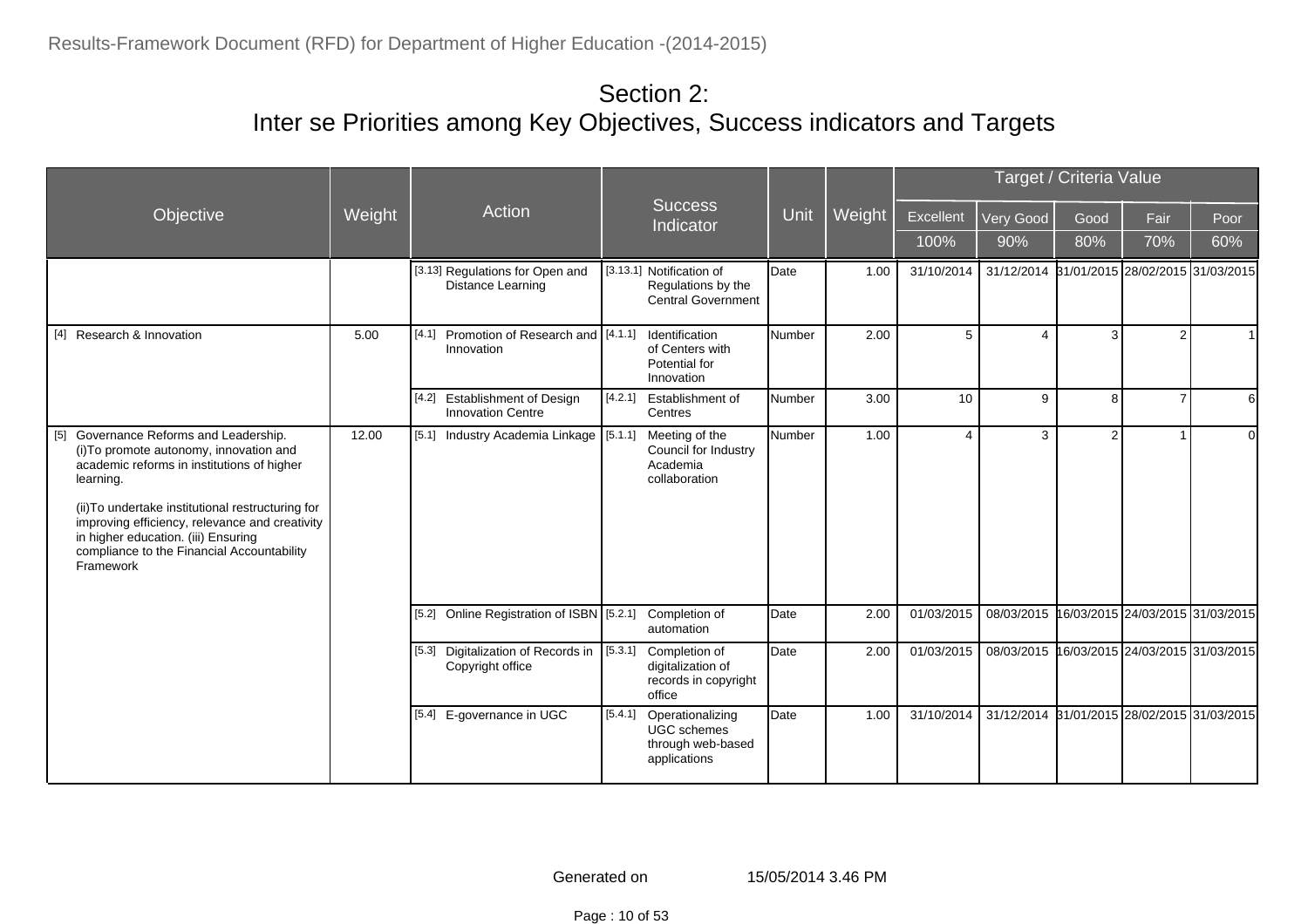|                                                                                                                                                                                    |        |                                                                                             |                                                                                                                |               |        |            |                                             | Target / Criteria Value |                                  |                 |
|------------------------------------------------------------------------------------------------------------------------------------------------------------------------------------|--------|---------------------------------------------------------------------------------------------|----------------------------------------------------------------------------------------------------------------|---------------|--------|------------|---------------------------------------------|-------------------------|----------------------------------|-----------------|
| Objective                                                                                                                                                                          | Weight | Action                                                                                      | <b>Success</b><br>Indicator                                                                                    | Unit          | Weight | Excellent  | Very Good                                   | Good                    | Fair                             | Poor            |
|                                                                                                                                                                                    |        |                                                                                             |                                                                                                                |               |        | 100%       | 90%                                         | 80%                     | 70%                              | 60%             |
|                                                                                                                                                                                    |        | Setting up of portals for<br>[5.5]<br><b>CU<sub>s</sub></b>                                 | [5.5.1] Launch of the portal                                                                                   | Date          | 2.00   | 30/09/2014 | 31/10/2014 80/11/2014 31/12/2014 31/01/2015 |                         |                                  |                 |
|                                                                                                                                                                                    |        | Ranking of central<br>[5.6]<br>universities                                                 | [5.6.1] Holding of<br>orientation<br>workshops.                                                                | Number        | 2.00   | 4          | 3                                           |                         |                                  | $\Omega$        |
|                                                                                                                                                                                    |        | [5.7] Timely dissemination of<br><b>Education Statistics</b>                                | [5.7.1] Release of Statistics<br>of Higher and<br><b>Technical Education</b><br>for 2012-13 based<br>on AISHE. | Date          | 1.00   | 31/10/2014 | 30/11/2014 31/12/2014 31/01/2015 28/02/2015 |                         |                                  |                 |
|                                                                                                                                                                                    |        |                                                                                             | [5.7.2] Release of<br>"Education at a<br>Glance 2014"                                                          | Date          | 1.00   | 31/12/2014 | 20/01/2015 10/02/2015 28/02/2015 31/03/2015 |                         |                                  |                 |
| [6] Globalization Reforms in Higher Educational<br>Sector Convergence of interdisciplinary<br>studies-research & innovation Better<br>governance Internationalization of Education | 2.00   | [6.1]<br>Connect to India<br>Programme                                                      | [6.1.1] Visit of first batch of<br>international<br>students                                                   | Date          | 1.00   | 30/09/2014 | 31/12/2014 31/01/2015 15/02/2015 28/02/2015 |                         |                                  |                 |
|                                                                                                                                                                                    |        | [6.2] Joint Research<br>Programmes                                                          | [6.2.1] Joint Research<br>programmes funded                                                                    | <b>Number</b> | 1.00   | 50         | 40                                          | 30                      | 20                               | 10 <sup>1</sup> |
| Efficient Functioning of the RFD System                                                                                                                                            | 3.00   | Timely submission of Draft RFD<br>for 2015-2016 for Approval                                | On-time submission                                                                                             | Date          | 2.0    | 05/03/2015 | 06/03/2015                                  |                         | 09/03/2015 10/03/2015 11/03/2015 |                 |
|                                                                                                                                                                                    |        | Timely submission of Results for<br>2013-2014                                               | On-time submission                                                                                             | Date          | 1.0    | 01/05/2014 | 02/05/2014                                  |                         | 03/05/2014 06/05/2014 07/05/2014 |                 |
| Enhanced Transparency / Improved Service<br>delivery of Ministry/Department                                                                                                        | 3.00   | Rating from Independent Audit of<br>implementation of Citizens' /<br>Clients' Charter (CCC) | Degree of implementation of  %<br>commitments in CCC                                                           |               | 2.0    | 100        | 95                                          | 90                      | 85                               | 80              |

\* Mandatory Objective(s)

Page : 11 of 53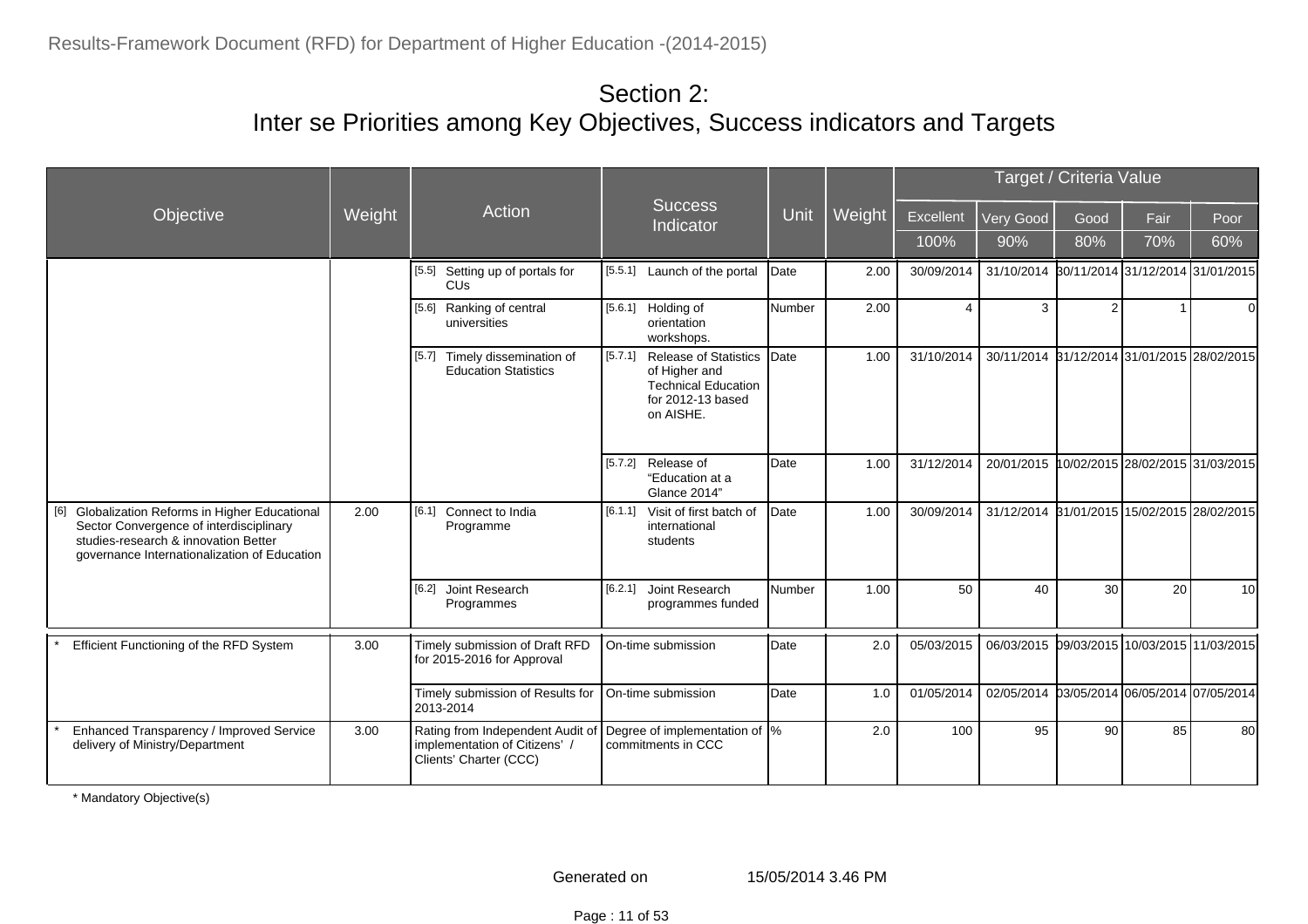|                                                                          |        |                                                                                                                             |                                                                                                                                                  |      |        |            |                                             | Target / Criteria Value |      |      |
|--------------------------------------------------------------------------|--------|-----------------------------------------------------------------------------------------------------------------------------|--------------------------------------------------------------------------------------------------------------------------------------------------|------|--------|------------|---------------------------------------------|-------------------------|------|------|
| Objective                                                                | Weight | Action                                                                                                                      | <b>Success</b><br>Indicator                                                                                                                      | Unit | Weight | Excellent  | Very Good                                   | Good                    | Fair | Poor |
|                                                                          |        |                                                                                                                             |                                                                                                                                                  |      |        | 100%       | 90%                                         | 80%                     | 70%  | 60%  |
|                                                                          |        | Independent Audit of<br>implementation of Grievance<br>Redress Management (GRM)<br>system                                   | Degree of success in<br>implementing GRM                                                                                                         | %    | 1.0    | 100        | 95                                          | 90                      | 85   | 80   |
| <b>Reforming Administration</b>                                          | 8.00   | Update departmental strategy to<br>align with revised priorities                                                            | Date                                                                                                                                             | Date | 2.0    | 01/11/2014 | 02/11/2014 03/11/2014 04/11/2014 05/11/2014 |                         |      |      |
|                                                                          |        | Implement agreed milestones of<br>approved Mitigating Strategies<br>for Reduction of potential risk of<br>corruption (MSC). | % of Implementation                                                                                                                              | %    | 1.0    | 100        | 90                                          | 80                      | 70   | 60   |
|                                                                          |        | Implement agreed milestones for<br>implementation of ISO 9001                                                               | % of implementation                                                                                                                              | %    | 2.0    | 100        | 95                                          | 90                      | 85   | 80   |
|                                                                          |        | % of Responsibility Centres with<br>RFD in RFMS                                                                             | <b>Responsibility Centres</b><br>covered                                                                                                         | %    | 1.0    | 100        | 95                                          | 90                      | 85   | 80   |
|                                                                          |        | Implement agreed milestones of<br>approved Innovation Action<br>Plans (IAPs).                                               | % of implementation                                                                                                                              | %    | 2.0    | 100        | 90                                          | 80                      | 70   | 60   |
| Improve compliance with the Financial<br><b>Accountability Framework</b> | 1.00   | Timely submission of ATNs on<br>Audit paras of C&AG                                                                         | Percentage of ATNs<br>submitted within due date (4<br>months) from date of<br>presentation of Report to<br>Parliament by CAG during<br>the year. | %    | 0.25   | 100        | 90                                          | 80                      | 70   | 60   |
|                                                                          |        | Timely submission of ATRs to<br>the PAC Sectt. on PAC Reports.                                                              | Percentage of ATRS<br>submitted within due date (6<br>months) from date of<br>presentation of Report to<br>Parliament by PAC during<br>the year. | %    | 0.25   | 100        | 90                                          | 80                      | 70   | 60   |

\* Mandatory Objective(s)

Generated on 15/05/2014 3.46 PM

Page : 12 of 53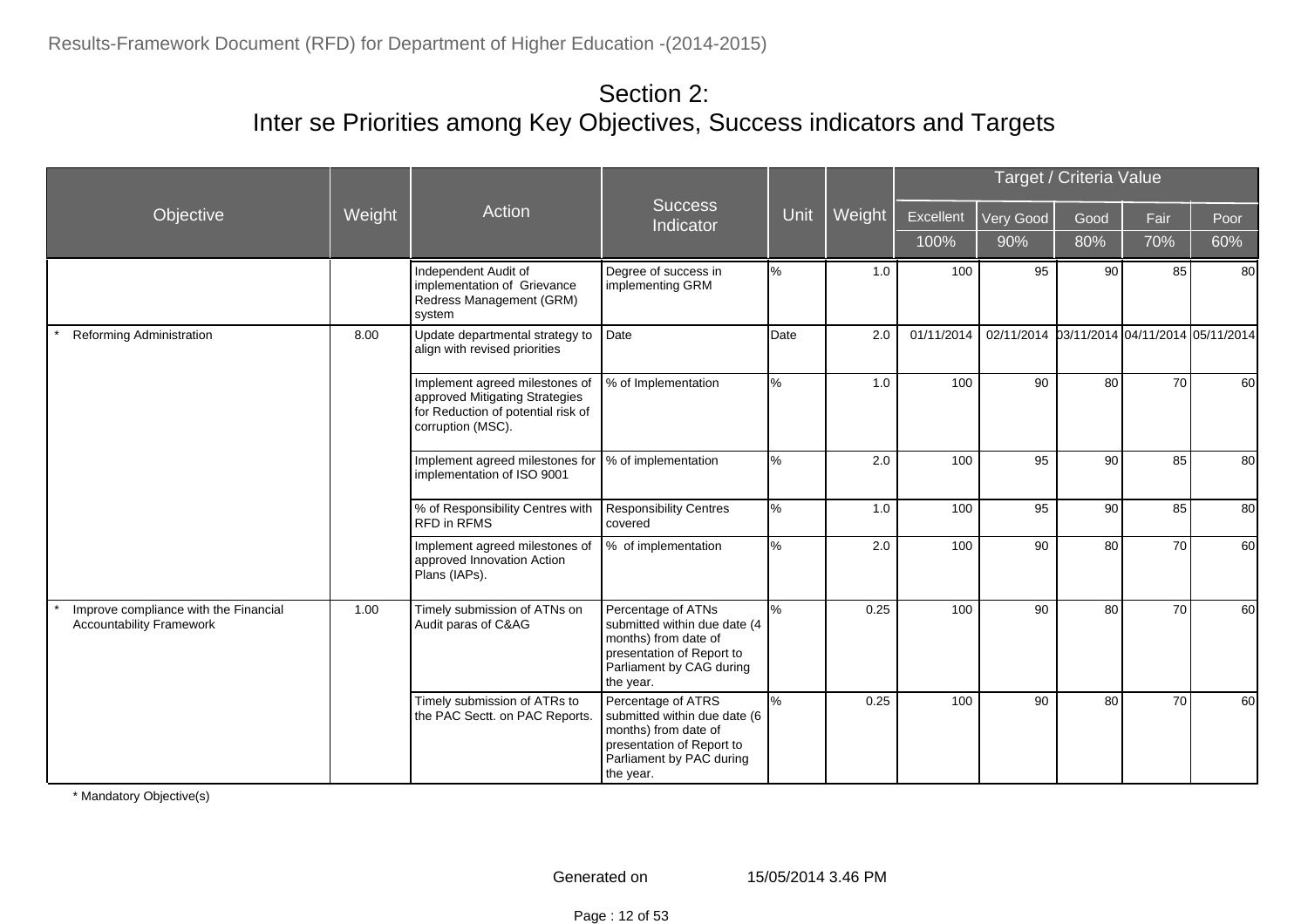|           |        |                                                                                                                                             |                                                                    |      |        |           |           | Target / Criteria Value |      |      |
|-----------|--------|---------------------------------------------------------------------------------------------------------------------------------------------|--------------------------------------------------------------------|------|--------|-----------|-----------|-------------------------|------|------|
| Objective | Weight | Action                                                                                                                                      | <b>Success</b><br>Indicator                                        | Unit | Weight | Excellent | Very Good | Good                    | Fair | Poor |
|           |        |                                                                                                                                             |                                                                    |      |        | 100%      | 90%       | 80%                     | 70%  | 60%  |
|           |        | Early disposal of pending ATNs<br>on Audit Paras of C&AG Reports   ATNs disposed off during<br>presented to Parliament before<br>31.3.2014. | Percentage of outstanding<br>the year.                             | $\%$ | 0.25   | 100       | 90        | 80                      | 70   | 60   |
|           |        | Early disposal of pending ATRs<br>on PAC Reports presented to<br>Parliament before 31.3.2014                                                | Percentage of outstanding<br>ATRS disposed off during<br>the year. | $\%$ | 0.25   | 100       | 90        | 80                      | 70   | 60   |

\* Mandatory Objective(s)

Generated on 15/05/2014 3.46 PM

Page : 13 of 53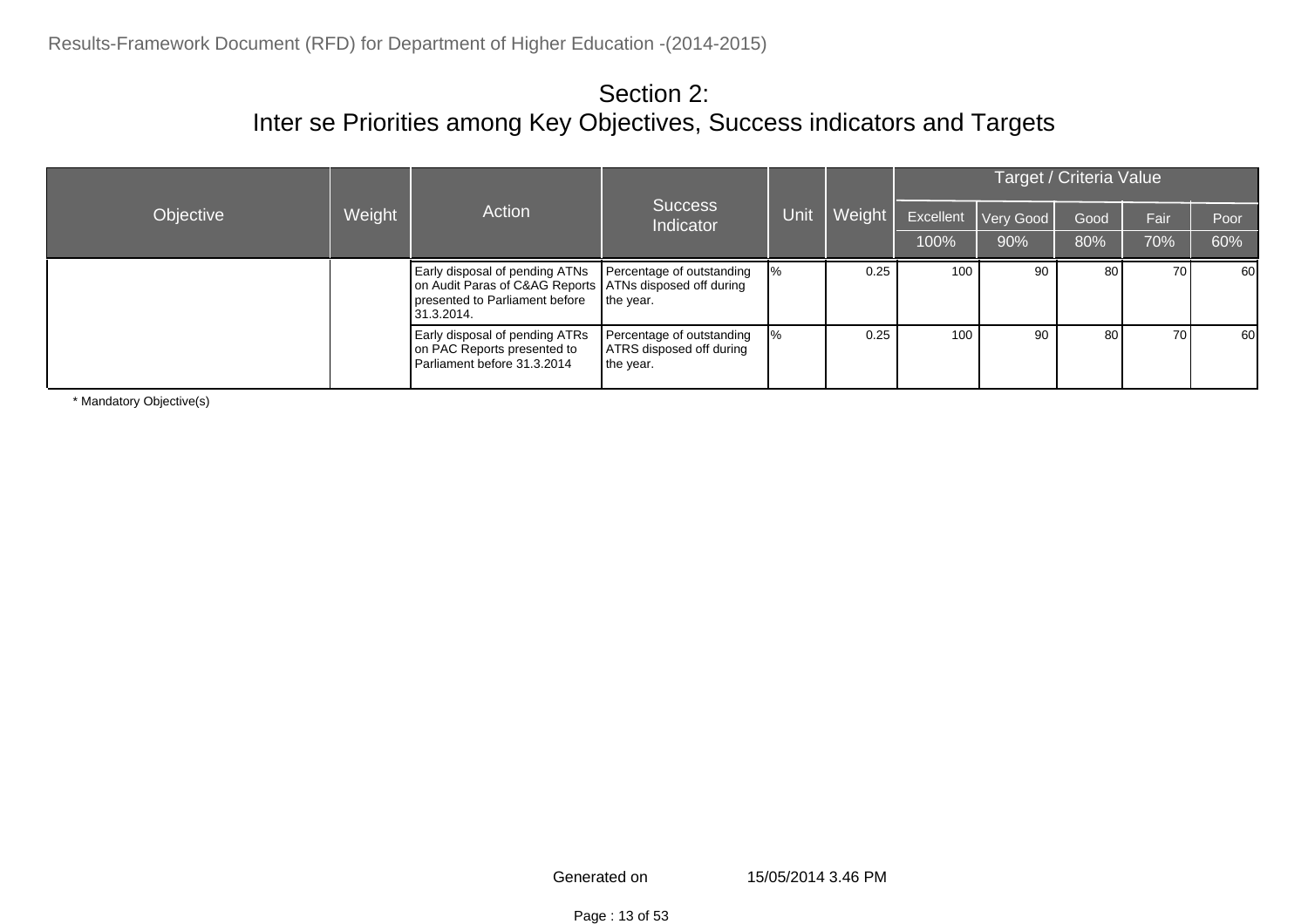|       | Objective                                                                                                                                                                                                                                                                                                                                                                                                                                                                                                                                                                                                                                                               | Action                                                                                                    | Success Indicator                                                                                              | Unit                | for<br>FY 12/13 | Actual Value   Actual Value   Target Value  <br>for<br>FY 13/14 | for<br>$FY$ 14/15 | Projected<br>Value for<br>FY 15/16 | Projected<br>Value for<br>FY 16/17 |
|-------|-------------------------------------------------------------------------------------------------------------------------------------------------------------------------------------------------------------------------------------------------------------------------------------------------------------------------------------------------------------------------------------------------------------------------------------------------------------------------------------------------------------------------------------------------------------------------------------------------------------------------------------------------------------------------|-----------------------------------------------------------------------------------------------------------|----------------------------------------------------------------------------------------------------------------|---------------------|-----------------|-----------------------------------------------------------------|-------------------|------------------------------------|------------------------------------|
| $[1]$ | Access, Participation and Expansion<br>• • To expand the higher education<br>sector in all its modes of delivery to<br>increase the enrolment in higher<br>education by 10 million during the XII<br>Plan so as to reach 30% GER by<br>2020.<br>. To expand institutional base of<br>higher education (including technical.<br>professional and vocational<br>education) by creating additional<br>capacity in existing institutions,<br>establishing new institutions and<br>incentivising state governments and<br>Non-Governmental Organizations /<br>civil society.<br>. To enhance employability of our<br>students with focus on skill based<br>higher education. | [1.1] Critical evaluation of<br>State Plans to ensure<br>holistic planning for<br>higher education sector | [1.1.1] Appraisal of State<br><b>Higher Educational</b><br>Plan (SHEP) by<br><b>Technical Support</b><br>Group | Number of<br>states | $\sim$          | н.                                                              | 15                | 13                                 | $\mathbf{1}$                       |
|       |                                                                                                                                                                                                                                                                                                                                                                                                                                                                                                                                                                                                                                                                         | [1.2] Disbursal of funds to<br>States / UTs for<br>implementing RUSA                                      | [1.2.1] Release of RUSA<br>funds to States/UTs<br>for components<br>approved by PAB                            | Number of<br>states | $\sim$          | н.                                                              | 15                | 13                                 | $\mathbf{1}$                       |
|       |                                                                                                                                                                                                                                                                                                                                                                                                                                                                                                                                                                                                                                                                         | [1.3] Shifting of new CFIs to<br>permanent campuses                                                       | [1.3.1] CFIs shifted                                                                                           | Number              | $\sim$          | $\mathbf{u}$                                                    | 5                 | $\overline{7}$                     | 10                                 |
|       |                                                                                                                                                                                                                                                                                                                                                                                                                                                                                                                                                                                                                                                                         | [1.4] Setting up of new<br>polytechnics                                                                   | [1.4.1] Operationalization of<br>New Polytechnics                                                              | Number              | 50              | 61                                                              | 50                | 50                                 | 50                                 |

Generated on 15/05/2014 3.46 PM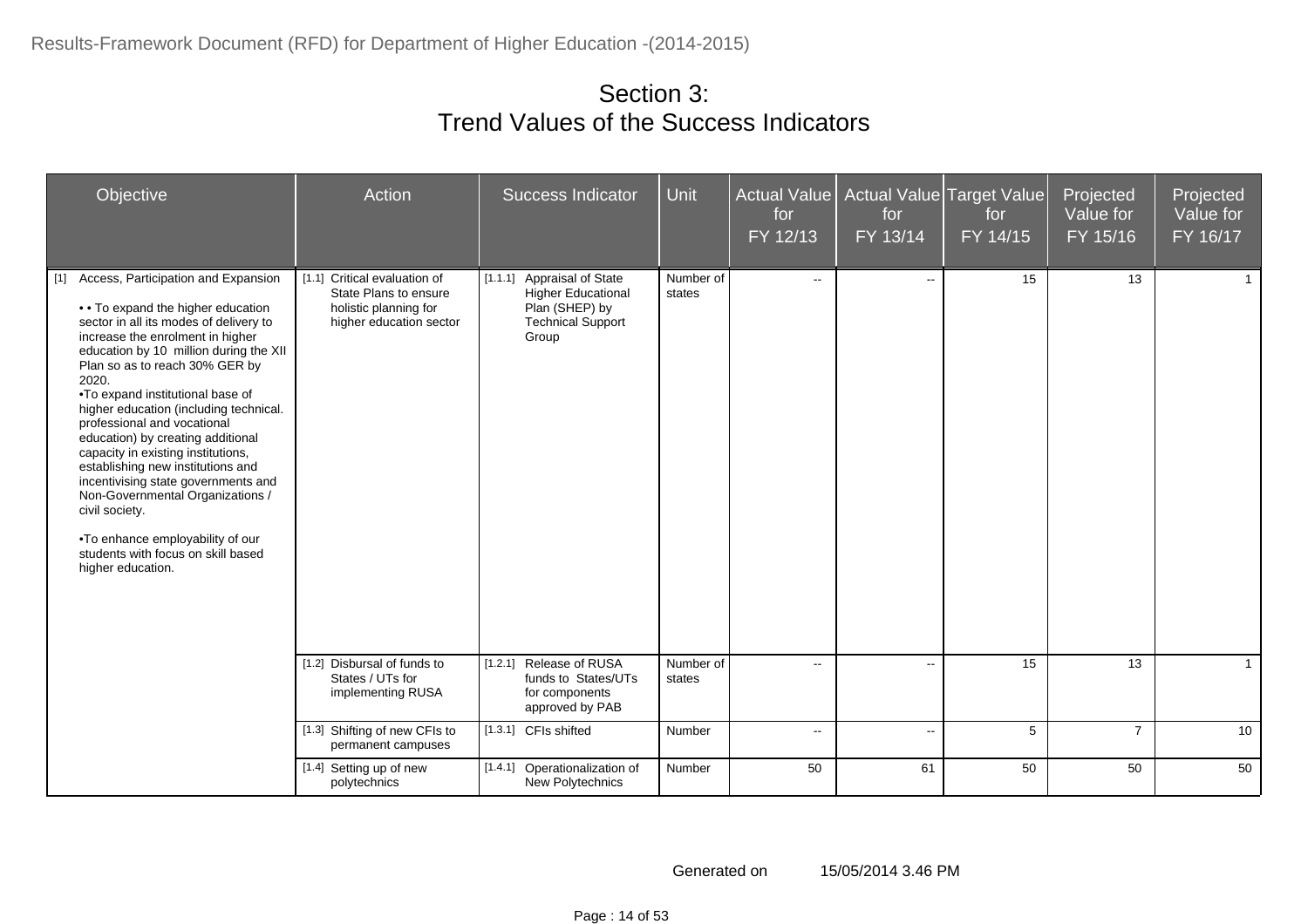|       | Objective                                                                                                                                                                                                                                                                                                                                                                                                                                                                                                                    | Action                                                                                                  | <b>Success Indicator</b>                                              | Unit   | <b>Actual Value</b><br>for<br>FY 12/13 | for<br>FY 13/14 | Actual Value Target Value<br>for<br>FY 14/15 | Projected<br>Value for<br>FY 15/16 | Projected<br>Value for<br>FY 16/17 |
|-------|------------------------------------------------------------------------------------------------------------------------------------------------------------------------------------------------------------------------------------------------------------------------------------------------------------------------------------------------------------------------------------------------------------------------------------------------------------------------------------------------------------------------------|---------------------------------------------------------------------------------------------------------|-----------------------------------------------------------------------|--------|----------------------------------------|-----------------|----------------------------------------------|------------------------------------|------------------------------------|
|       |                                                                                                                                                                                                                                                                                                                                                                                                                                                                                                                              | [1.5] Upgradation of existing<br>polytechnics                                                           | [1.5.1] Polytechnics upgraded                                         | Number | $\sim$                                 | 92              | 50                                           | 50                                 | 50                                 |
|       |                                                                                                                                                                                                                                                                                                                                                                                                                                                                                                                              | [1.6] Establishment of<br><b>Community Colleges</b>                                                     | [1.6.1] Community colleges<br>made functional                         | Number | $\sim$                                 | 60              | 180                                          | 180                                | 180                                |
|       |                                                                                                                                                                                                                                                                                                                                                                                                                                                                                                                              | [1.7] Skill Development of<br>population in adjoining<br>areas through<br><b>Community Polytechnics</b> | [1.7.1] Persons trained                                               | Number | 207683                                 | 218075          | 150000                                       | 160000                             | 160000                             |
| $[2]$ | Equity and Inclusion<br>(i) To provide opportunities of higher<br>education to socially deprived<br>communities and remove disparities<br>by promoting the inclusion of women,<br>minorities and differently abled<br>persons.<br>(ii) To remove regional imbalances in<br>access to higher education by setting<br>up of institutions in unserved and<br>underserved areas.<br>• To provide enhanced financial<br>assistance to students so that all<br>students can access higher education<br>irrespective of their means | [2.1] Provision of Women<br>Hostels in Universities.<br>colleges and<br>Polytechnics                    | [2.1.1] Operationalization of<br>new Women Hostels                    | Number | 50                                     | 63              | 120                                          | 120                                | 120                                |
|       |                                                                                                                                                                                                                                                                                                                                                                                                                                                                                                                              | [2.2] Remedial Coaching<br>centers for SC/ST/OBC (<br>non-creamy layer) &<br><b>Minorities</b>          | [2.2.1] New/Additional<br>Centeres in<br>Universities and<br>colleges | Number | 1645                                   | 40              | 50                                           | 50                                 | 60                                 |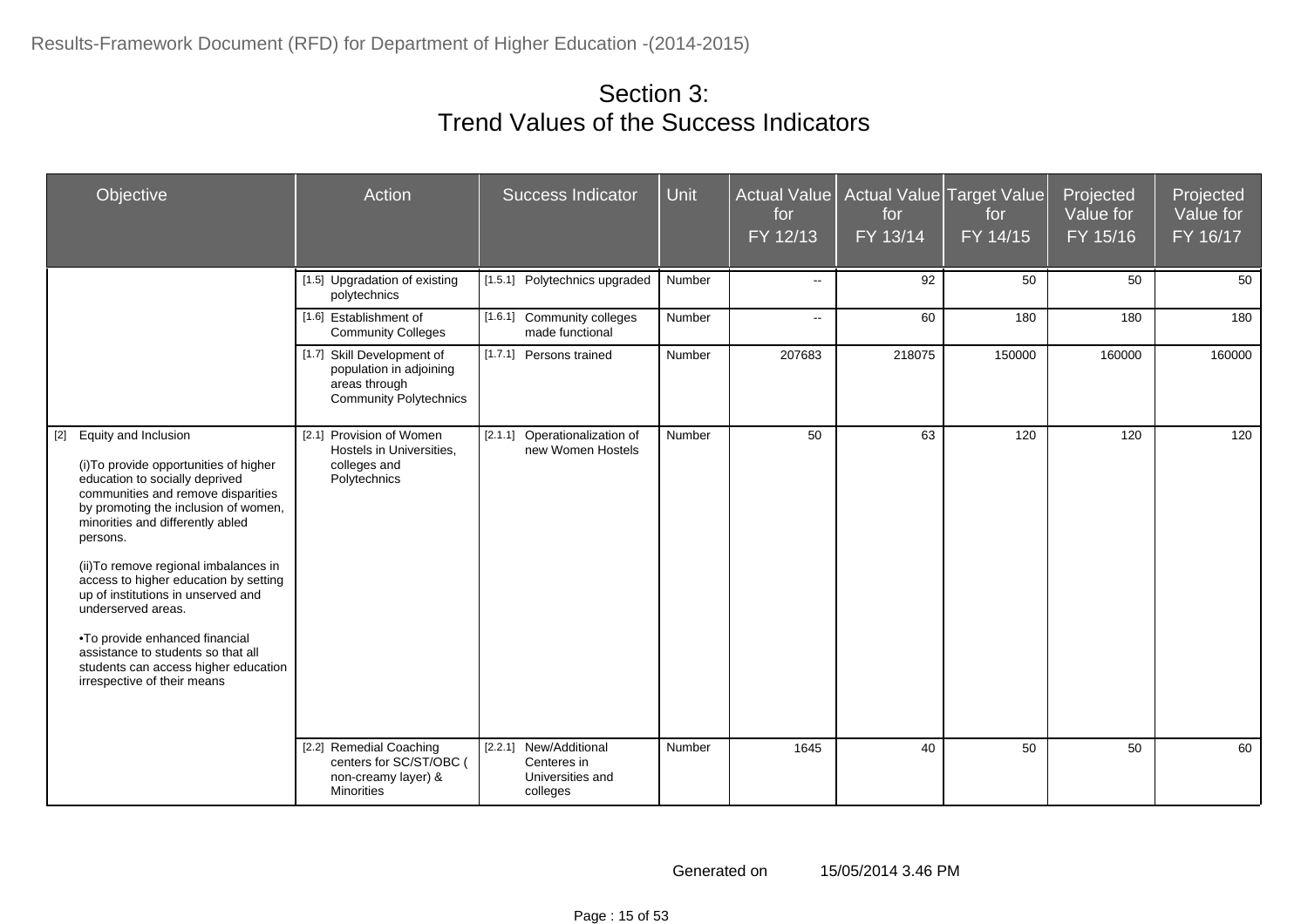| Objective | Action                                                                                                                                   | Success Indicator                                                           | Unit   | <b>Actual Value</b><br>for<br>FY 12/13 | for<br>FY 13/14 | Actual Value Target Value<br>for<br>FY 14/15 | Projected<br>Value for<br>FY 15/16 | Projected<br>Value for<br>FY 16/17 |
|-----------|------------------------------------------------------------------------------------------------------------------------------------------|-----------------------------------------------------------------------------|--------|----------------------------------------|-----------------|----------------------------------------------|------------------------------------|------------------------------------|
|           | [2.3] Coaching centers for<br>NET/SET for SC/ST/OBC<br>(non-creamy layer) &<br><b>Minorities</b>                                         | [2.3.1] New/Additional<br>Centeres in<br>universities and<br>colleges       | Number | 331                                    | 20              | 20                                           | 20                                 | 20                                 |
|           | [2.4] Coaching centres for<br>facilitating Entry in<br>Services for SC/ST/OBC<br>(non-creamy layer) &<br><b>Minorities</b>               | [2.4.1] New/Additional<br>Centeres in<br>universities and<br>colleges       | Number | 1162                                   | 40              | 35                                           | 40                                 | 50                                 |
|           | [2.5] Impact Study for<br>assessing effectiveness<br>of coaching centers<br>related to NET/SET and<br>entry in Services for<br>SC/ST/OBC | [2.5.1] Completion of Study                                                 | Date   | н.                                     | $\sim$          | 31/01/2015                                   | н.                                 | $\sim$                             |
|           | [2.6] Disbursal of<br>fellowships/scholarships                                                                                           | [2.6.1] Direct Benefit Transfer<br>(DBT) of<br>fellowships/scholarship<br>S | $\%$   | 100                                    | 100             | 90                                           | 100                                | 100                                |
|           | [2.7] Impact study of<br>fellowships /scholarships<br>disbursed                                                                          | [2.7.1] Completion of stuy                                                  | Date   | $\sim$                                 | $\sim$          | 31/01/2015                                   | н.                                 | $\sim$                             |
|           | [2.8] Equal Opportunity Cell                                                                                                             | $[2.8.1]$ New cells<br>operationalised in<br>universities and<br>colleges   | Number | 916                                    | 40              | 45                                           | 50                                 | 55                                 |
|           | [2.9] Implementation of the<br>Scheme for Integrating<br>Differently                                                                     | <b>Differently Abled</b><br>[2.9.1]<br>Persons covered                      | Number | 2339                                   | 2173            | 2200                                         | 2000                               | 2000                               |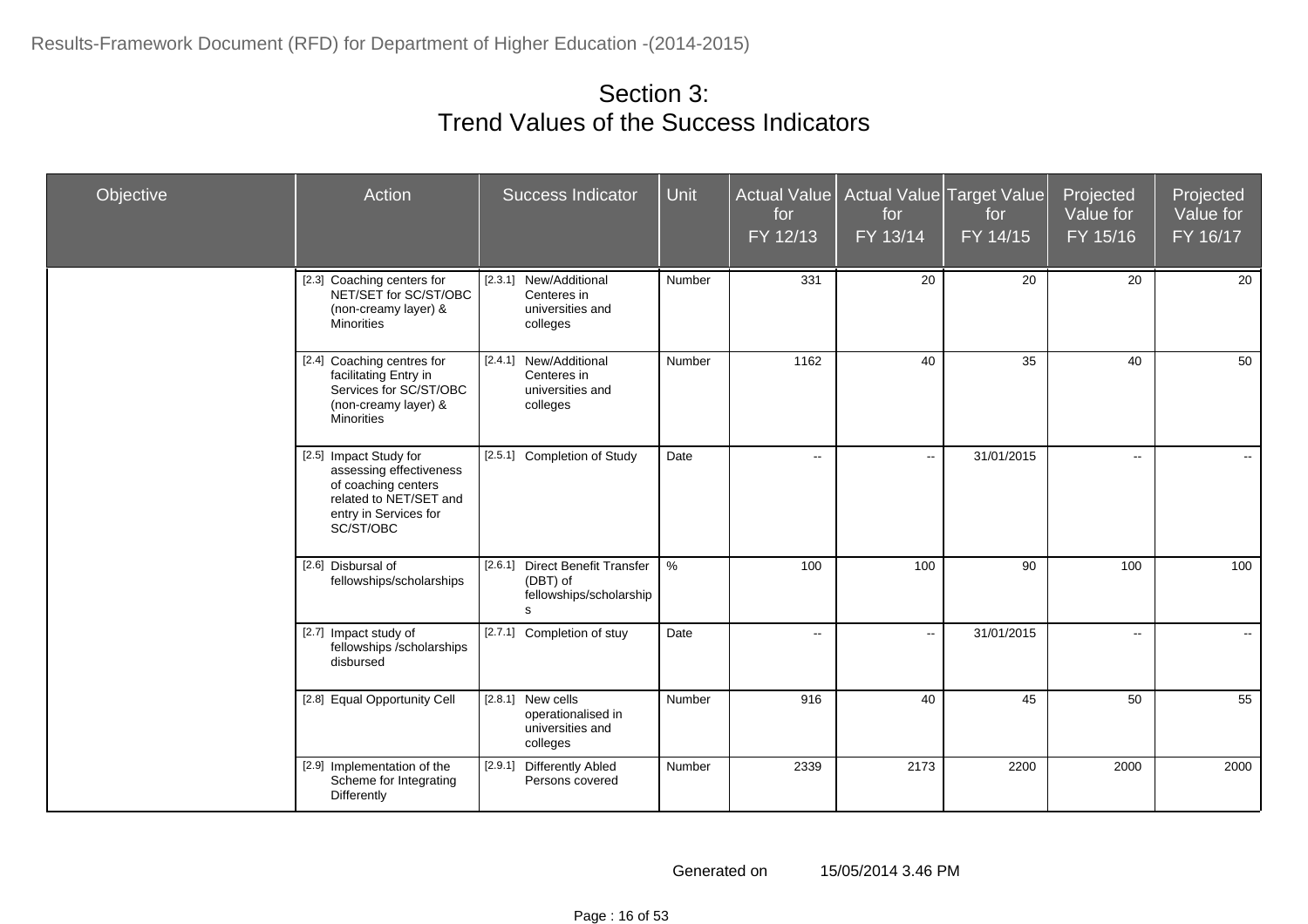| Objective                                                                                                                                                                                                                                                                                                                                                                                                                   | Action                                                                                                 | Success Indicator                                                                                           | <b>Unit</b> | for<br>FY 12/13          | Actual Value   Actual Value   Target Value  <br>for<br>FY 13/14 | for<br>FY 14/15 | Projected<br>Value for<br>FY 15/16 | Projected<br>Value for<br>FY 16/17 |
|-----------------------------------------------------------------------------------------------------------------------------------------------------------------------------------------------------------------------------------------------------------------------------------------------------------------------------------------------------------------------------------------------------------------------------|--------------------------------------------------------------------------------------------------------|-------------------------------------------------------------------------------------------------------------|-------------|--------------------------|-----------------------------------------------------------------|-----------------|------------------------------------|------------------------------------|
|                                                                                                                                                                                                                                                                                                                                                                                                                             | Abled persons in the<br>mainstream of Technical<br>and Vocational Education                            |                                                                                                             |             |                          |                                                                 |                 |                                    |                                    |
|                                                                                                                                                                                                                                                                                                                                                                                                                             | [2.10] Review of Central Sector<br><b>Interest Subsidy Scheme</b>                                      | [2.10.1] Completion of review<br>of the Scheme by the<br>IIM, Bangalore, and<br><b>NUEPA</b>                | Date        | $\overline{\phantom{a}}$ | $\sim$                                                          | 30/09/2014      | $\overline{a}$                     | $\sim$                             |
|                                                                                                                                                                                                                                                                                                                                                                                                                             | [2.11] Regulations for<br>prevention, prohibition<br>and redressal of sexual<br>harassment of students | [2.11.1] Approval of<br>Regulations by the<br><b>Central Government</b>                                     | Date        | $\overline{\phantom{a}}$ | $\mathbf{L}$                                                    | 31/12/2014      | $\overline{a}$                     | $\sim$                             |
| [3] Quality Enhancement<br>(i) To enhance plan support for<br>infrastructure and faculty<br>development in the institutions of<br>higher learning and to attract talent<br>towards careers in teaching and<br>research.<br>(ii) To create conditions for knowledge<br>generation through improved<br>research facilities in universities and<br>colleges.<br>(iii)Consolidation and strengthening of<br>State Institutions. | [3.1] National Mission on<br>Teachers and Teaching                                                     | [3.1.1] Transforming Existing<br>Academic Staff<br>Colleges (ASCs) into<br>model Academic Staff<br>Colleges | Number      | $\sim$                   | ÷÷                                                              | 5               | 6                                  | 8                                  |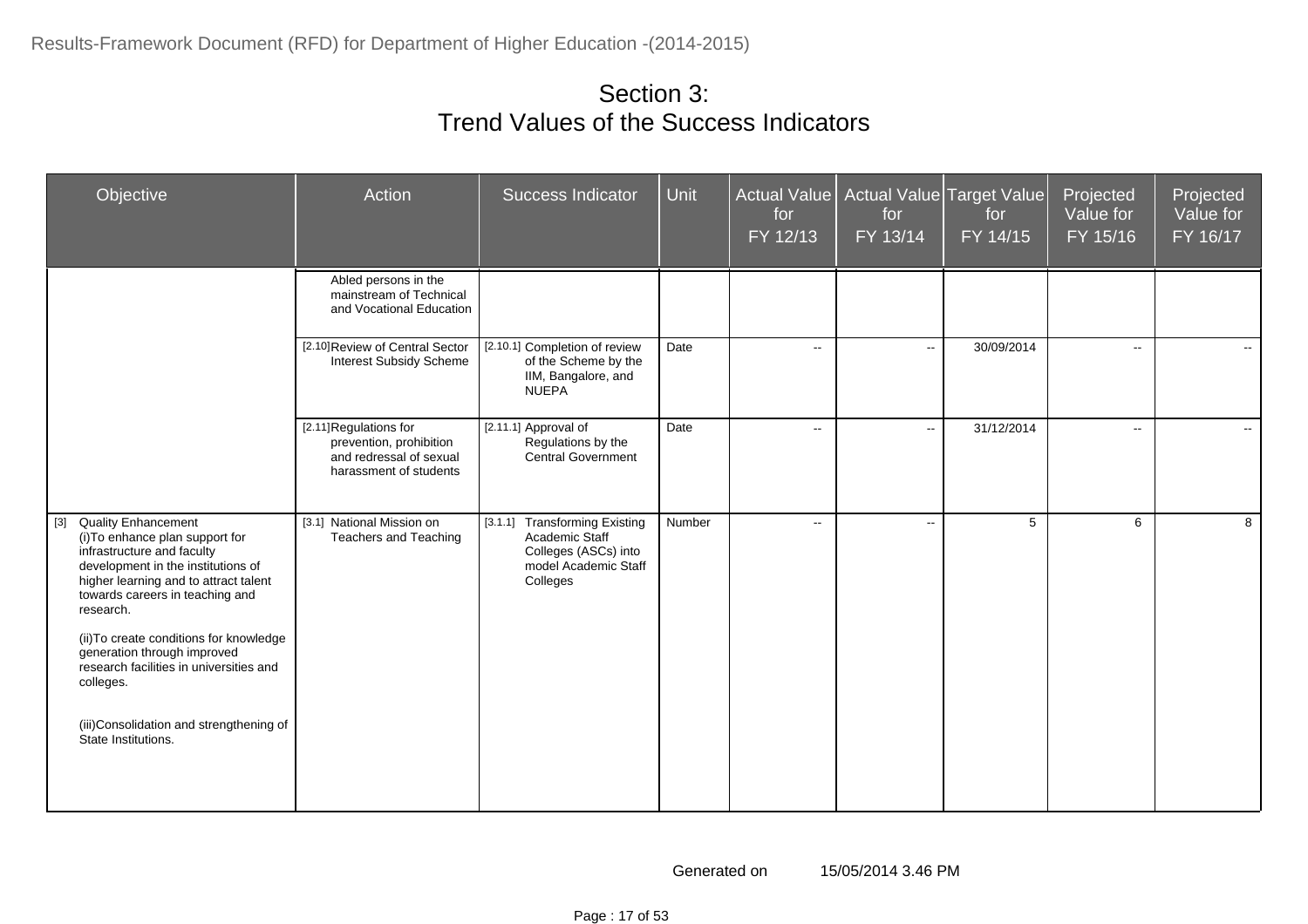| Objective                                                                                                                                                                                                                                                                                                   | Action                                                                 | Success Indicator                                        | <b>Unit</b>       | <b>Actual Value</b><br>for<br>FY 12/13 | for<br>FY 13/14 | Actual Value Target Value<br>for<br>FY 14/15 | Projected<br>Value for<br>FY 15/16 | Projected<br>Value for<br>FY 16/17 |
|-------------------------------------------------------------------------------------------------------------------------------------------------------------------------------------------------------------------------------------------------------------------------------------------------------------|------------------------------------------------------------------------|----------------------------------------------------------|-------------------|----------------------------------------|-----------------|----------------------------------------------|------------------------------------|------------------------------------|
| (iv) To promote collaboration with<br>International community, foreign<br>governments, universities/institutions<br>and regional and international<br>organizations, for the advancement of<br>universal knowledge and intellectual<br>property rights.<br>(v)To promote development of Indian<br>languages |                                                                        |                                                          |                   |                                        |                 |                                              |                                    |                                    |
|                                                                                                                                                                                                                                                                                                             |                                                                        | [3.1.2] Setting up Schools of<br>Education               | Number            | $\mathbf{u}$                           | 5               | 5                                            | 5                                  | $5^{\circ}$                        |
|                                                                                                                                                                                                                                                                                                             |                                                                        | [3.1.3] Faculty development                              | Number<br>trained | $\overline{a}$                         | н.              | 26000                                        | 26000                              | 26000                              |
|                                                                                                                                                                                                                                                                                                             |                                                                        | [3.1.4] Faculty development<br>through ICT               | Number            | $\sim$                                 | $\mathbf{L}$    | 10000                                        | 10000                              | 10000                              |
|                                                                                                                                                                                                                                                                                                             |                                                                        | [3.1.5] Education<br><b>Management Centres</b>           | Number            | $\sim$                                 | $\overline{4}$  | 4                                            | 5                                  | 5                                  |
|                                                                                                                                                                                                                                                                                                             | [3.2] Capacity building of<br>Teachers under TEQIP II                  | [3.2.1] Conduct of Workshops                             | Number            | 18                                     | 25              | 17                                           | 20                                 | 20                                 |
|                                                                                                                                                                                                                                                                                                             |                                                                        | [3.2.2] Performance<br>Assessment of trained<br>teachers | Date              | $\mathbf{u}$                           | 29/11/2013      | 31/12/2014                                   | 31/12/2015                         | 31/12/2016                         |
|                                                                                                                                                                                                                                                                                                             | [3.3] Strengthening of National<br><b>Translation Mission</b><br>(NTM) | [3.3.1] Training of Translators                          | Number            | $\mathbf{u}$                           | 250             | 280                                          | 300                                | 300                                |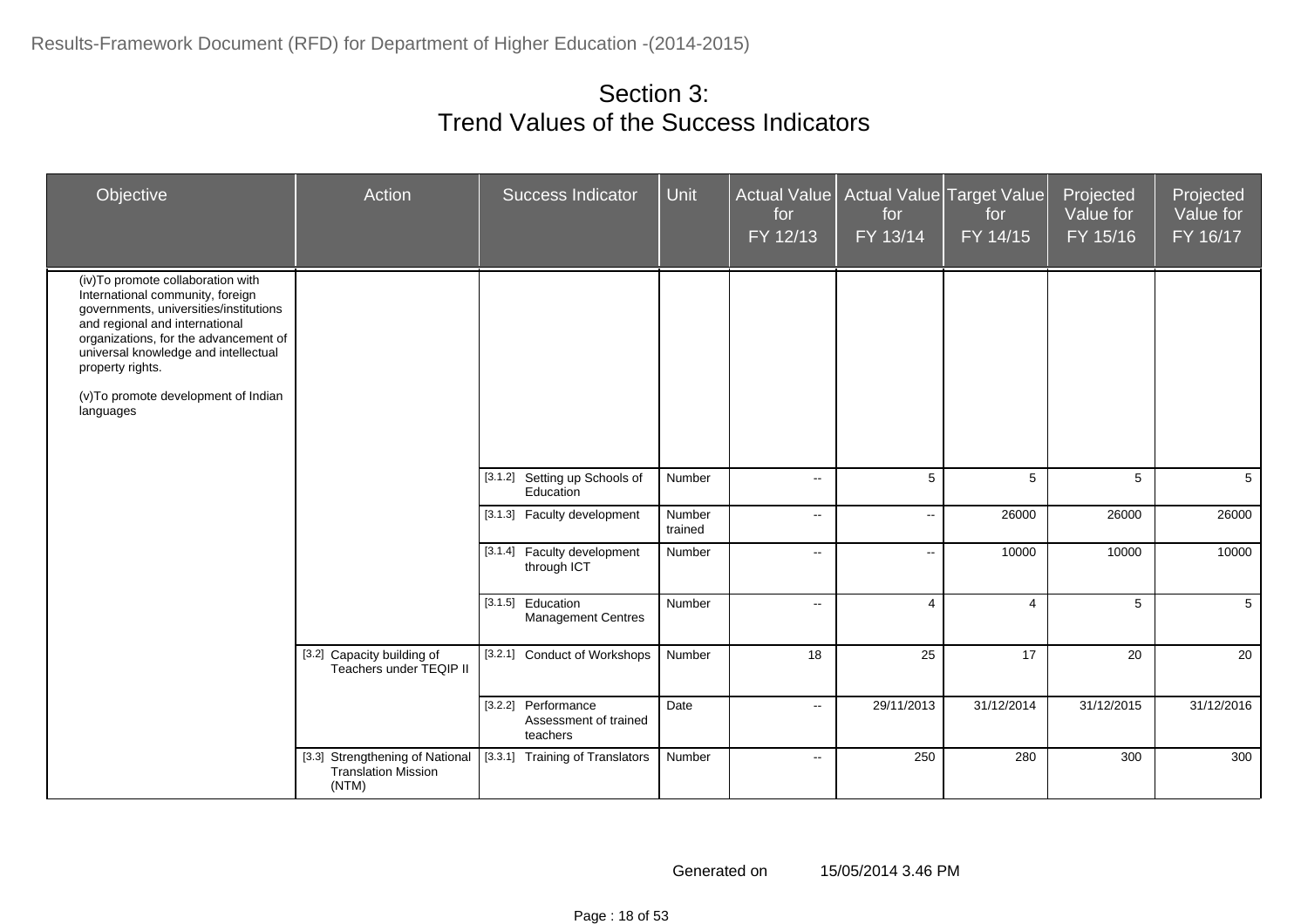| Objective | Action                                                                              | <b>Success Indicator</b>                                                                                   | Unit             | Actual Value<br>for<br>FY 12/13 | for<br>FY 13/14 | Actual Value Target Value<br>for<br>FY 14/15 | Projected<br>Value for<br>$FY$ 15/16 | Projected<br>Value for<br>FY 16/17 |
|-----------|-------------------------------------------------------------------------------------|------------------------------------------------------------------------------------------------------------|------------------|---------------------------------|-----------------|----------------------------------------------|--------------------------------------|------------------------------------|
|           | [3.4] Strategy for promotion of<br>Indian languages                                 | [3.4.1] Impact evaluation<br>study for existing<br>schemes                                                 | Date             | н.                              | $\sim$          | 31/01/2015                                   | $\overline{\phantom{a}}$             | $-1$                               |
|           |                                                                                     | [3.4.2] Converting Central<br>Institute of Indian<br>Languages into an<br>autonomous body                  | Date             | $\sim$                          | $\sim$          | 31/01/2015                                   | $\overline{\phantom{a}}$             |                                    |
|           | [3.5] Mandatory accreditation                                                       | [3.5.1] CUs applying for<br>accreditation                                                                  | $\%$             | н.                              | н.              | 95                                           | 100                                  | 100                                |
|           |                                                                                     | [3.5.2] Opening of Regional<br>offices of NAAC and<br><b>NBA</b>                                           | Number           | $\sim$                          | $\mathbf{1}$    | $\overline{4}$                               | $\overline{\phantom{a}}$             | $\sim$                             |
|           |                                                                                     | [3.5.3] According autonomy to<br><b>NAAC</b>                                                               | Date             | $\sim$                          | н.              | 31/01/2015                                   | $\overline{\phantom{a}}$             | $\sim$                             |
|           | [3.6] National Mission on<br>Education through ICT                                  | [3.6.1] Utilization of<br>connectivity(Average<br>bandwidth utilization in<br>Mbps by the<br>Universities) | Number<br>(Mbps) | 51                              | 30              | 27                                           | 30                                   | 30                                 |
|           | [3.7] Shift to norm based<br>funding from demand<br>and inspection based<br>funding | [3.7.1] Completion of pilot<br>testing                                                                     | Date             | $\overline{a}$                  | н.              | 30/01/2015                                   | $\overline{a}$                       |                                    |
|           | [3.8] Regulation of Private<br>Universities                                         | [3.8.1] Notification of<br>regulation relating to<br><b>Private Universities</b>                           | Date             | $\overline{\phantom{a}}$        | н.              | 30/11/2014                                   | $\overline{\phantom{a}}$             | $-1$                               |
|           | [3.9] Regulation of Deemed<br><b>Universities</b>                                   | [3.9.1] Notification of<br><b>Deemed University</b><br>regulations                                         | Date             | $\sim$ $-$                      | $\mathbf{u}$    | 30/10/2014                                   | $\overline{\phantom{a}}$             | $\sim$                             |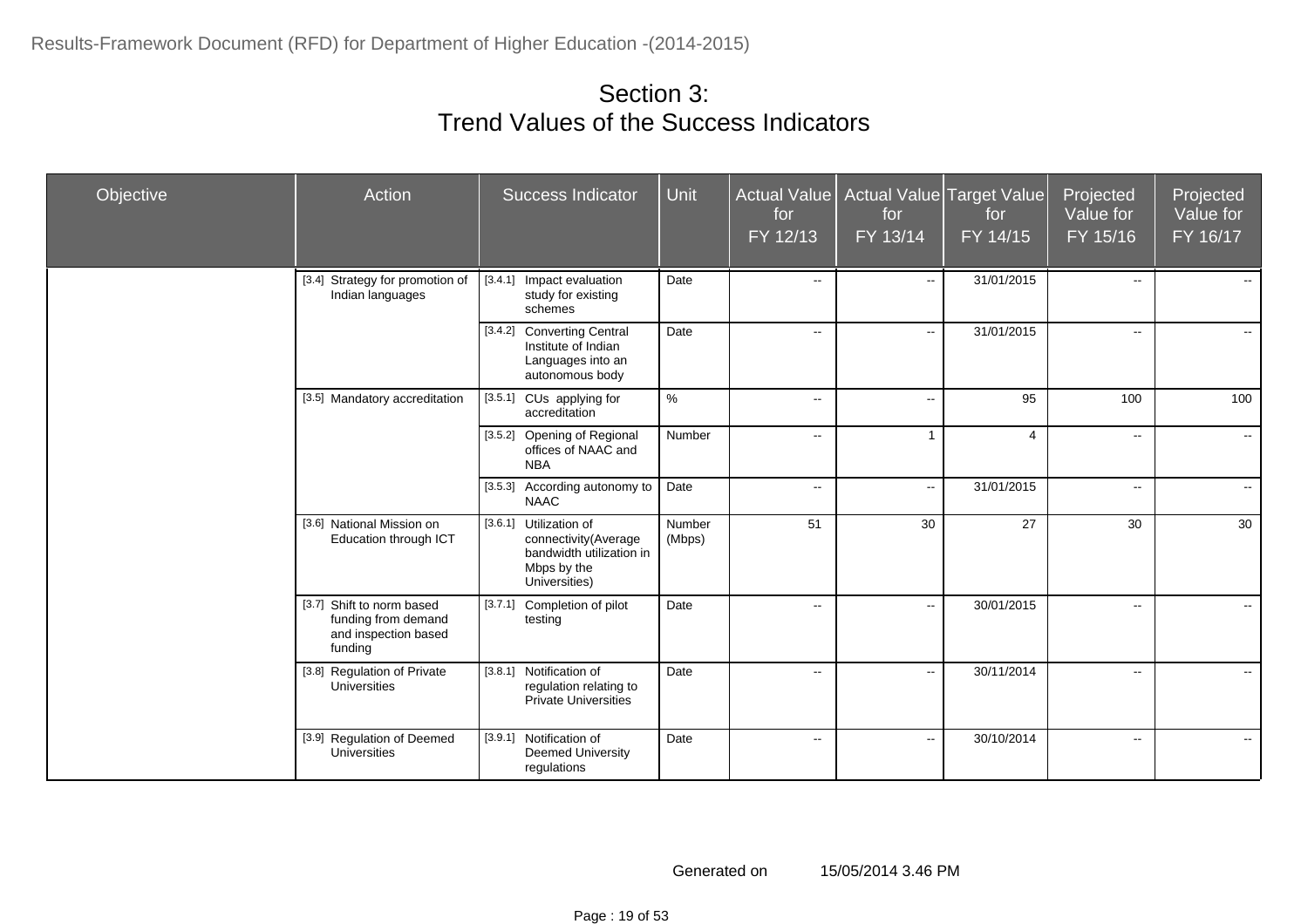| Objective                                                                                                                                                                                                              | Action                                                                                         | Success Indicator                                                           | Unit   | <b>Actual Value</b><br>for<br>FY 12/13 | Actual Value Target Value<br>for<br>FY 13/14 | for<br>FY 14/15 | Projected<br>Value for<br>FY 15/16 | Projected<br>Value for<br>FY 16/17 |
|------------------------------------------------------------------------------------------------------------------------------------------------------------------------------------------------------------------------|------------------------------------------------------------------------------------------------|-----------------------------------------------------------------------------|--------|----------------------------------------|----------------------------------------------|-----------------|------------------------------------|------------------------------------|
|                                                                                                                                                                                                                        | [3.10] Review of AIU                                                                           | [3.10.1] Implementation of<br>report on AIU                                 | Date   | $\sim$ $\sim$                          | $\sim$                                       | 31/12/2014      | $\sim$                             |                                    |
|                                                                                                                                                                                                                        | [3.11]Creating an eco-system<br>of Research in Central<br><b>Educational Institutions</b>      | [3.11.1] Publications in Peer<br><b>Reviewed Journals</b>                   | Number | $\mathbf{u}$                           | 2500                                         | 15000           | 15000                              | 15000                              |
|                                                                                                                                                                                                                        |                                                                                                | [3.11.2] Filing of Patent<br>applications and<br>patents.                   | Number | ۰.                                     | 100                                          | 150             | 200                                | 200                                |
|                                                                                                                                                                                                                        | [3.12] Universities for<br><b>Excellence/ Universities</b><br>with Potential for<br>Excellence | [3.12.1] Selection of new<br>universities                                   | Number | $\mathbf{u}$                           | $\sim$                                       | $5^{\circ}$     | 6                                  | 6                                  |
|                                                                                                                                                                                                                        | [3.13] Regulations for Open<br>and Distance Learning                                           | [3.13.1] Notification of<br>Regulations by the<br><b>Central Government</b> | Date   | $\sim$                                 | $\sim$                                       | 31/12/2014      | $\sim$                             | $\sim$                             |
| $[4]$<br>Research & Innovation                                                                                                                                                                                         | [4.1] Promotion of Research<br>and Innovation                                                  | [4.1.1] Identification<br>of Centers with<br>Potential for Innovation       | Number | $\mathbf{u}$                           | $\mathbf{3}$                                 | $\overline{4}$  | 5                                  | 6                                  |
|                                                                                                                                                                                                                        | [4.2] Establishment of Design<br><b>Innovation Centre</b>                                      | [4.2.1] Establishment of<br>Centres                                         | Number | $\sim$                                 | 5                                            | 9               | 6                                  | $\sim$                             |
| Governance Reforms and<br>$[5]$<br>Leadership.<br>(i) To promote autonomy, innovation<br>and academic reforms in institutions<br>of higher learning.<br>(ii) To undertake institutional<br>restructuring for improving | [5.1] Industry Academia<br>Linkage                                                             | [5.1.1] Meeting of the Council<br>for Industry Academia<br>collaboration    | Number | $\mathbf{u}$                           | $\sim$                                       | 3               | 5                                  | 6                                  |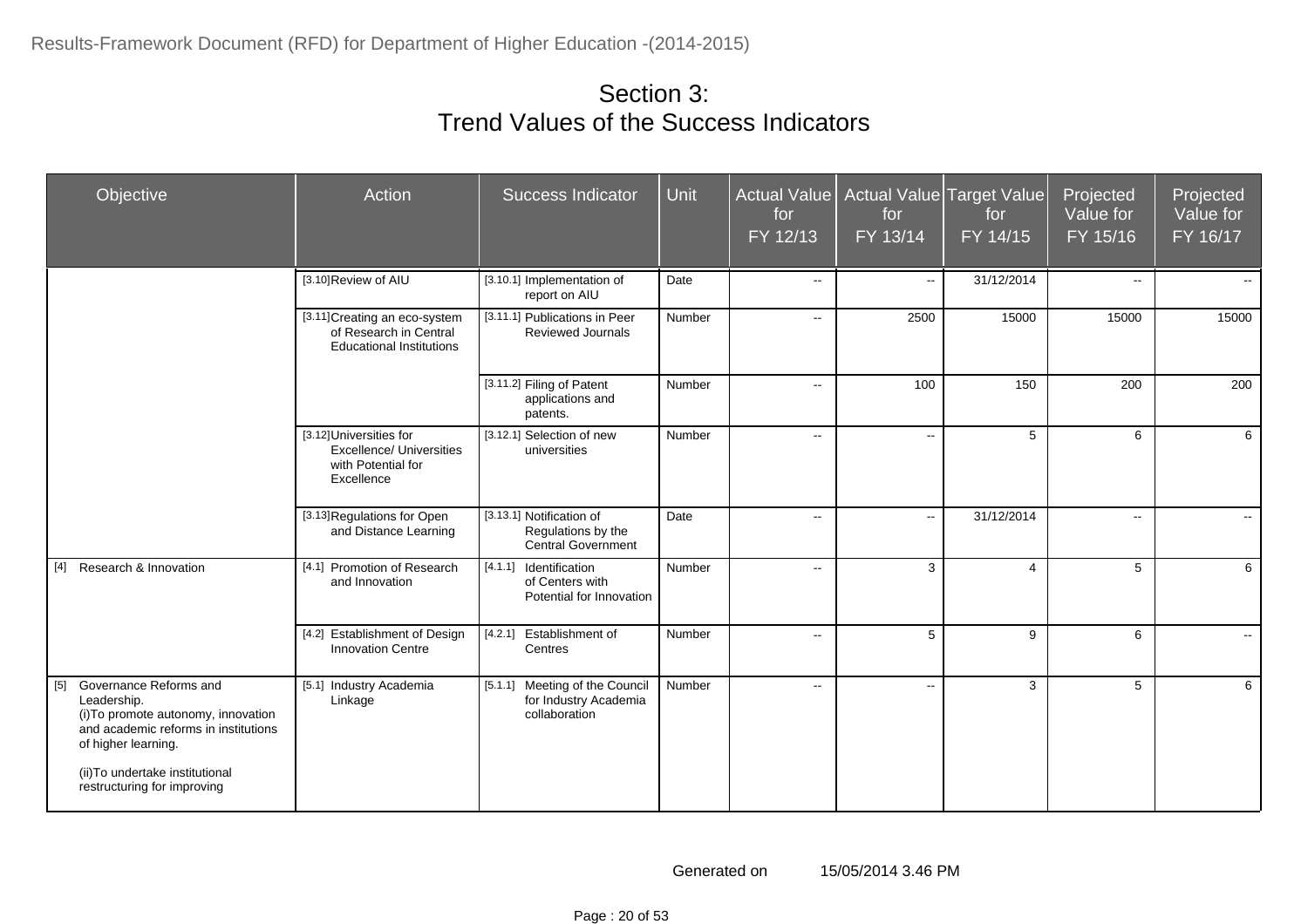| Objective                                                                                                                                     | Action                                                       | Success Indicator                                                                                           | Unit   | Actual Value<br>for<br>FY 12/13 | for<br>FY 13/14 | Actual Value Target Value<br>for<br>FY 14/15 | Projected<br>Value for<br>FY 15/16 | Projected<br>Value for<br>FY 16/17 |
|-----------------------------------------------------------------------------------------------------------------------------------------------|--------------------------------------------------------------|-------------------------------------------------------------------------------------------------------------|--------|---------------------------------|-----------------|----------------------------------------------|------------------------------------|------------------------------------|
| efficiency, relevance and creativity in<br>higher education. (iii) Ensuring<br>compliance to the Financial<br><b>Accountability Framework</b> |                                                              |                                                                                                             |        |                                 |                 |                                              |                                    |                                    |
|                                                                                                                                               | [5.2] Online Registration of<br><b>ISBN</b>                  | [5.2.1] Completion of<br>automation                                                                         | Date   | $\sim$                          | $\sim$          | 08/03/2015                                   | $\overline{\phantom{a}}$           | $\sim$ $\sim$                      |
|                                                                                                                                               | [5.3] Digitalization of Records<br>in Copyright office       | [5.3.1] Completion of<br>digitalization of records<br>in copyright office                                   | Date   | $\sim$                          | $\sim$          | 08/03/2015                                   | $\overline{\phantom{a}}$           | $\sim$ $\sim$                      |
|                                                                                                                                               | [5.4] E-governance in UGC                                    | [5.4.1]<br><b>Operationalizing UGC</b><br>schemes through web-<br>based applications                        | Date   | $\sim$                          | $\sim$          | 31/12/2014                                   | $\overline{\phantom{a}}$           | $\sim$ $-$                         |
|                                                                                                                                               | [5.5] Setting up of portals for<br><b>CU<sub>s</sub></b>     | [5.5.1]<br>Launch of the portal                                                                             | Date   | $\sim$                          | $\sim$          | 31/10/2014                                   | $\overline{\phantom{a}}$           | $\sim$ $-$                         |
|                                                                                                                                               | [5.6] Ranking of central<br>universities                     | [5.6.1] Holding of orientation<br>workshops.                                                                | Number | $\sim$                          | $\sim$          | 3                                            | $\sim$                             | $\sim$ $\sim$                      |
|                                                                                                                                               | [5.7] Timely dissemination of<br><b>Education Statistics</b> | [5.7.1] Release of Statistics of<br><b>Higher and Technical</b><br>Education for 2012-13<br>based on AISHE. | Date   | 28/09/2012                      | 31/12/2013      | 30/11/2014                                   | 31/12/2015                         | 31/12/2016                         |
|                                                                                                                                               |                                                              | [5.7.2] Release of "Education<br>at a Glance 2014"                                                          | Date   | 28/02/2012                      | 29/11/2013      | 20/01/2015                                   | 31/12/2015                         | 31/12/2016                         |
| Globalization Reforms in Higher<br>[6]<br>Educational Sector Convergence of<br>interdisciplinary studies-                                     | [6.1] Connect to India<br>Programme                          | [6.1.1] Visit of first batch of<br>international students                                                   | Date   | $\sim$ $\sim$                   | $\sim$          | 31/12/2014                                   | $\overline{\phantom{a}}$           | $\sim$ $\sim$                      |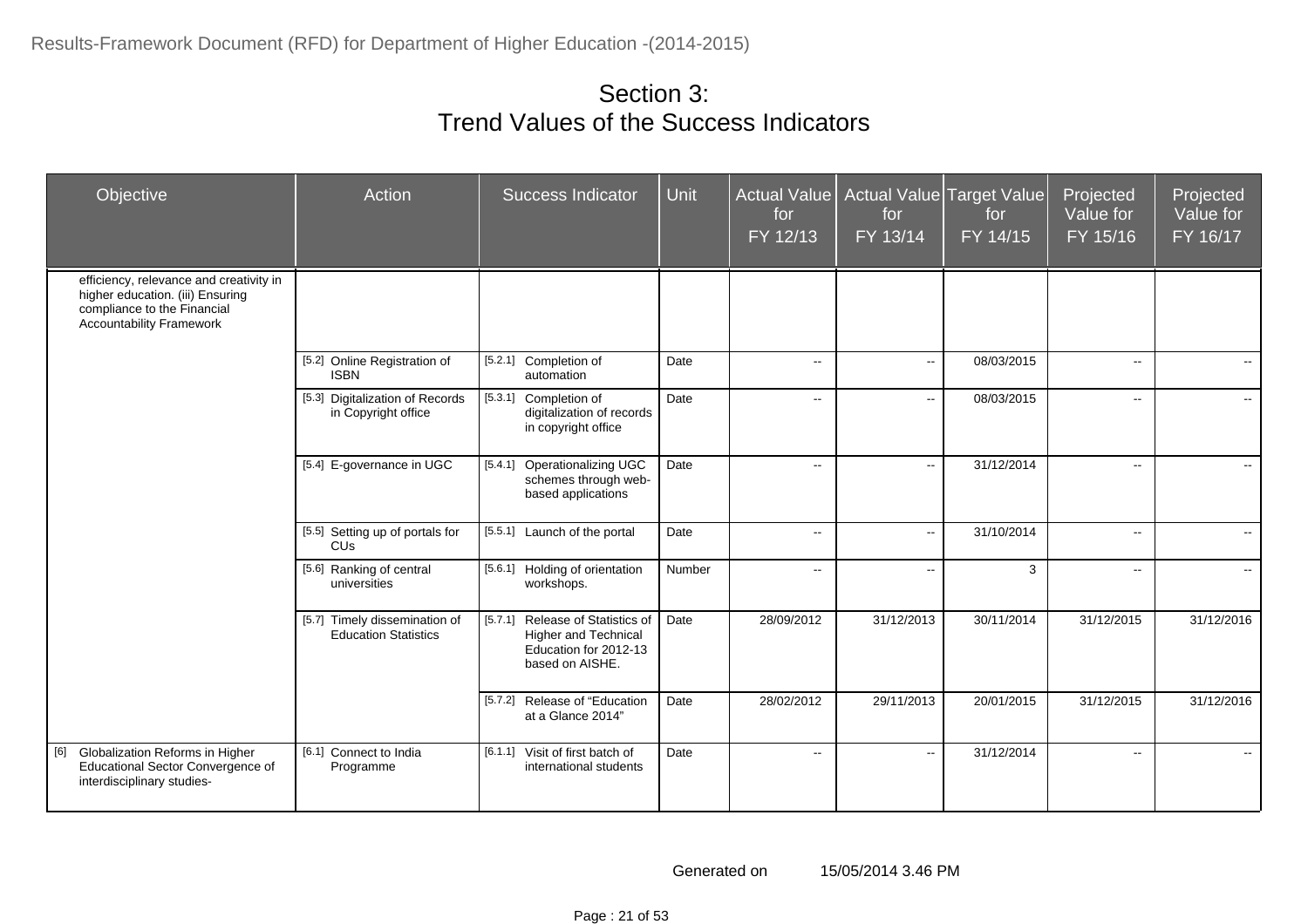| Objective                                                                       | Action                                                                                                                         | <b>Success Indicator</b>                          | Unit   | for<br>FY 12/13          | Actual Value   Actual Value   Target Value  <br>for<br>FY 13/14 | for<br>FY 14/15 | Projected<br>Value for<br>FY 15/16 | Projected<br>Value for<br>FY 16/17 |
|---------------------------------------------------------------------------------|--------------------------------------------------------------------------------------------------------------------------------|---------------------------------------------------|--------|--------------------------|-----------------------------------------------------------------|-----------------|------------------------------------|------------------------------------|
| research & innovation Better<br>governance Internationalization of<br>Education |                                                                                                                                |                                                   |        |                          |                                                                 |                 |                                    |                                    |
|                                                                                 | [6.2] Joint Research<br>Programmes                                                                                             | [6.2.1] Joint Research<br>programmes funded       | Number | $\sim$                   | $\sim$                                                          | 40              | 50                                 | 50                                 |
| Efficient Functioning of the RFD<br>System                                      | Timely submission of Draft<br>RFD for 2015-2016 for<br>Approval                                                                | On-time submission                                | Date   | 05/03/2013               | 05/03/2014                                                      | 06/03/2015      | 05/03/2016                         | 05/03/2017                         |
|                                                                                 | Timely submission of Results<br>for 2013-2014                                                                                  | On-time submission                                | Date   | 30/04/2012               | 30/04/2013                                                      | 02/05/2014      | 30/04/2015                         | 30/04/2016                         |
| Enhanced Transparency / Improved<br>Service delivery of<br>Ministry/Department  | Rating from Independent Audit<br>of implementation of Citizens'<br>/ Clients' Charter (CCC)                                    | Degree of implementation of<br>commitments in CCC | $\%$   | $\overline{\phantom{a}}$ | $\overline{\phantom{a}}$                                        | 95              | 100                                | 100                                |
|                                                                                 | Independent Audit of<br>implementation of Grievance<br>Redress Management (GRM)<br>system                                      | Degree of success in<br>implementing GRM          | $\%$   | $\sim$                   | $\mathord{\hspace{1pt}\text{--}\hspace{1pt}}$                   | 95              | 100                                | 100                                |
| Reforming Administration                                                        | Update departmental strategy<br>to align with revised priorities                                                               | Date                                              | Date   | $\overline{\phantom{a}}$ | 10/09/2013                                                      | 02/11/2014      | $\overline{a}$                     | $\sim$                             |
|                                                                                 | Implement agreed milestones<br>of approved Mitigating<br>Strategies for Reduction of<br>potential risk of corruption<br>(MSC). | % of Implementation                               | $\%$   | $\overline{\phantom{a}}$ | ÷÷                                                              | 90              | 100                                | 100                                |
|                                                                                 | Implement agreed milestones<br>for                                                                                             | % of implementation                               | $\%$   | 100                      | 100                                                             | 95              | 100                                | 100                                |

\* Mandatory Objective(s)

Generated on 15/05/2014 3.46 PM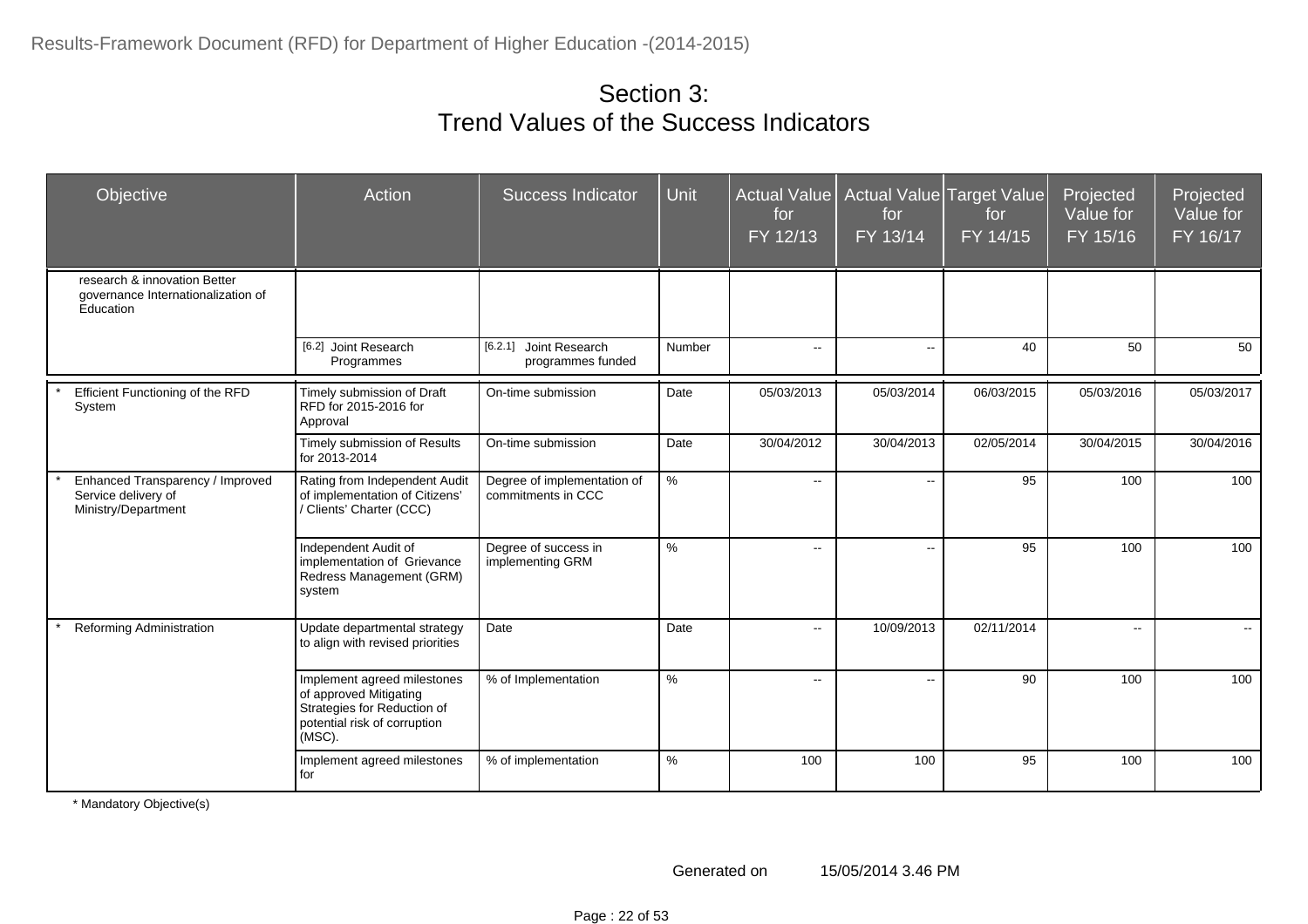| Objective                                                                | Action                                                                                                           | <b>Success Indicator</b>                                                                                                                         | Unit | Actual Value<br>for<br>FY 12/13 | for<br>FY 13/14 | Actual Value Target Value<br>for<br>FY 14/15 | Projected<br>Value for<br>FY 15/16 | Projected<br>Value for<br>FY 16/17 |
|--------------------------------------------------------------------------|------------------------------------------------------------------------------------------------------------------|--------------------------------------------------------------------------------------------------------------------------------------------------|------|---------------------------------|-----------------|----------------------------------------------|------------------------------------|------------------------------------|
|                                                                          | implementation of ISO 9001                                                                                       |                                                                                                                                                  |      |                                 |                 |                                              |                                    |                                    |
|                                                                          | % of Responsibility Centres<br>with RFD in RFMS                                                                  | <b>Responsibility Centres</b><br>covered                                                                                                         | $\%$ | $\overline{a}$                  | $\sim$          | 95                                           | 100                                | 100                                |
|                                                                          | Implement agreed milestones<br>of approved Innovation Action<br>Plans (IAPs).                                    | % of implementation                                                                                                                              | $\%$ | $\overline{a}$                  | 100             | 90                                           | 100                                | 100                                |
| Improve compliance with the Financial<br><b>Accountability Framework</b> | Timely submission of ATNs on<br>Audit paras of C&AG                                                              | Percentage of ATNs<br>submitted within due date (4<br>months) from date of<br>presentation of Report to<br>Parliament by CAG during the<br>year. | $\%$ | 100                             | 100             | 90                                           | 100                                | 100                                |
|                                                                          | Timely submission of ATRs to<br>the PAC Sectt. on PAC<br>Reports.                                                | Percentage of ATRS<br>submitted within due date (6<br>months) from date of<br>presentation of Report to<br>Parliament by PAC during the<br>year. | $\%$ | 100                             | 100             | 90                                           | 100                                | 100                                |
|                                                                          | Early disposal of pending<br>ATNs on Audit Paras of C&AG<br>Reports presented to<br>Parliament before 31.3.2014. | Percentage of outstanding<br>ATNs disposed off during the<br>year.                                                                               | $\%$ | $\overline{\phantom{a}}$        | 32              | 90                                           | 100                                | 100                                |
|                                                                          | Early disposal of pending<br>ATRs on PAC Reports<br>presented to Parliament before<br>31.3.2014                  | Percentage of outstanding<br>ATRS disposed off during the<br>year.                                                                               | %    | 100                             | 100             | 90                                           | 100                                | 100                                |

\* Mandatory Objective(s)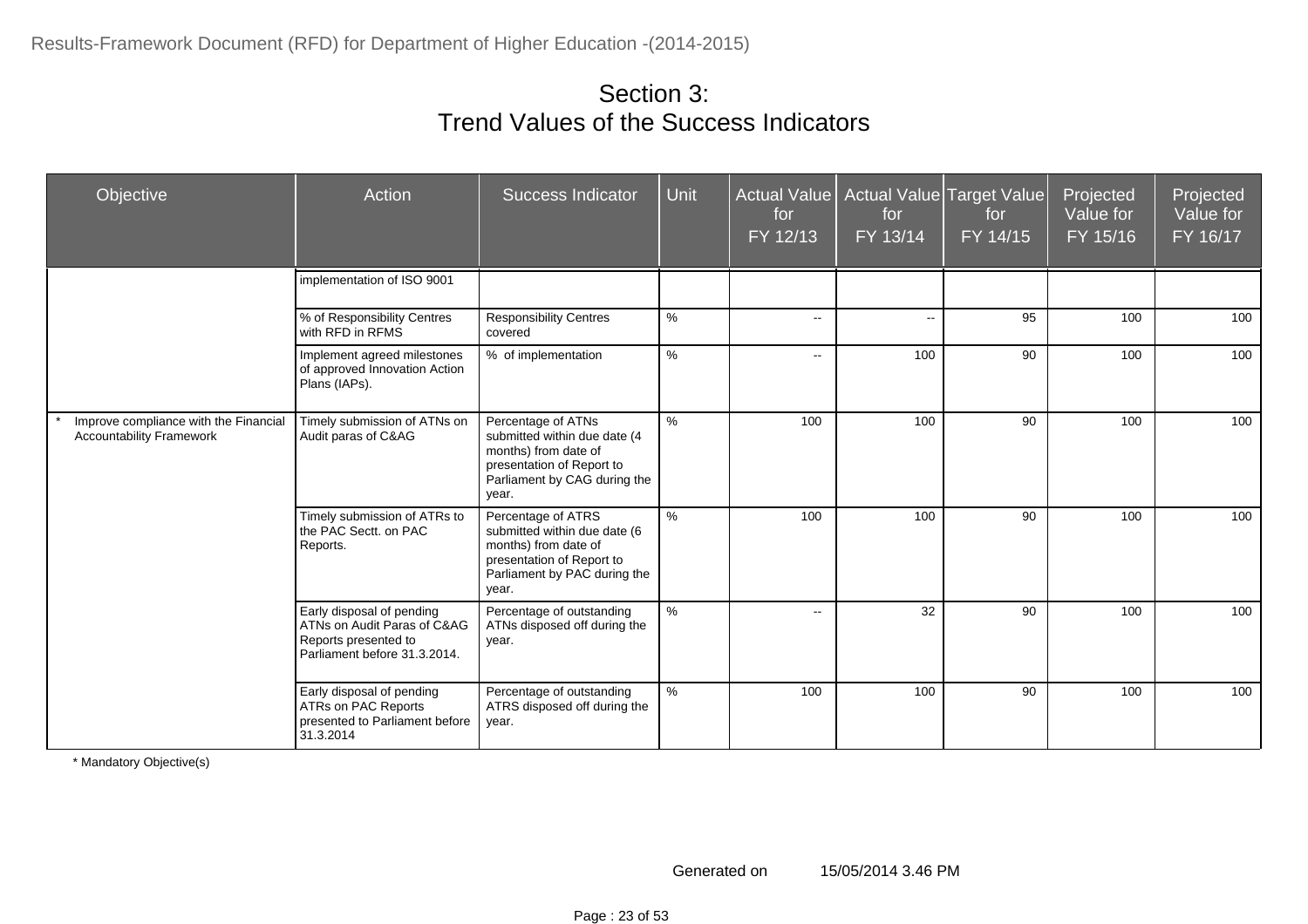| SI.No          | Acronym      | Description                               |
|----------------|--------------|-------------------------------------------|
| $\overline{1}$ | <b>AICTE</b> | All India Council for Technical Education |
| $\overline{2}$ | <b>AISHE</b> | All India Survey on Higher Education      |
| $\mathbf{3}$   | AIU          | Association of Indian Universities        |
| $\overline{4}$ | ASC          | Academic Staff College                    |
| $\sqrt{5}$     | <b>ATNs</b>  | <b>Action Taken Notes</b>                 |
| $\,6$          | <b>ATRs</b>  | Action Taken Reports                      |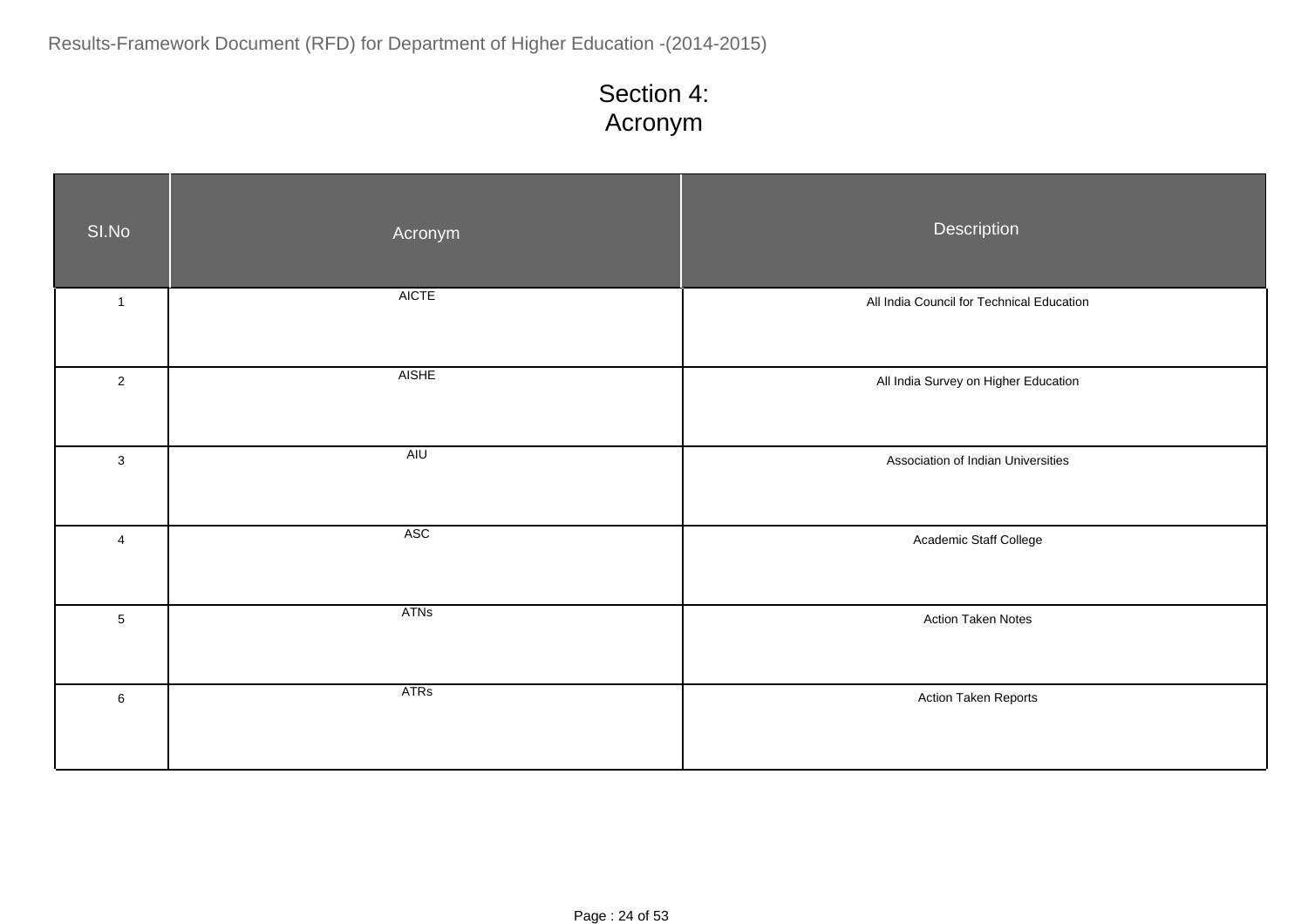| SI.No            | Acronym          | Description                              |
|------------------|------------------|------------------------------------------|
| $\overline{7}$   | C & AG           | Comptroller and Auditor General of India |
| $\bf 8$          | $\overline{ccc}$ | Citizens'/ Clients' Charter              |
| $\boldsymbol{9}$ | CFI              | Centrally Funded Institute               |
| 10               | CU               | <b>Central Universities</b>              |
| 11               | DBT              | Direct Benefit Transfer                  |
| 12               | DIC              | Design Innovation Centre                 |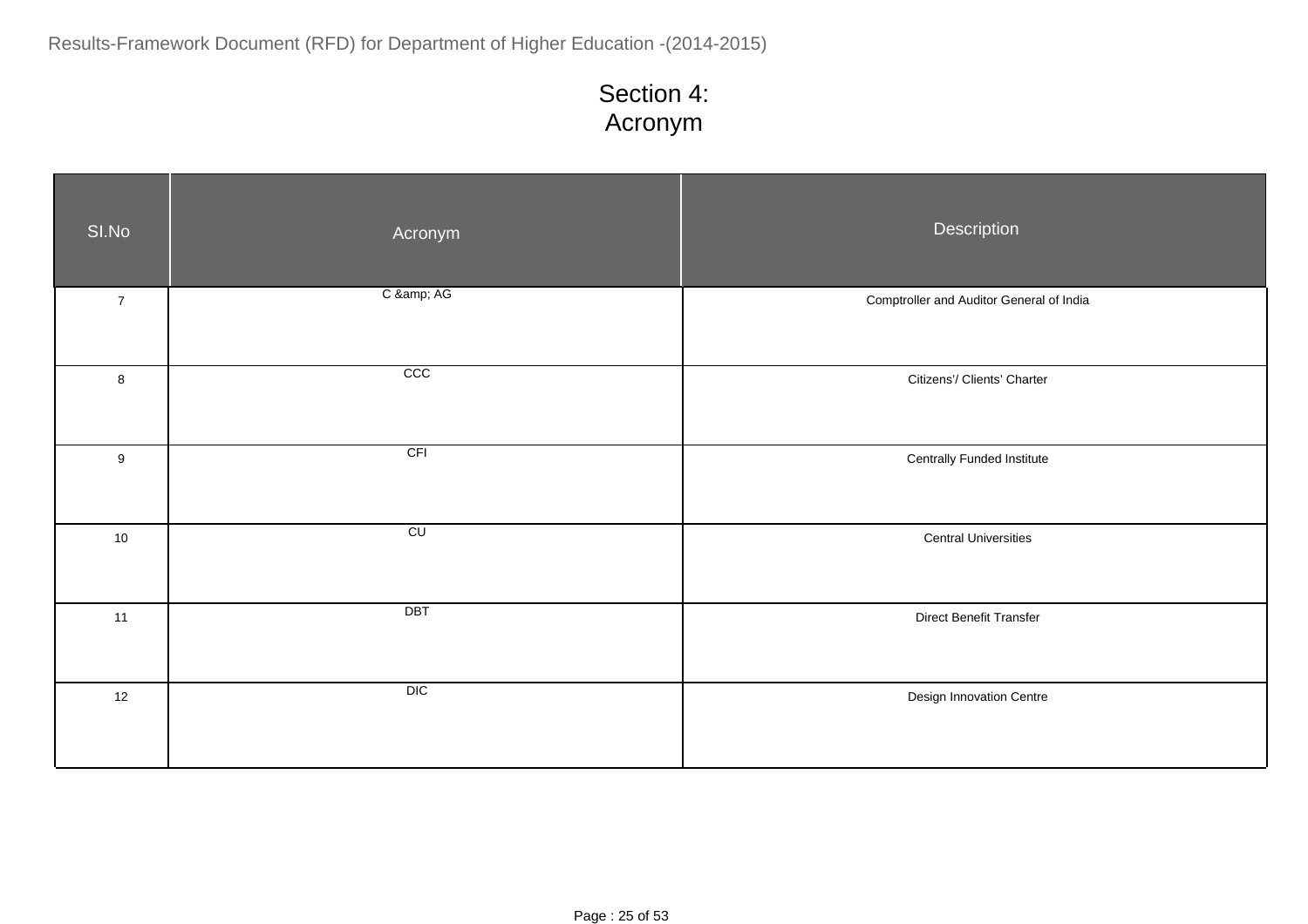| SI.No | Acronym     | Description                          |
|-------|-------------|--------------------------------------|
| 13    | <b>DPRs</b> | <b>Detailed Project Reports</b>      |
| 14    | <b>DST</b>  | Department of Science and Technology |
| 15    | EFC         | <b>Expenditure Finance Committee</b> |
| 16    | EOI         | Expression of Interest               |
| 17    | GER         | <b>Gross Enrolment Ratio</b>         |
| 18    | GRM         | Grievance Redress Mechanism          |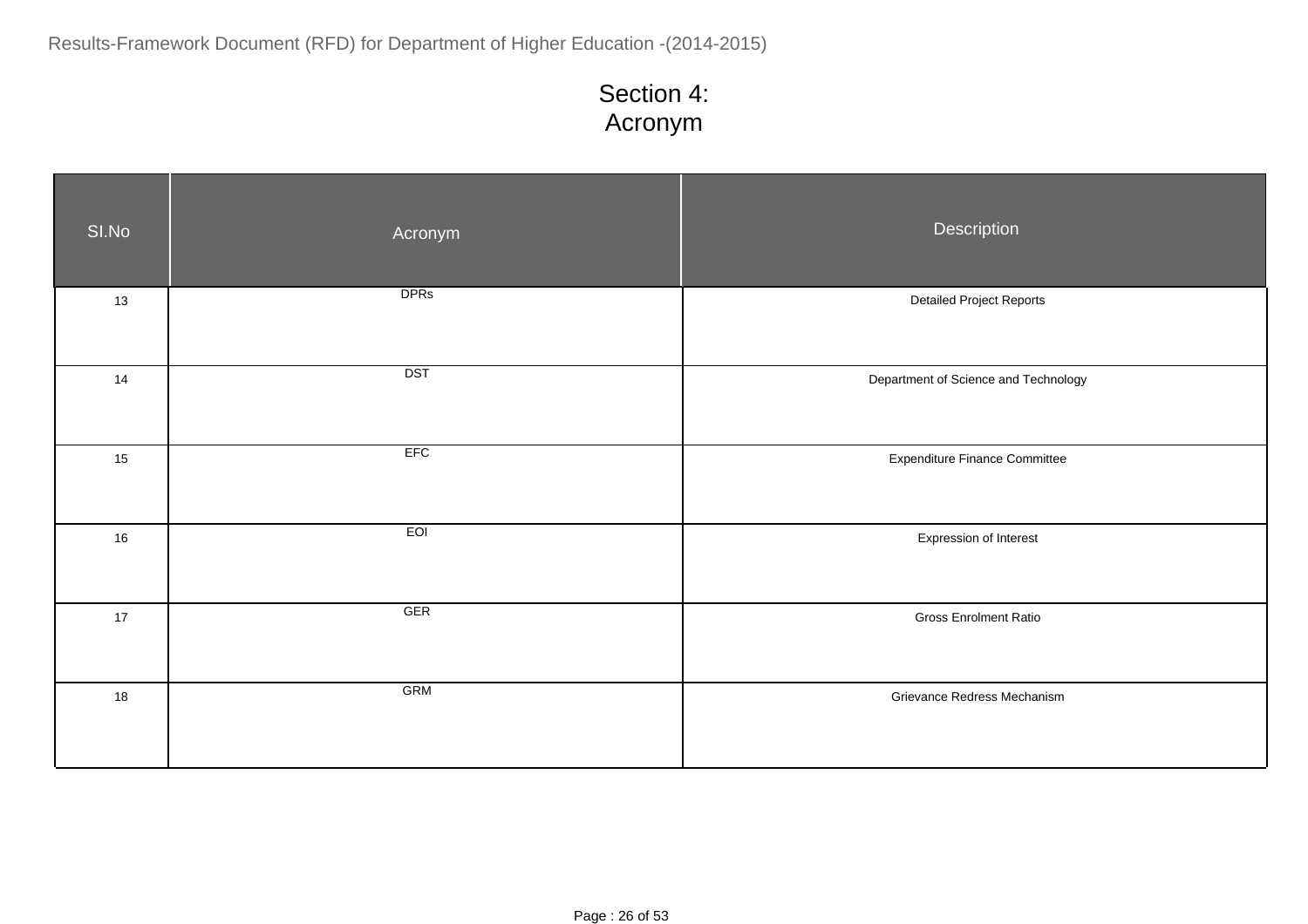| SI.No | Acronym                                       | Description                                         |
|-------|-----------------------------------------------|-----------------------------------------------------|
| 19    | <b>ICT</b>                                    | Information & Communication Technology              |
| 20    | IIIM                                          | Indian Institute of Management                      |
| 21    | $\overline{\text{IISc}}$                      | Indian Institute of Science                         |
| 22    | <b>IISER</b>                                  | Indian Institutes of Science Education and Research |
| 23    | $\overline{\mathsf{I} \mathsf{I} \mathsf{T}}$ | Indian Institute of Technology                      |
| 24    | IPR                                           | <b>Intellectual Property Rights</b>                 |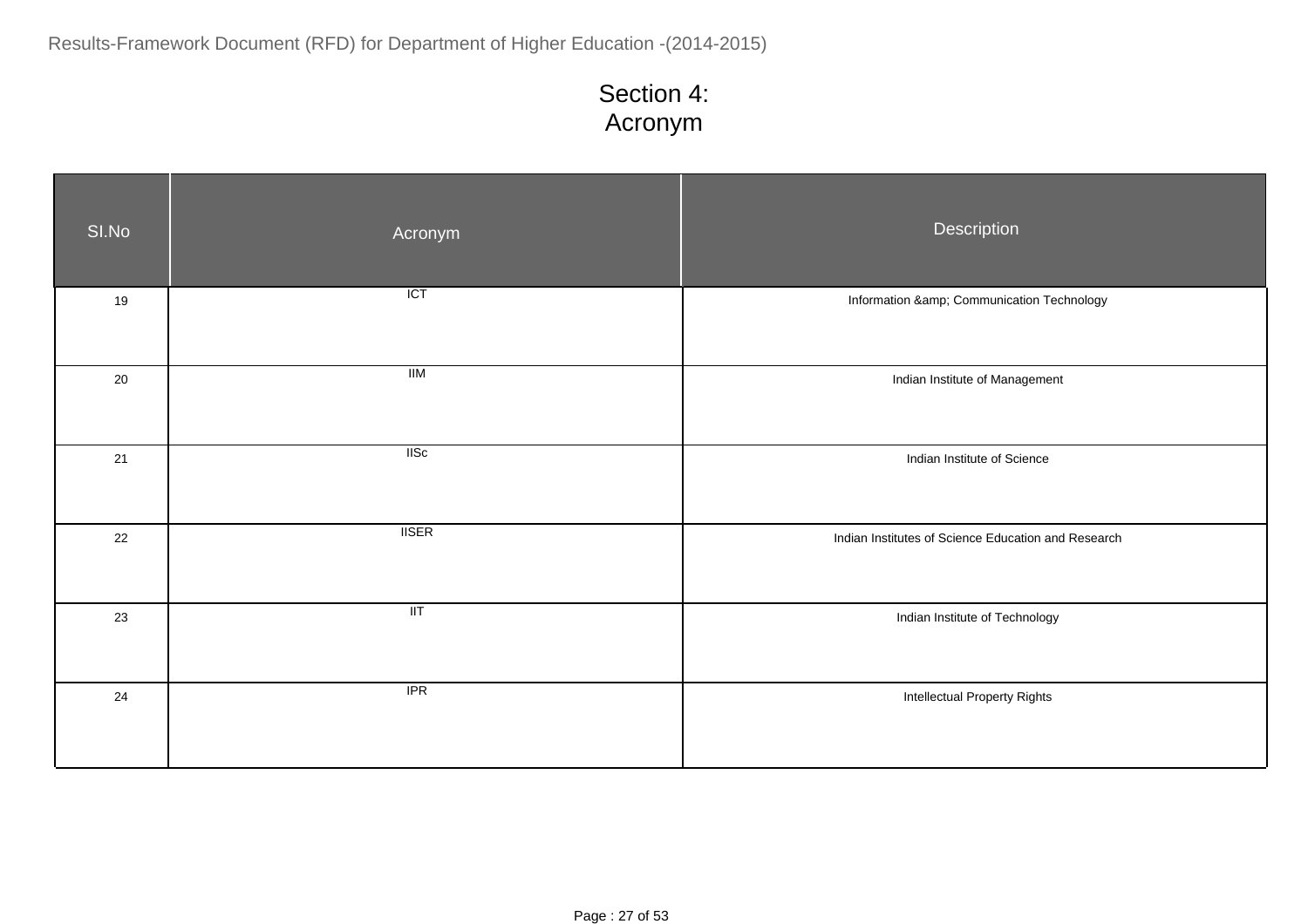| SI.No  | Acronym          | Description                                    |
|--------|------------------|------------------------------------------------|
| 25     | <b>ISBN</b>      | Indian Standard Book Number                    |
| 26     | $\overline{ISO}$ | International Organization for Standardization |
| $27\,$ | <b>NAAC</b>      | National Assessment and Accreditation Council  |
| 28     | <b>NBA</b>       | National Board of Accreditation                |
| 29     | <b>NDIN</b>      | National Design Innovation Network             |
| 30     | NET              | National Eligibility Test                      |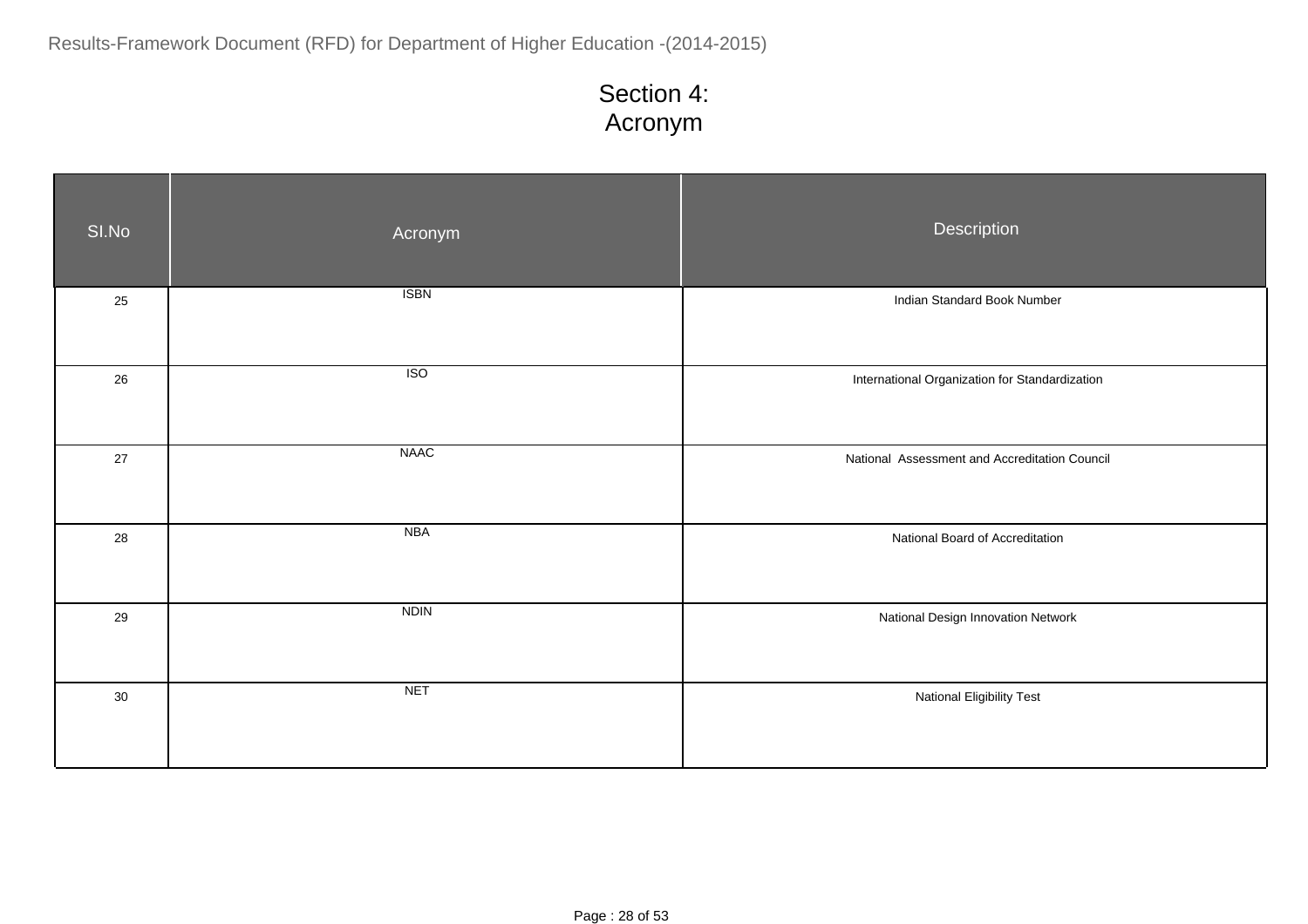| SI.No | Acronym          | Description                                                    |
|-------|------------------|----------------------------------------------------------------|
| 31    | $\overline{NIT}$ | National Institutes of Technology                              |
| 32    | <b>NMTT</b>      | National Mission on Teachers' and Teaching                     |
| 33    | NTM              | <b>National Translation Mission</b>                            |
| 34    | <b>NUEPA</b>     | National University of Educational Planning and Administration |
| 35    | OBC              | Other Backward Class                                           |
| 36    | ODS              | Open Design School                                             |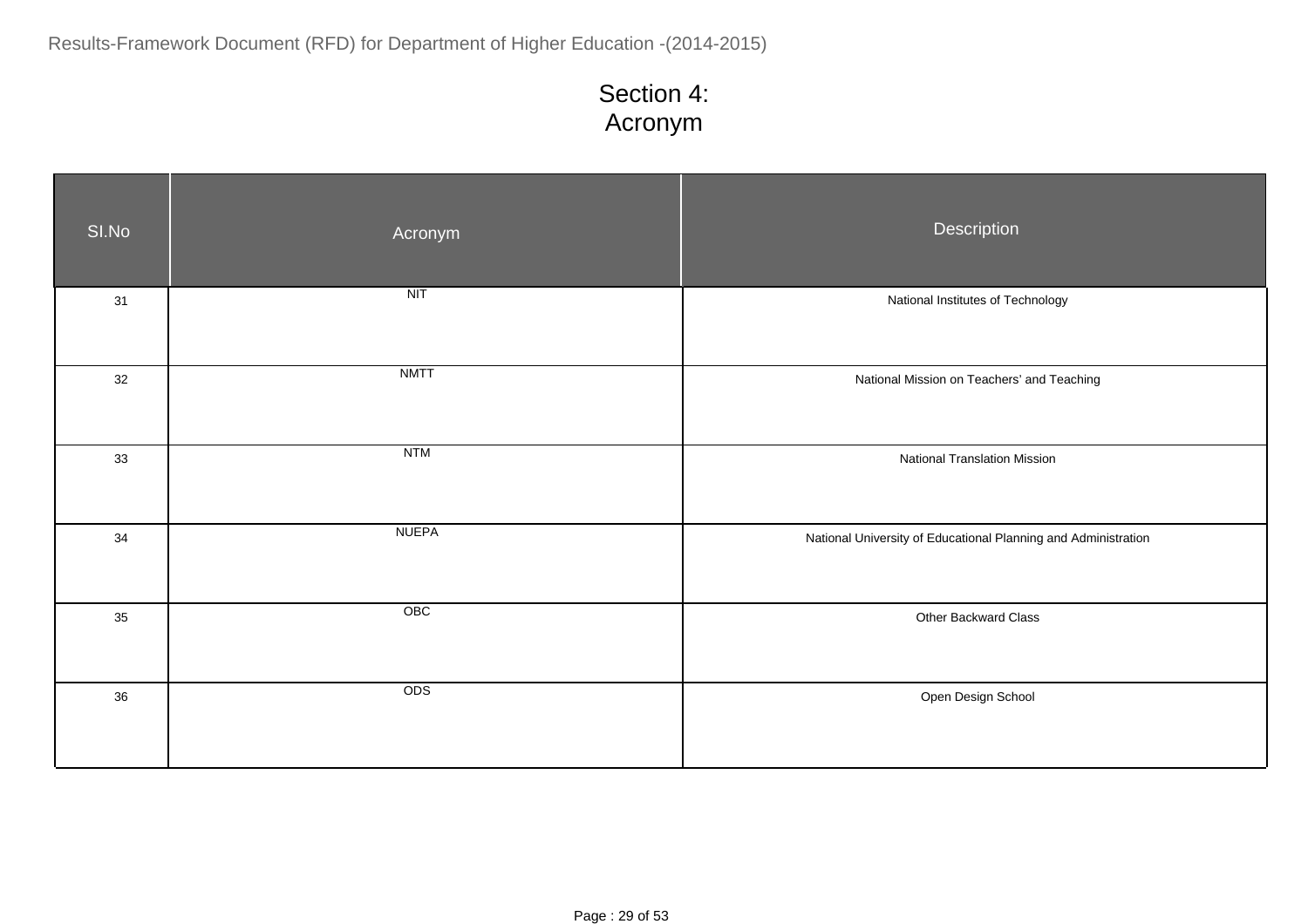| SI.No  | Acronym     | Description                        |
|--------|-------------|------------------------------------|
| $37\,$ | PAB         | Project Approval Board             |
| 38     | PAC         | <b>Public Accounts Committee</b>   |
| 39     | PG          | Post Graduate                      |
| 40     | PPP         | Public Private Partnership         |
| 41     | RFD         | <b>Results Framework Document</b>  |
| 42     | <b>RUSA</b> | Rashtriya Ucchatar Shiksha Abhiyan |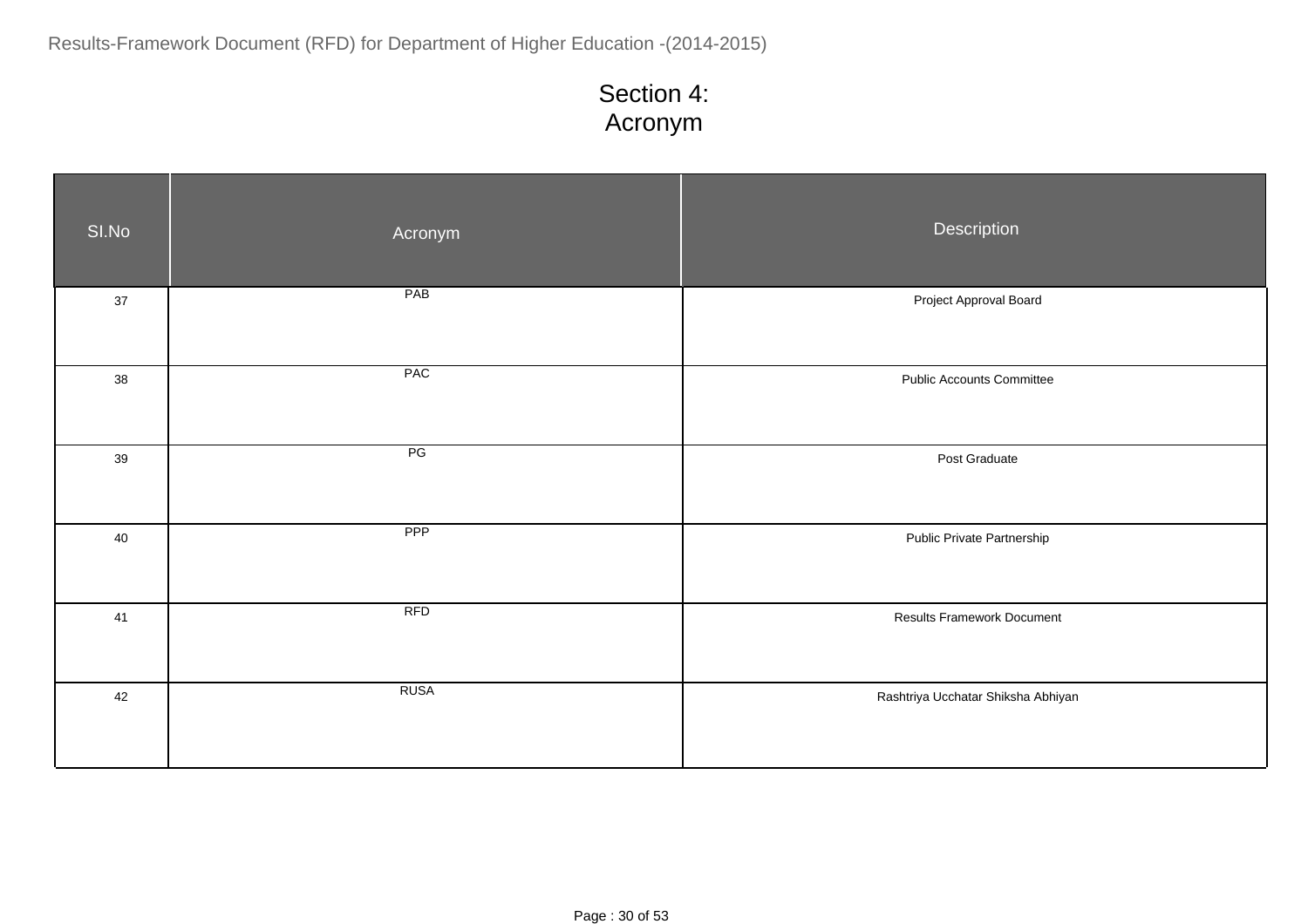| SI.No  | Acronym         | Description                                    |
|--------|-----------------|------------------------------------------------|
| 43     | $\overline{SC}$ | <b>Scheduled Castes</b>                        |
| 44     | <b>SET</b>      | <b>State Eligibility Test</b>                  |
| 45     | <b>SHEP</b>     | State Higher Educational Plan                  |
| 46     | ST              | <b>Scheduled Tribes</b>                        |
| $47\,$ | <b>TEQIP</b>    | <b>Technical Quality Improvement Programme</b> |
| 48     | <b>TSG</b>      | <b>Technical Support Group</b>                 |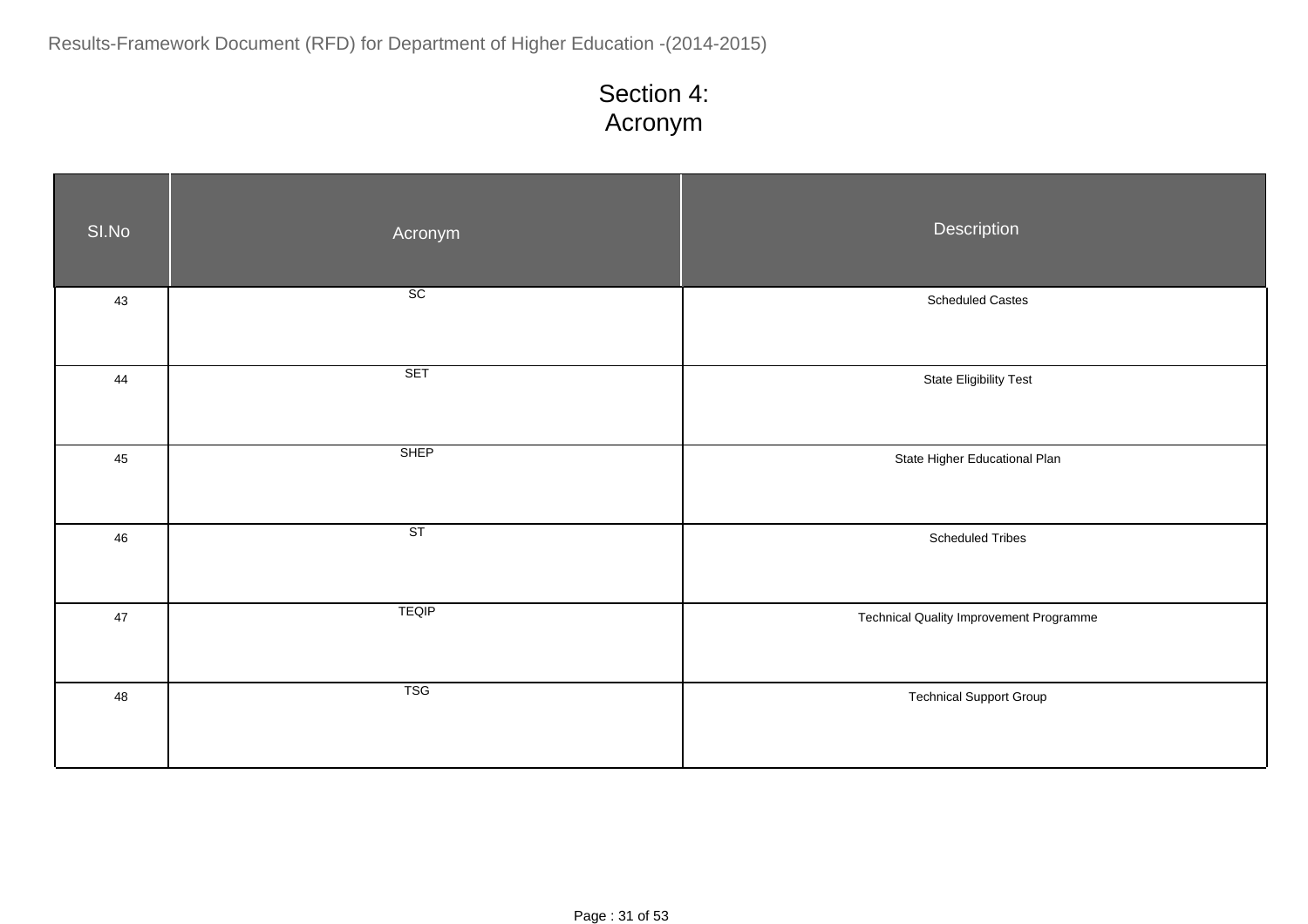| SI.No | Acronym             | Description                         |
|-------|---------------------|-------------------------------------|
| 49    | $\overline{\cup G}$ | <b>Under Graduate</b>               |
| 50    | $\overline{UGC}$    | <b>University Grants Commission</b> |
| 51    | UK                  | <b>United Kingdom</b>               |
| 52    | <b>USA</b>          | United States of America            |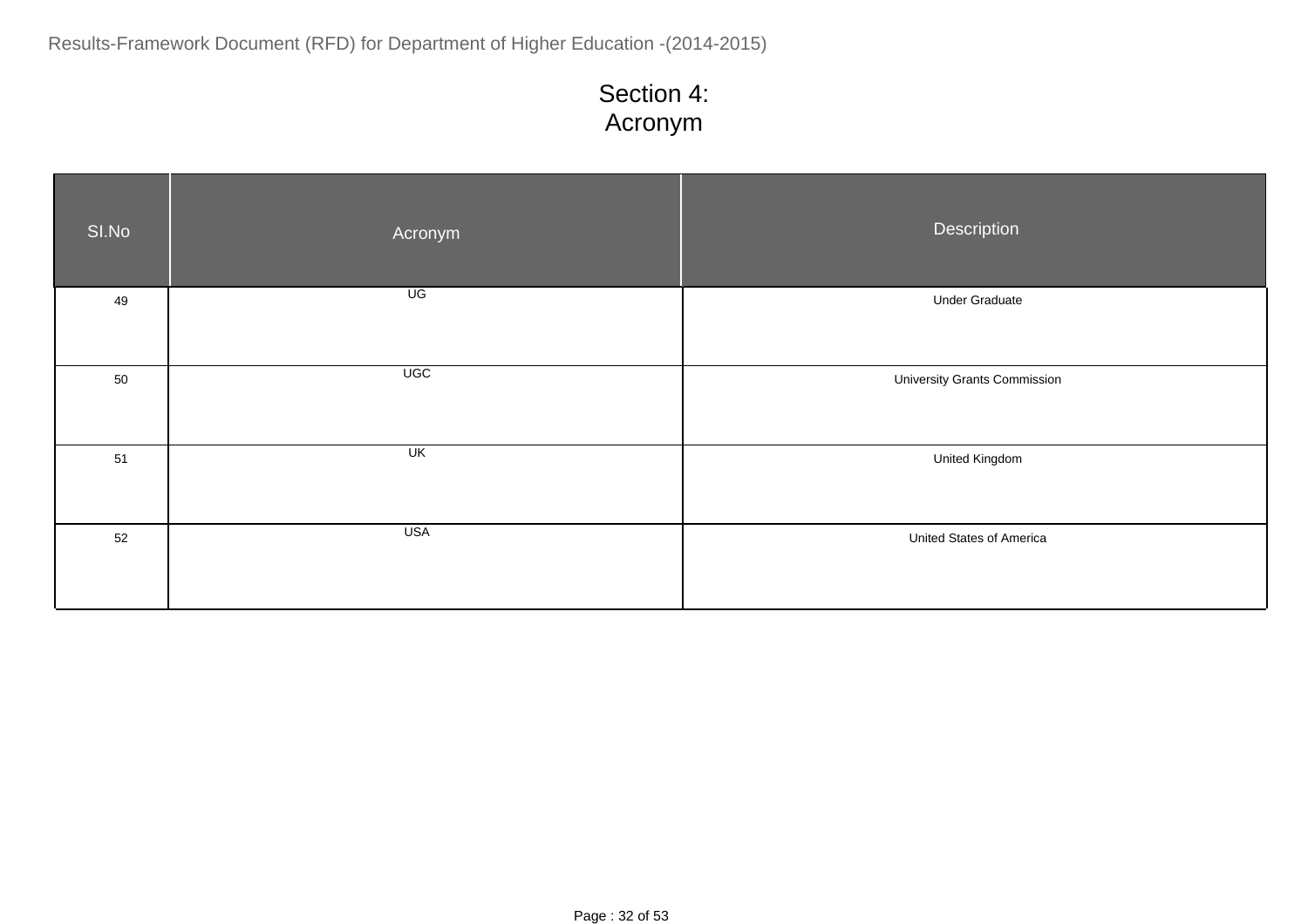| SI.No          | Success indicator                                                                       | <b>Description</b>                                                                                                                                                                                                                                                                                     | <b>Definition</b>                                                                                                                                                                                                                                                                                                                                     | Measurement                                                                        | <b>General Comments</b> |
|----------------|-----------------------------------------------------------------------------------------|--------------------------------------------------------------------------------------------------------------------------------------------------------------------------------------------------------------------------------------------------------------------------------------------------------|-------------------------------------------------------------------------------------------------------------------------------------------------------------------------------------------------------------------------------------------------------------------------------------------------------------------------------------------------------|------------------------------------------------------------------------------------|-------------------------|
|                | [1.1.1] Appraisal of State Higher Educational Plan<br>(SHEP) by Technical Support Group | SHEPs are the State Higher<br>Educational Plans to be prepared by<br>the State Higher Education Councils<br>under RUSA. After being appraised<br>by TSG, the SHEPs would be placed<br>before the PAB for approval.                                                                                     | This component is under<br>RUSA scheme, which is<br>aimed to improve the quality<br>of State universities and<br>colleges so that they become<br>dynamic, demand-driven and<br>responsive to rapid economic<br>and technological<br>developments and also to<br>improve the access, equality<br>and excellence of higher<br>education in the country. | (In numbers)<br>SHEPs submitted by the State<br>Govts and appraised by the<br>TSG. |                         |
| $\overline{2}$ | 1.2.1] Release of RUSA funds to States/UTs for<br>components approved by PAB            | There are 18 components under<br>RUSA scheme. The state<br>government/ UT and institution may<br>seek funding under any of 18<br>components                                                                                                                                                            | It is a step after appraisal of<br><b>SHEP</b>                                                                                                                                                                                                                                                                                                        | (in %)<br>Funds released to these<br>State/UT and institutions.                    |                         |
| 3              | [1.3.1] CFIs shifted                                                                    | Some of the CFIs have been<br>functioning from temporary/rented<br>campuses. To facilitate efficient<br>functioning and expansion of<br>activities, they are to be shifted to<br>permanent campuses. The work of<br>shifting is at various stages such as<br>procurement of land, construction<br>etc. | Newly established CFIs have<br>started functioning in<br>rented/temporary campuses.<br>They are to be shifted to<br>permanent campuses.                                                                                                                                                                                                               | (In numbers)<br>Number of institutes shifted to<br>new permanent campuses.         |                         |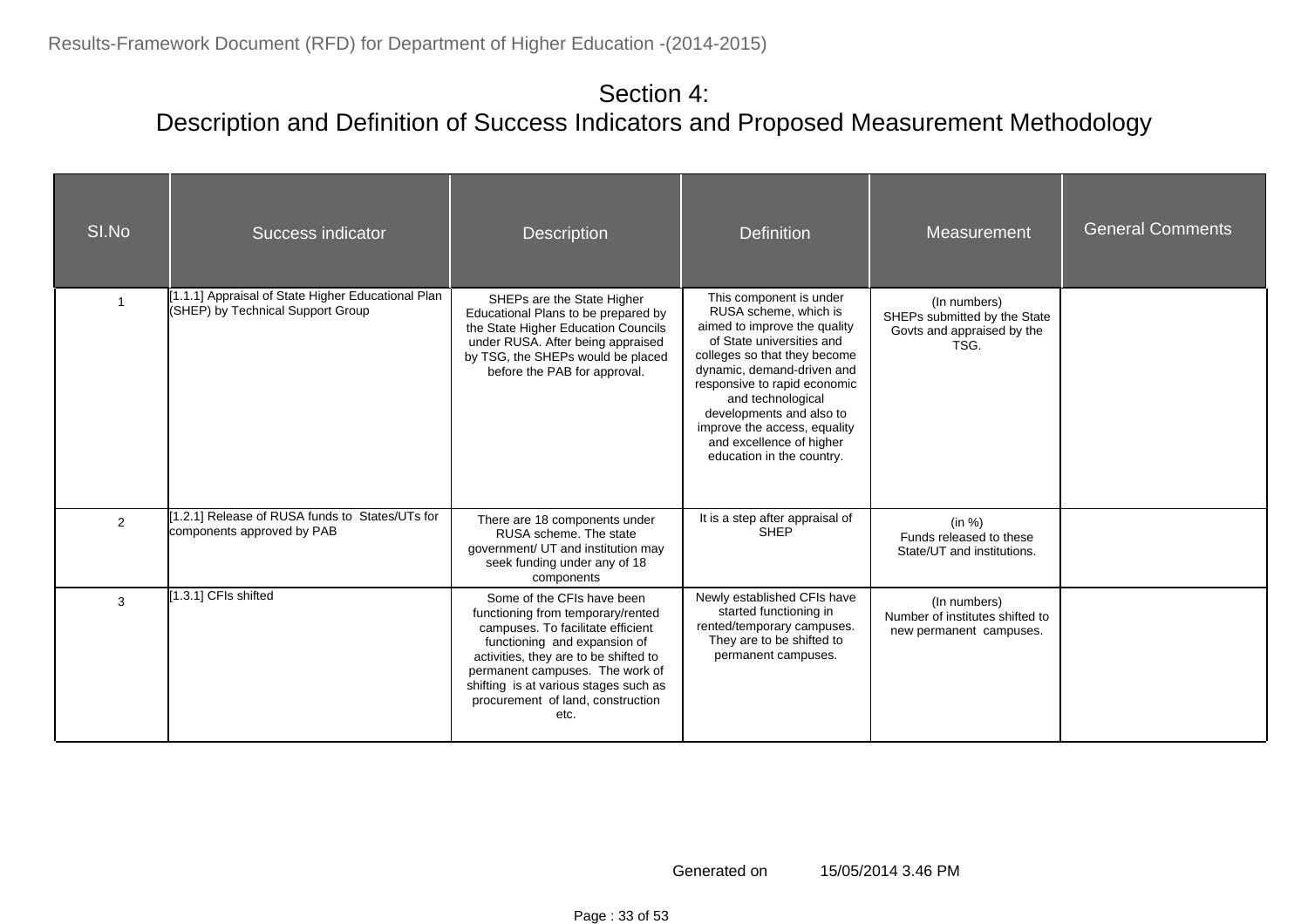| SI.No                 | Success indicator                              | <b>Description</b>                                                                                                                                                                                                                                                         | <b>Definition</b>                                                                                                                                                 | Measurement                                                                                                                                                                                        | <b>General Comments</b> |
|-----------------------|------------------------------------------------|----------------------------------------------------------------------------------------------------------------------------------------------------------------------------------------------------------------------------------------------------------------------------|-------------------------------------------------------------------------------------------------------------------------------------------------------------------|----------------------------------------------------------------------------------------------------------------------------------------------------------------------------------------------------|-------------------------|
| $\boldsymbol{\Delta}$ | [1.4.1] Operationalization of New Polytechnics | The State Governments submit<br>proposals seeking funding for setting<br>up polytechnics in the identified and<br>approved districts. Based on<br>progress, funds are released in<br>installments.                                                                         | It refers to the number of new<br>polytechnics operationalized<br>during the year under the<br>centrally sponsored scheme<br>of "Sub-Mission on<br>Polytechnics". | (in numbers)<br>Based on information received<br>from State Government about<br>completion of construction of<br>new Polytechnics and their<br>Operationalization on getting<br>approval of AICTE. |                         |
| 5                     | 1.5.1] Polytechnics upgraded                   | Proposals are sent by the State<br>Governments for upgradation of<br>infrastructure facilities of the<br>concerned AICTE approved<br>Polytechnics. A Committee<br>constituted for this purpose examines<br>and makes recommendations based<br>on which funds are released. | The number of polytechnics<br>upgraded during the year<br>under the centrally<br>sponsored scheme of "Sub-<br>Mission on Polytechnics".                           | (In numbers)<br>Based on receipt of Utilization<br>Certificate from the State<br>Government about upgradation<br>of infrastructure/procurement<br>of equipments etc.                               |                         |
| 6                     | 1.6.1] Community colleges made functional      | Community colleges scheme aims to<br>provide skilling to young students<br>within NVEQF and in coordination<br>with NSDC. The programme has<br>been introduced on pilot basis in<br>Degree Colleges and Polytechnics.                                                      | It is a scheme for providing<br>appropriate skills as per<br>NVEOF.                                                                                               | (In Numbers)<br>Number of colleges upgraded<br>to the level of community<br>colleges                                                                                                               |                         |
| $\overline{7}$        | [1.7.1] Persons trained                        | Selected Polytechnics in States are<br>provided financial assistance to run<br>short duration non-formal skill<br>development courses. A variety of<br>employment oriented courses are<br>envisaged to be                                                                  | The number of persons<br>trained in Polytechnics during<br>the year under the centrally<br>sponsored scheme of "Sub-<br>Mission on Polytechnics"<br>called        | (In numbers)<br>Based on information received<br>from the State Government<br>about the                                                                                                            |                         |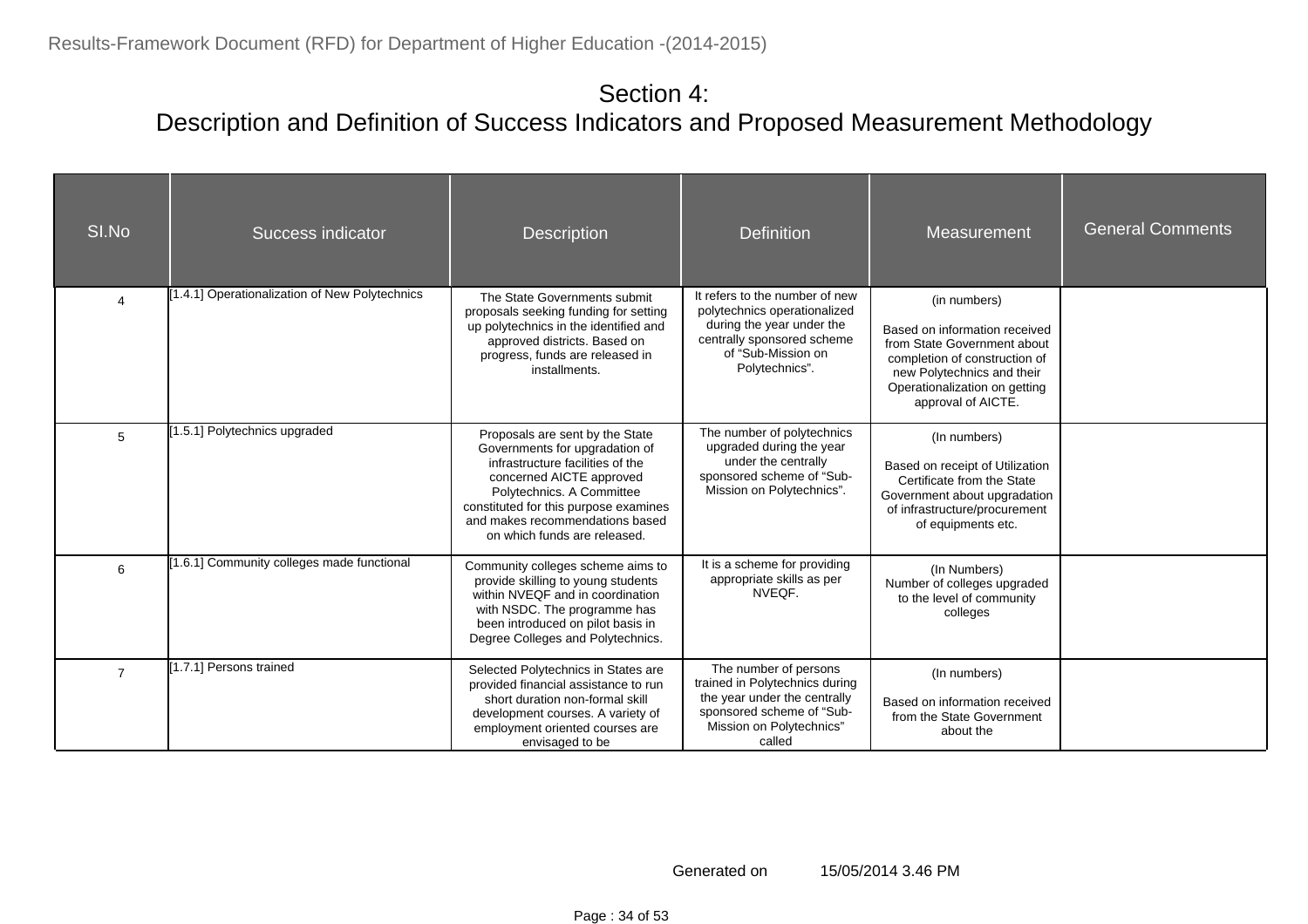| SI.No          | Success indicator                                               | <b>Description</b>                                                                                                                                                                                                                                                                                                                          | <b>Definition</b>                                                                                                                         | Measurement                                                                                                                                                                             | <b>General Comments</b> |
|----------------|-----------------------------------------------------------------|---------------------------------------------------------------------------------------------------------------------------------------------------------------------------------------------------------------------------------------------------------------------------------------------------------------------------------------------|-------------------------------------------------------------------------------------------------------------------------------------------|-----------------------------------------------------------------------------------------------------------------------------------------------------------------------------------------|-------------------------|
| $\overline{7}$ | [1.7.1] Persons trained                                         | offered under the Scheme depending<br>on local demands and needs.                                                                                                                                                                                                                                                                           | Community development<br>through Polytechnics (CDTP)                                                                                      | number of persons trained in<br>Polytechnics under Community<br>Development through<br>Polytechnics scheme.                                                                             |                         |
| 8              | [2.1.1] Operationalization of new Women Hostels                 | With a view to encouraging<br>participation of women in higher<br>education, provision of hostels in<br>universities, college and polytechnics<br>are made.                                                                                                                                                                                 | Operationalization of women<br>hostel for improving<br>infrastructure for stay of<br>women students in higher<br>educational institutions | (In Numbers)<br>Report from the UGC on<br>number of women hostels<br>operationalized during the<br>reporting period.                                                                    |                         |
| 9              | [2.2.1] New/Additional Centeres in Universities and<br>colleges | In order to gain admission in<br>professional courses, the Scheme of<br>Coaching Classes for SC/ST/OBC<br>(non-creamy layer) & Minorities for<br>entry in Services has been introduced<br>in selected universities and colleges.<br>The classes in the Coaching Centres<br>are to be arranged by arranging<br>teachers on honorarium basis. | Starting of centres in<br>universities and colleges to<br>impart remedial coaching for<br>SC/ST/OBC (Non-creamy<br>layer) and minorities  | (in numbers)<br>No. of coaching centres in<br>higher educational institutions,<br>not previously covered under<br>the scheme, for which new<br>sanctions would be issued by<br>the UGC. |                         |
| 10             | [2.3.1] New/Additional Centeres in universities and<br>colleges | In order to assist SC/ST/OBC (non-<br>creamy layer) & Minorities candidates<br>for recruitment as lecturers in<br>Universities and Colleges, a scheme<br>of Coaching Classes for qualified<br>SC/ST/OBC (non-creamy layer) &<br>Minorities to prepare them for<br>National Eligibility Test (NET),                                          | Starting of centres in<br>universities and colleges to<br>impart coaching for<br>SC/ST/OBC (Non-creamy<br>layer) and minorities for NET   | (in numbers)<br>No. of coaching centres in<br>higher educational institutions,<br>not previously covered under<br>the scheme, for which new<br>sanctions would be issued by<br>the UGC. |                         |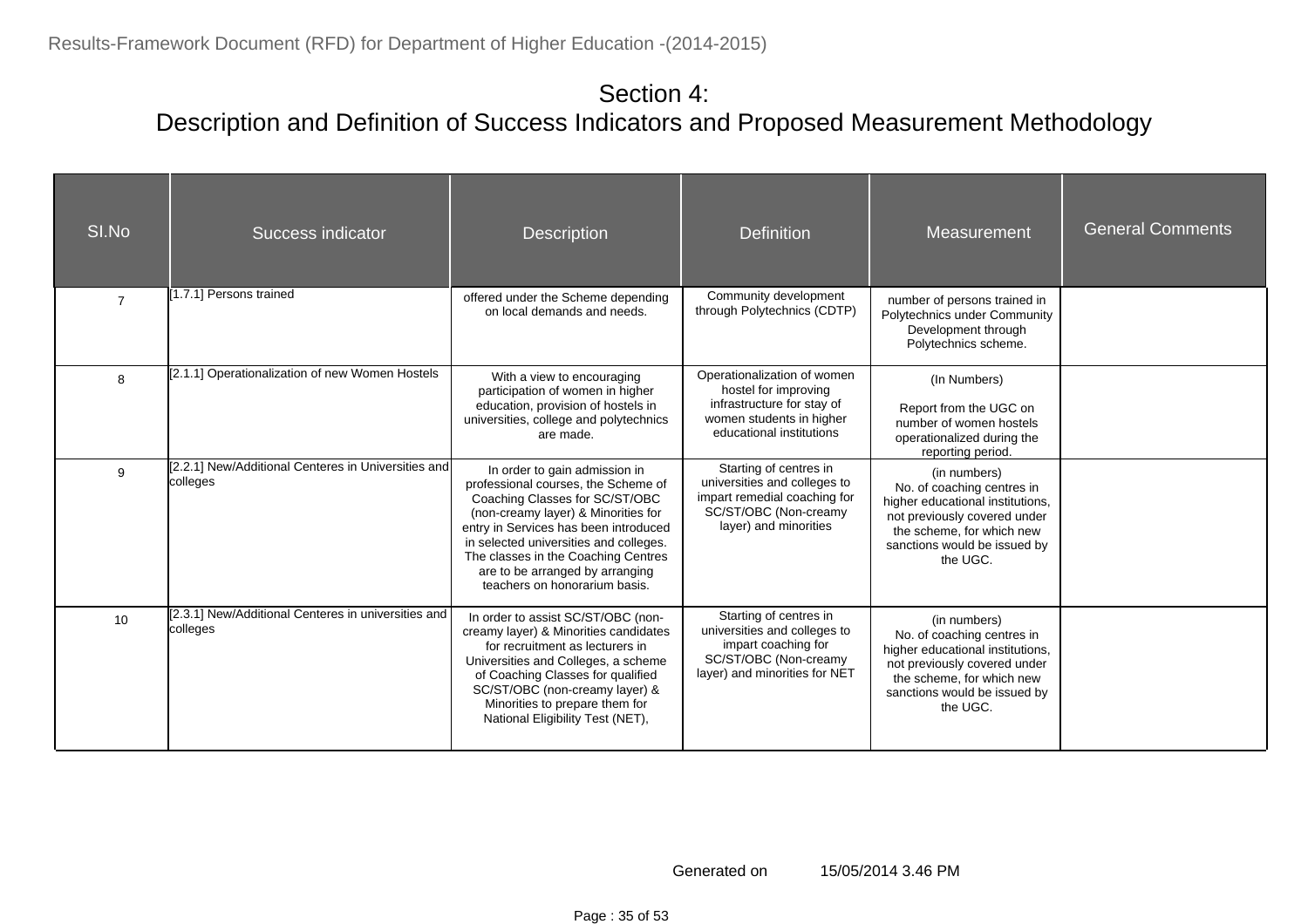| SI.No | Success indicator                                               | <b>Description</b>                                                                                                                                                                                                                                                                                                                                                                                                                                                                                                                                                                                   | <b>Definition</b>                                                                                                                                        | Measurement                                                                                                                                                                             | <b>General Comments</b> |
|-------|-----------------------------------------------------------------|------------------------------------------------------------------------------------------------------------------------------------------------------------------------------------------------------------------------------------------------------------------------------------------------------------------------------------------------------------------------------------------------------------------------------------------------------------------------------------------------------------------------------------------------------------------------------------------------------|----------------------------------------------------------------------------------------------------------------------------------------------------------|-----------------------------------------------------------------------------------------------------------------------------------------------------------------------------------------|-------------------------|
| 10    | [2.3.1] New/Additional Centeres in universities and<br>colleges | which is an essential eligibility<br>condition for becoming a lecturer in<br>universities or colleges is under<br>implementation. Under this scheme,<br>coaching classes are organized in<br>selected universities for which grant<br>on 100% basis is made available.<br>Effort is being made<br>to approve at least one centre in each<br>State, which can accept the<br>responsibility for NET Coaching and<br>has sufficient number of willing faculty<br>members to provide coaching. The<br>classes in the coaching centre are to<br>be arranged by arranging teachers on<br>honorarium basis. | Starting of centres in<br>universities and colleges to<br>impart coaching for<br>SC/ST/OBC (Non-creamy<br>layer) and minorities for NET                  | (in numbers)<br>No. of coaching centres in<br>higher educational institutions,<br>not previously covered under<br>the scheme, for which new<br>sanctions would be issued by<br>the UGC. |                         |
| 11    | [2.4.1] New/Additional Centeres in universities and<br>colleges | In order to gain employment in group<br>A, B & C including all India and State<br>Services, the Scheme of Coaching<br>Classes for SC/ST/OBC (non-creamy<br>layer) & Minorities for entry in<br>Services has been introduced in<br>selected universities and colleges.<br>The classes in the Coaching Centres<br>are to be arranged by arranging<br>teachers on honorarium basis.                                                                                                                                                                                                                     | Starting of centres in<br>universities and colleges to<br>impart coaching for<br>SC/ST/OBC (Non-creamy<br>layer) and minorities for entry<br>in services | No. of coaching centres in<br>higher educational institutions,<br>not previously covered under<br>the scheme, for which new<br>sanctions would be issued by<br>the UGC.                 |                         |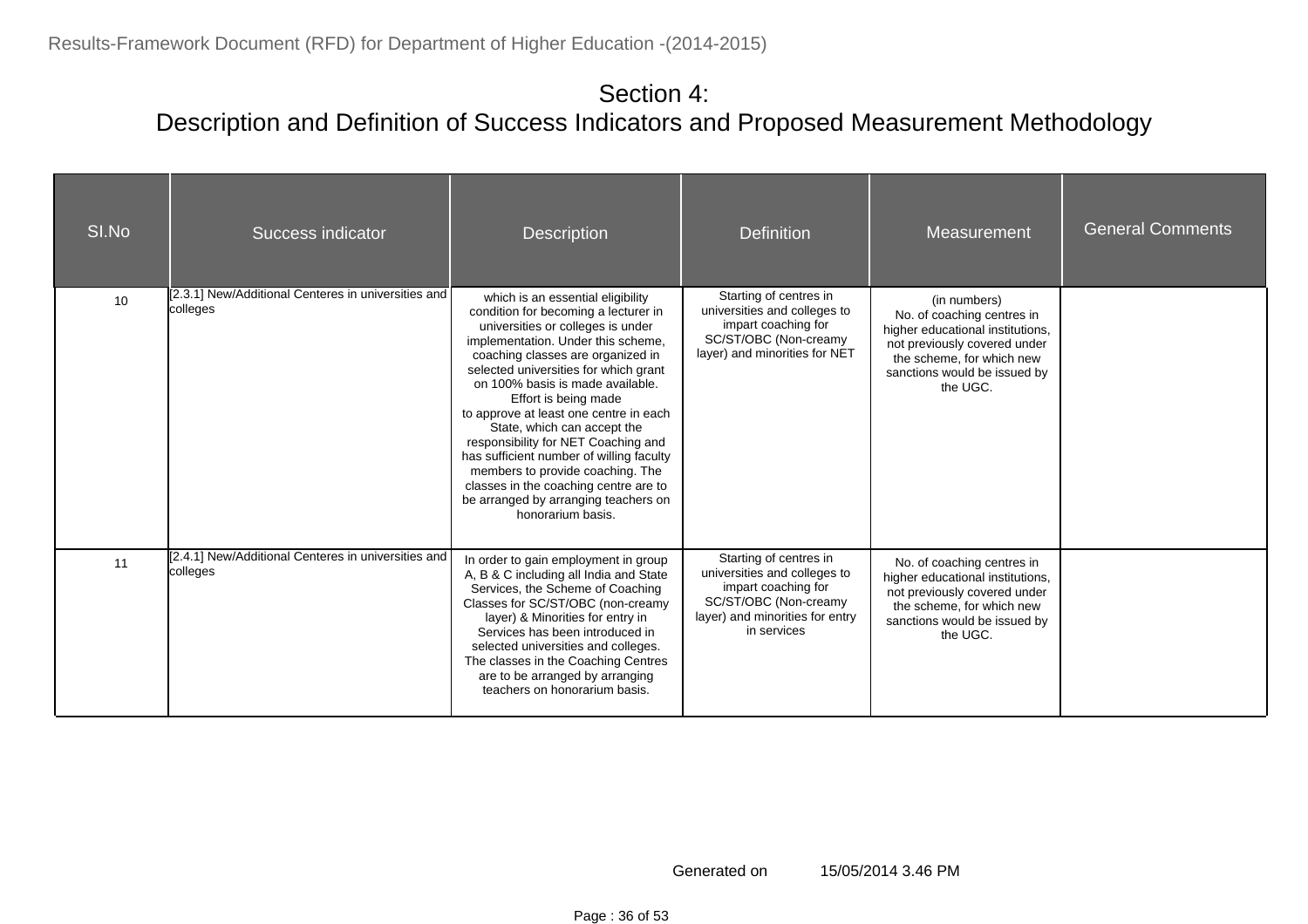| SI.No | Success indicator                                                    | <b>Description</b>                                                                                                                                                                                                                                                                                            | <b>Definition</b>                                                                                                                                           | Measurement                                                                                                                                                                    | <b>General Comments</b> |
|-------|----------------------------------------------------------------------|---------------------------------------------------------------------------------------------------------------------------------------------------------------------------------------------------------------------------------------------------------------------------------------------------------------|-------------------------------------------------------------------------------------------------------------------------------------------------------------|--------------------------------------------------------------------------------------------------------------------------------------------------------------------------------|-------------------------|
| 12    | [2.5.1] Completion of Study                                          | The UGC has been implementing<br>scheme for coaching centres for<br>imparting coaching for NET/SET and<br>entry into services for weaker<br>sections and minorities. The<br>evaluation of the sachem in terms of<br>impact will give inputs for desirability<br>and direction of reformulating the<br>scheme. | Evaluation of the scheme for<br>coaching for NET/SET and<br>entry into services in terms of<br>impact on the targeted<br>beneficiaries.                     | (Date)<br>receipt of the report from the<br>study committee.                                                                                                                   |                         |
| 13    | [2.6.1] Direct Benefit Transfer (DBT) of<br>fellowships/scholarships | Direct Benefit Transfer through<br>Aadhar Payment Bridge would be<br>ensured so that there is seamless<br>transfer of funds directly to the bank<br>accounts of the beneficiary.                                                                                                                              | Transfer of funds directly<br>from the UGC to the bank<br>account of scholarship<br>awardees                                                                | (in percent)<br>Percentage of postgraduate<br>scholarships for SC/ST<br>students in professional<br>courses transferred directly to<br>the scholarship awardees by<br>the UGC. |                         |
| 14    | [2.7.1] Completion of stuy                                           | The UGC has been implementing<br>scheme for scholarship and<br>fellowship for NET/SET and entry into<br>services for weaker sections and<br>minorities. The evaluation of the<br>sachem in terms of impact will give<br>inputs for desirability and direction of<br>reformulating the scheme.                 | Evaluation of the scheme for<br>scholarships and fellowships<br>for NET/SET and entry into<br>services in terms of impact<br>on the targeted beneficiaries. | Date of receipt of the report<br>from the study committee.                                                                                                                     |                         |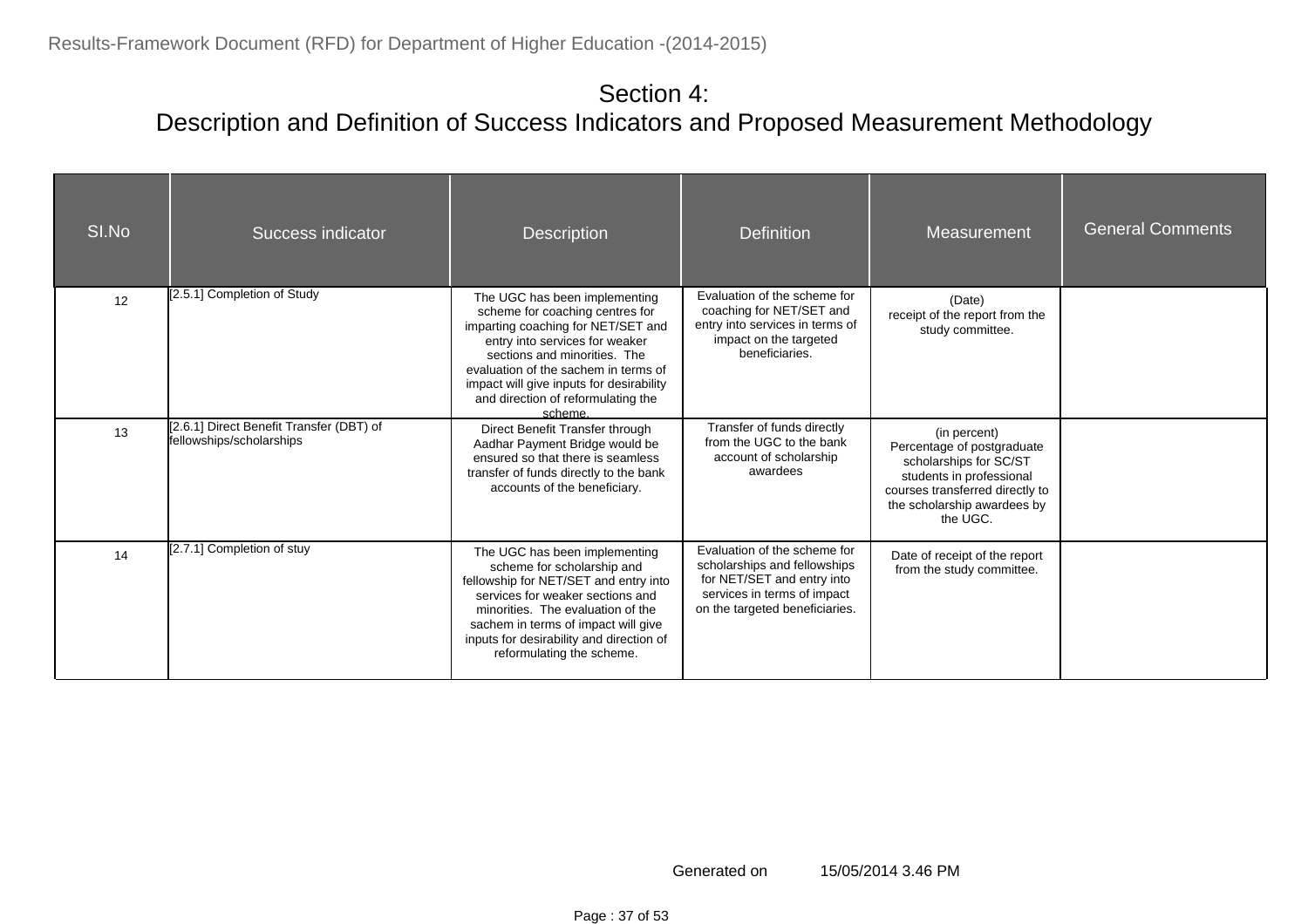| SI.No | Success indicator                                                 | <b>Description</b>                                                                                                                                                                                                                                                                                                                                                                                                                                                                                                | <b>Definition</b>                                                                                                                                                                                                                   | Measurement                                                                                                                                                                                    | <b>General Comments</b> |
|-------|-------------------------------------------------------------------|-------------------------------------------------------------------------------------------------------------------------------------------------------------------------------------------------------------------------------------------------------------------------------------------------------------------------------------------------------------------------------------------------------------------------------------------------------------------------------------------------------------------|-------------------------------------------------------------------------------------------------------------------------------------------------------------------------------------------------------------------------------------|------------------------------------------------------------------------------------------------------------------------------------------------------------------------------------------------|-------------------------|
| 15    | [2.8.1] New cells operationalised in universities<br>and colleges | With a view to enhance the<br>employability and success of deprived<br>sections, by emphasizing on learning<br>and creating an opportunity for them<br>to be in the mainstream. UGC has<br>decided to create Equal Opportunity<br>Cells (EOCs) in all universities which<br>have been declared fit to receive<br>grants under section 12-B of the UGC<br>Act, 1956. The cell takes up<br>programmes of sensitizing<br>university/college community on<br>problems faced by SC/ST students in<br>higher education. | Opening of equal opportunity<br>cells for promoting equity in<br>higher educational<br>institutions                                                                                                                                 | (in numbers)<br>No. of cells in higher<br>educational institutions, not<br>previously covered under the<br>scheme, for which new<br>sanctions would be issued by<br>the UGC.                   |                         |
| 16    | [2.9.1] Differently Abled Persons covered                         | In order to bridge the gap in the<br>facilities currently available for<br>training the PwDs, a Centrally<br>Sponsored Scheme for Integrating<br>Persons with Disabilities (PwDs) in<br>the mainstream of Technical and<br>Vocational Education is being<br>implemented in 50 Polytechnics<br>selected by an Expert Group for<br>implementing the scheme.<br>Each polytechnic provides facilities<br>for 3-yr regular diploma level courses<br>to 25 Students with Disabilities along<br>with normal              | It refers to PwDs trained in<br>Polytechnics during the year<br>under the centrally<br>sponsored scheme for<br>Integrating Persons with<br>Disabilities (PwDs) in the<br>mainstream of Technical and<br><b>Vocational Education</b> | (in numbers)<br>Based on information received<br>from the State Governments<br>about the number of Persons<br>with Disabilities trained under<br>the scheme of MHRD in select<br>Polytechnics. |                         |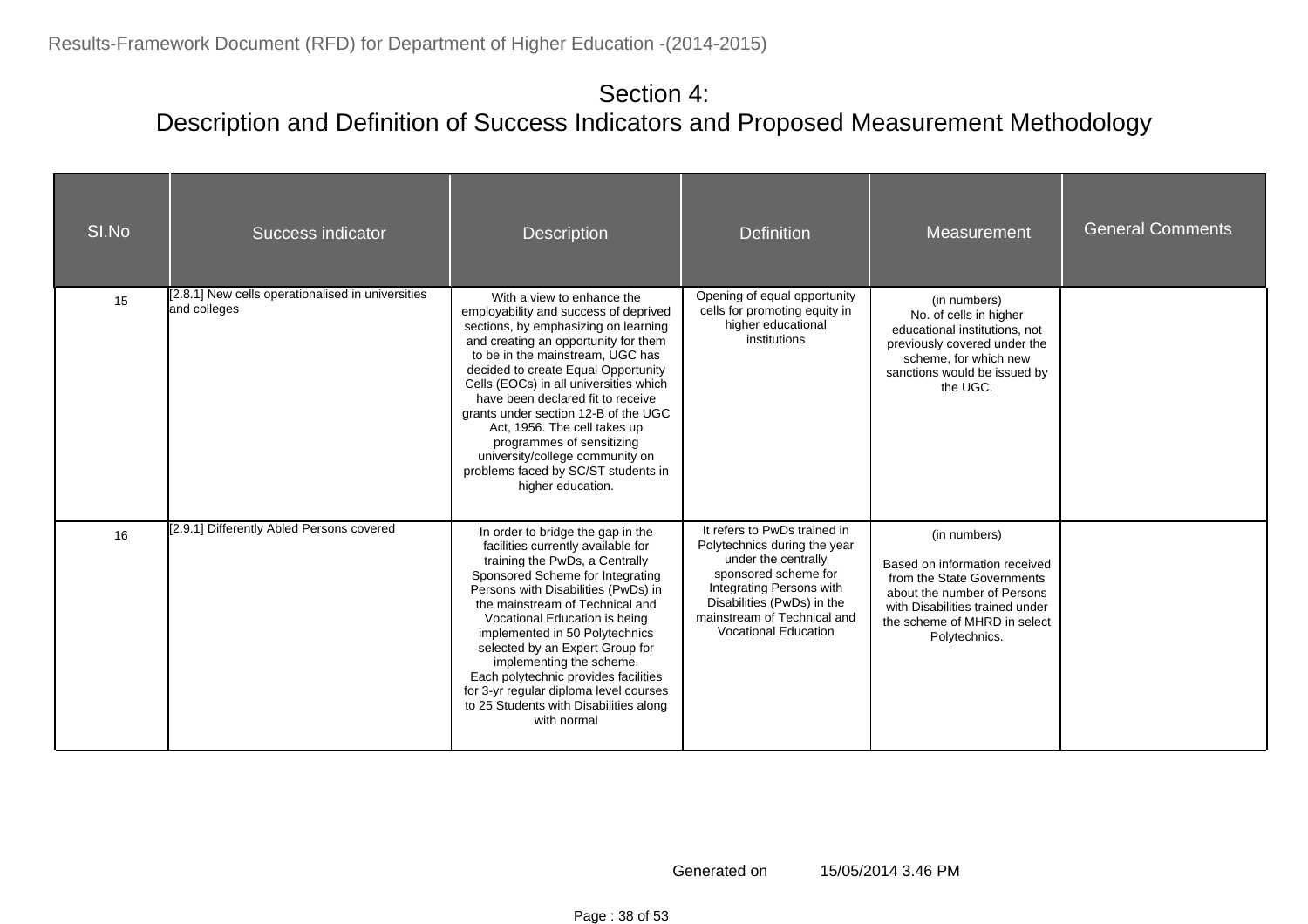| SI.No | Success indicator                                                                                     | <b>Description</b>                                                                                                                                                                                                                                                                                      | <b>Definition</b>                                                                                                                                                                                                                   | Measurement                                                                                                                                                                                    | <b>General Comments</b> |
|-------|-------------------------------------------------------------------------------------------------------|---------------------------------------------------------------------------------------------------------------------------------------------------------------------------------------------------------------------------------------------------------------------------------------------------------|-------------------------------------------------------------------------------------------------------------------------------------------------------------------------------------------------------------------------------------|------------------------------------------------------------------------------------------------------------------------------------------------------------------------------------------------|-------------------------|
| 16    | [2.9.1] Differently Abled Persons covered                                                             | students, and vocational training /skill<br>development programmes ranging<br>from 3 to 6 months for 100 Students<br>with Disabilities. The students are<br>encouraged through provisions like<br>scholarship, supply of<br>books/educational materials.<br>uniforms, free boarding and lodging<br>etc. | It refers to PwDs trained in<br>Polytechnics during the year<br>under the centrally<br>sponsored scheme for<br>Integrating Persons with<br>Disabilities (PwDs) in the<br>mainstream of Technical and<br><b>Vocational Education</b> | (in numbers)<br>Based on information received<br>from the State Governments<br>about the number of Persons<br>with Disabilities trained under<br>the scheme of MHRD in select<br>Polytechnics. |                         |
| 17    | [2.11.1] Completion of review of the Scheme by<br>the IIM, Bangalore, and NUEPA                       | NUEPA and IIM, Bangalore have<br>been entrusted to evaluate the<br>interest subsidy scheme which is<br>meant for providing loan with subsidy<br>to EWS students for professional<br>education.                                                                                                          | The evaluation of central<br>sector interest subsidy<br>scheme to be carried out by<br>IIM, Bangalore and NUEPA.                                                                                                                    | Submission of status report.                                                                                                                                                                   |                         |
| 18    | [2.12.1] Approval of Regulations by the Central<br>Government                                         | MHRD has been receiving lot of<br>complaints regarding sexual<br>harassments and discrimination<br>against girl students. There is a need<br>to bring out a separate regulations to<br>prevent sexual harassment and<br>discrimination of students in higher<br>educational institutions.               | This regulation pertains to<br>prevention of sexual<br>harassment and<br>discrimination of students.<br>This regulation is being<br>brought out by the central<br>Government.                                                       | (Date)<br>Date of grant of approval to the<br>draft regulations by the Central<br>Government.                                                                                                  |                         |
| 19    | [3.1.1] Transforming Existing Academic Staff<br>Colleges (ASCs) into model Academic Staff<br>Colleges | A National Mission on Teachers and<br>Teaching will be launched to address,<br>current and urgent issues such as<br>supply of qualified teachers, attracting<br>talent into teaching profession and<br>raising                                                                                          | Improving existing academic<br>staff colleges for imparting<br>better teacher training.                                                                                                                                             | (in numbers)<br>No. of existing academic staff<br>colleges to which dedicated<br>fund for improvement, as per<br>the NAAC DPR, released by                                                     |                         |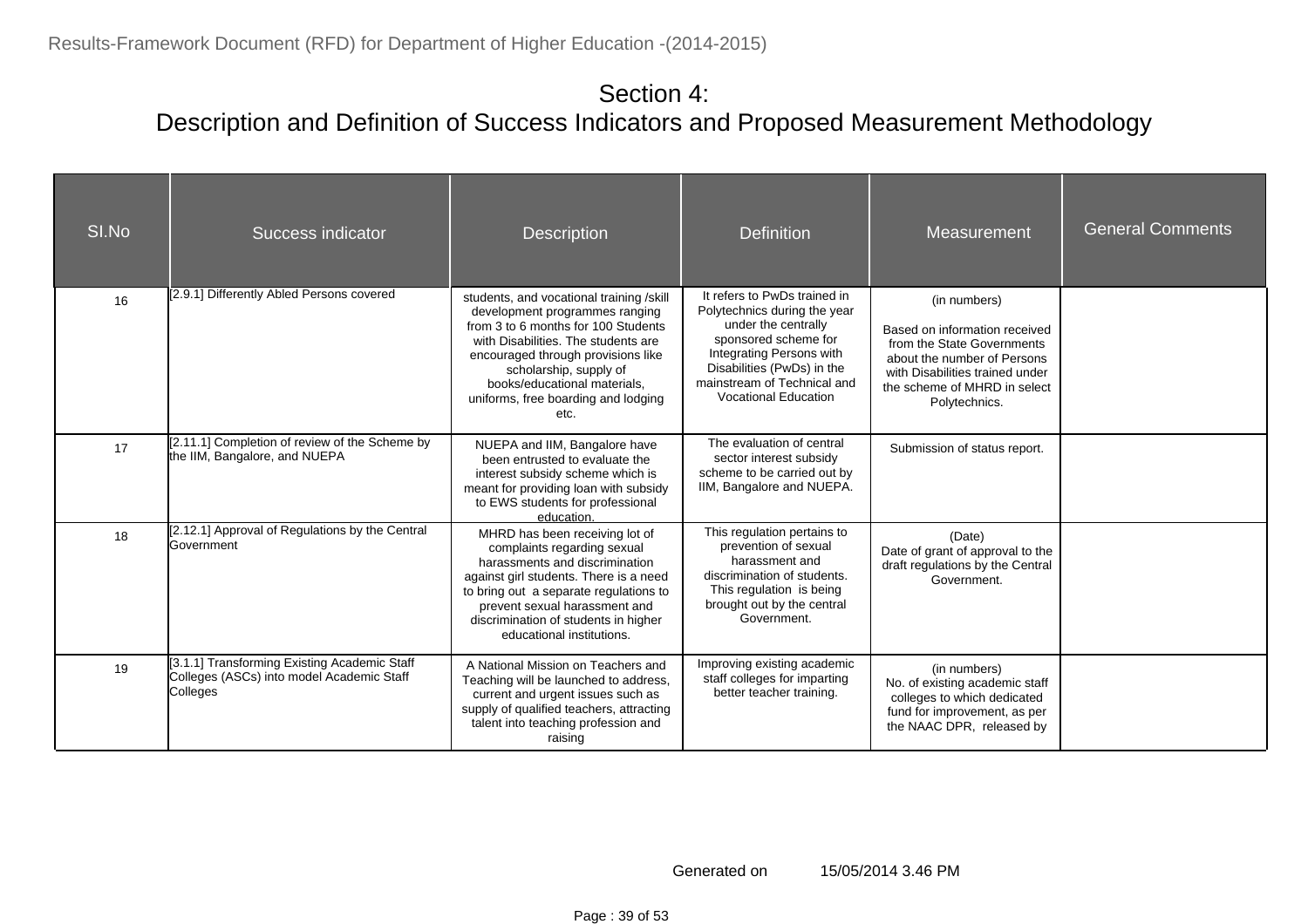| SI.No | Success indicator                                                                                     | <b>Description</b>                                                                                                                                                                                                                                                                                                                                                                                                                                                                                                                                                                                                                                                                                                                       | <b>Definition</b>                                                                                                       | Measurement                                                                                                                                             | <b>General Comments</b> |
|-------|-------------------------------------------------------------------------------------------------------|------------------------------------------------------------------------------------------------------------------------------------------------------------------------------------------------------------------------------------------------------------------------------------------------------------------------------------------------------------------------------------------------------------------------------------------------------------------------------------------------------------------------------------------------------------------------------------------------------------------------------------------------------------------------------------------------------------------------------------------|-------------------------------------------------------------------------------------------------------------------------|---------------------------------------------------------------------------------------------------------------------------------------------------------|-------------------------|
| 19    | [3.1.1] Transforming Existing Academic Staff<br>Colleges (ASCs) into model Academic Staff<br>Colleges | the quality of teaching in schools and<br>colleges. It is also envisaged that the<br>Teacher Mission would pursue long<br>term goal of building a strong<br>professional cadre of teachers by<br>setting performance standards and<br>creating top class institutional<br>facilities for innovative teaching and<br>professional development of<br>teachers. The Mission would focus in<br>a holistic manner dealing with the<br>whole sector of education without<br>fragmenting the programmes based<br>on levels and sectors as school,<br>higher, technical etc. It is considered<br>that programmes dealing with<br>teachers in all sectors and levels of<br>education should grow and function in<br>a mutually supportive manner. | Improving existing academic<br>staff colleges for imparting<br>better teacher training.                                 | the UGC during the reporting<br>period.                                                                                                                 |                         |
| 20    | [3.1.2] Setting up Schools of Education                                                               | The Schools of Education are<br>envisaged to include several<br>units/centers that would undertake in-<br>depth work in specific areas that have<br>remained neglected in areas of<br>elementary and secondary teacher<br>and school education. These include<br>concerted                                                                                                                                                                                                                                                                                                                                                                                                                                                               | The Schools of Education will<br>form the main backbone for<br>integrated teacher<br>development across all<br>sectors. | (in numbers)<br>Opening of School of<br>education in Central<br>Universities, selected State<br>Universities, and other Centers<br>of Higher Education. |                         |

Generated on 15/05/2014 3.46 PM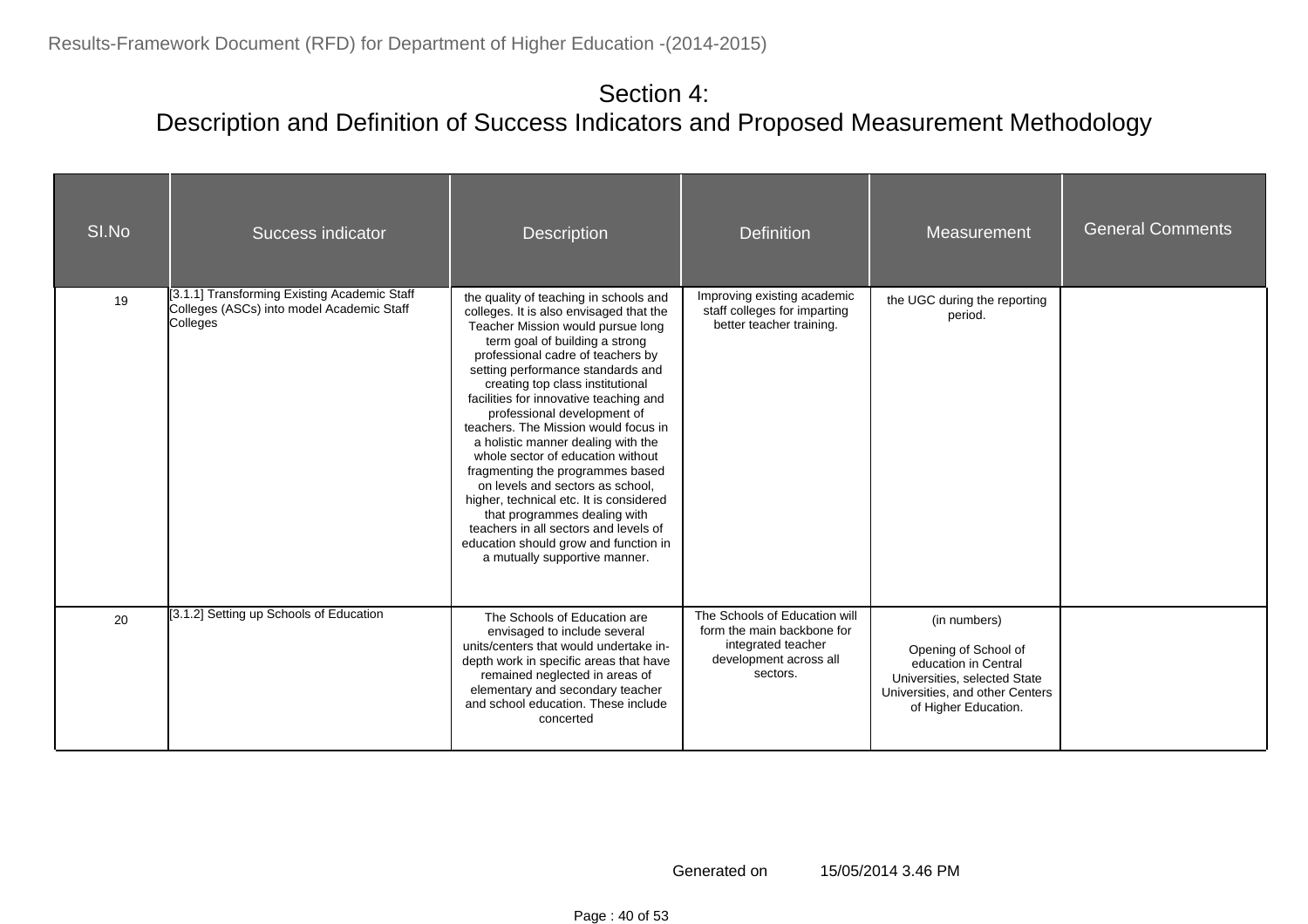| SI.No | Success indicator                       | <b>Description</b>                                                                                                                                                                                                                            | <b>Definition</b>                                                                                                                                                                                                               | Measurement                                                                                                                                             | <b>General Comments</b> |
|-------|-----------------------------------------|-----------------------------------------------------------------------------------------------------------------------------------------------------------------------------------------------------------------------------------------------|---------------------------------------------------------------------------------------------------------------------------------------------------------------------------------------------------------------------------------|---------------------------------------------------------------------------------------------------------------------------------------------------------|-------------------------|
| 20    | [3.1.2] Setting up Schools of Education | research and material development in<br>areas of Curriculum Studies.<br>Pedagogic Studies, Assessment and<br>Evaluation apart from the<br>responsibility of educating teachers<br>and teacher educators.                                      | The Schools of Education will<br>form the main backbone for<br>integrated teacher<br>development across all<br>sectors.                                                                                                         | (in numbers)<br>Opening of School of<br>education in Central<br>Universities, selected State<br>Universities, and other Centers<br>of Higher Education. |                         |
| 21    | [3.1.3] Faculty development             | Faculty development will include<br>various kinds of refresher courses<br>/training programmes, such as:<br>In service training<br>Continuous orientation/<br>refresher programmes<br>Summer/winter schools<br>Training through distance mode | <b>Faculty Development refers</b><br>to all forms of capacity<br>building and<br>training/retraining activities<br>aimed at quality improvement                                                                                 | (in numbers)<br>Number of Teachers attended<br>orientation, training, refresher<br>courses, summer & winter<br>schools                                  |                         |
| 22    | [3.1.4] Faculty development through ICT | Under NMEICT, using the A-View<br>software, several 14 day duration<br>teachers' empowerment programmes<br>have been conducted for batches of<br>1,000 teachers at a time by IIT<br>Bombay.                                                   | Empower teachers and<br>faculty through ICT and<br>technology enabled training.<br>This will help teachers/<br>faculty to integrate<br>technology in classroom<br>teaching and improve<br>pedagogy in distributed<br>classrooms | (in numbers)<br>Number of teachers who<br>attend such empowerment<br>programmes                                                                         |                         |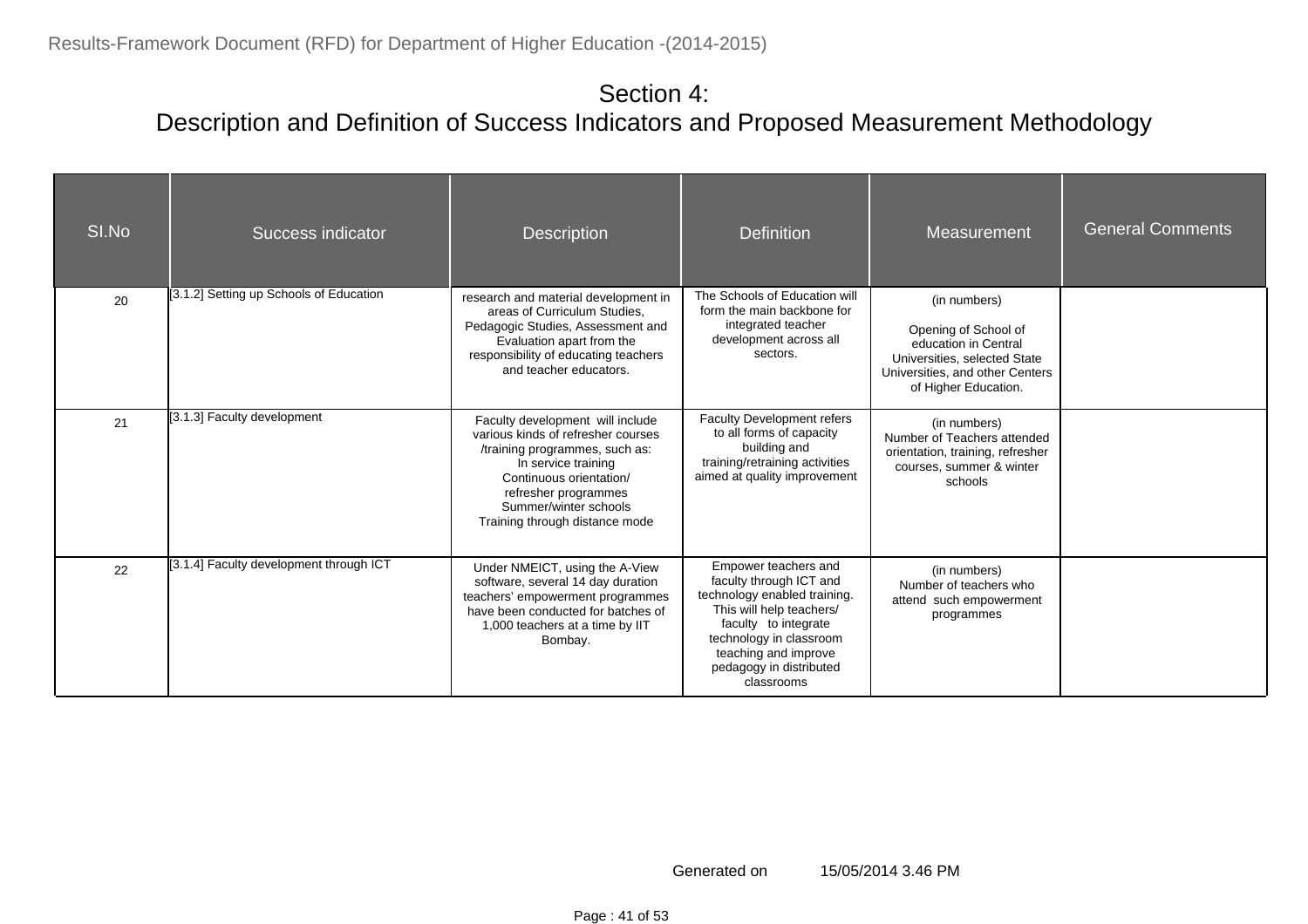| SI.No | Success indicator                                     | <b>Description</b>                                                                                                                                                                                                                                                                                                      | <b>Definition</b>                                                                                                                                                                                                                                                         | Measurement                                                                                                                                                                     | <b>General Comments</b> |
|-------|-------------------------------------------------------|-------------------------------------------------------------------------------------------------------------------------------------------------------------------------------------------------------------------------------------------------------------------------------------------------------------------------|---------------------------------------------------------------------------------------------------------------------------------------------------------------------------------------------------------------------------------------------------------------------------|---------------------------------------------------------------------------------------------------------------------------------------------------------------------------------|-------------------------|
| 23    | [3.1.5] Education Management Centres                  | Centres of Educational Management<br>will provide a post-graduate degree in<br>Education Management for heads of<br>DIETs, SCERTs and other in-service<br>practitioners. These courses can be<br>designed to include credit courses<br>across institutions with specializations<br>in curriculum and pedagogic studies. | Centres of Education<br>Management are aimed to<br>provide capacity building for<br>institutional heads of teacher<br>training institutions.                                                                                                                              | (in numbers)<br>Establish five Zonal Centres of<br><b>Educational Management.</b>                                                                                               |                         |
| 24    | [3.2.1] Conduct of Workshops                          | Workshops for training to<br>administrators of TEQIP institutions<br>are planned                                                                                                                                                                                                                                        | Capacity building to<br>strengthen institutional<br>management under Sub-<br>component 2.1 of TEQIP                                                                                                                                                                       | 25 workshop/ trainings will be<br>conducted by 7 IIMs (Indore,<br>Lucknow, Bangalore,<br>Kozhikode, Trichy, Raipur and<br>Udaipur)                                              |                         |
| 25    | [3.2.2] Performance Assessment of trained<br>teachers | Feedback is taken from the trained<br>teachers/ administrators on the basis<br>of parameters such as training on<br>procurement management, financial<br>management etc.                                                                                                                                                | Feedback is taken from<br>trained teachers/<br>administrators regarding the<br>training imparted                                                                                                                                                                          | 500 teachers/ administrators<br>are planned to be trained by 7<br><b>IIMs</b>                                                                                                   |                         |
| 26    | [3.3.1] Training of Translators                       | Translator to be trained by the NTM in<br>their institute under the supervision of<br>experts in the field of the translation<br>of and different Indian language.                                                                                                                                                      | To promote development of<br>Indian languages, one of the<br>goals of NTM is certification<br>and training of translators in<br>different areas and long term<br>goals is to establish<br>translation as a viable<br>profession and give rise to<br>translation industry. | (in numbers)<br>Monthly reporting by the<br>concerned institute on the<br>number of translator trained<br>leading to the achievement of<br>the number of translator<br>trained. |                         |

Generated on 15/05/2014 3.46 PM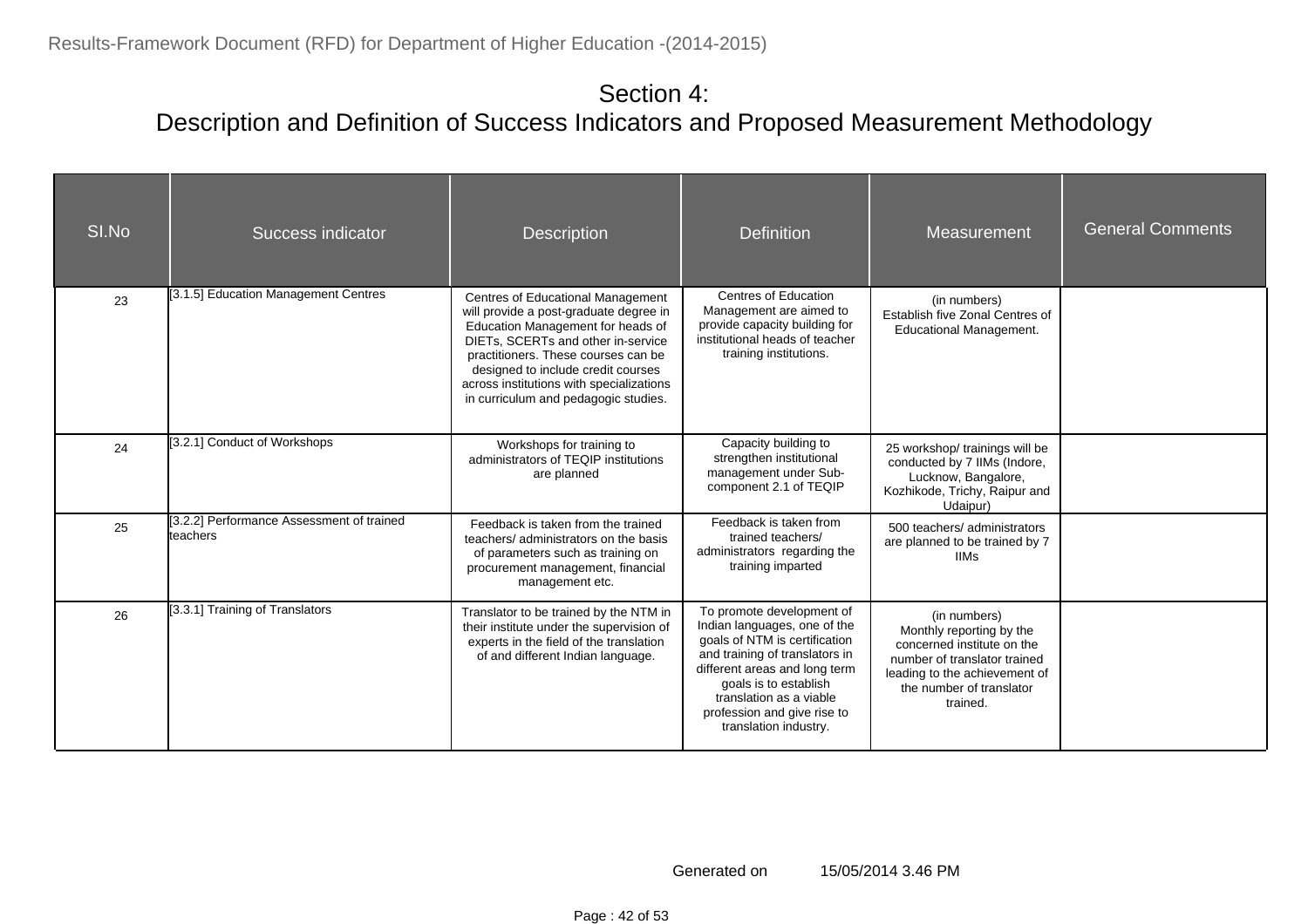| SI.No | Success indicator                                                                   | <b>Description</b>                                                                                                                                                                                                                                                                                                                               | <b>Definition</b>                                                                                                                                                                                                                                                         | Measurement                                                                                                                                                                     | <b>General Comments</b> |
|-------|-------------------------------------------------------------------------------------|--------------------------------------------------------------------------------------------------------------------------------------------------------------------------------------------------------------------------------------------------------------------------------------------------------------------------------------------------|---------------------------------------------------------------------------------------------------------------------------------------------------------------------------------------------------------------------------------------------------------------------------|---------------------------------------------------------------------------------------------------------------------------------------------------------------------------------|-------------------------|
| 26    | [3.3.1] Training of Translators                                                     | Translator to be trained by the NTM in<br>their institute under the supervision of<br>experts in the field of the translation<br>of and different Indian language.                                                                                                                                                                               | To promote development of<br>Indian languages, one of the<br>goals of NTM is certification<br>and training of translators in<br>different areas and long term<br>goals is to establish<br>translation as a viable<br>profession and give rise to<br>translation industry. | (in numbers)<br>Monthly reporting by the<br>concerned institute on the<br>number of translator trained<br>leading to the achievement of<br>the number of translator<br>trained. |                         |
| 27    | [3.4.1] Impact evaluation study for existing<br>schemes                             | A study will be instituted to determine<br>the impact of the scheme pertaining<br>to training of translators. It will<br>facilitate to ascertain the benefits of<br>the schemes and extent to which<br>objectives of scheme are fulfilled. It<br>will also provide future direction for<br>fine tuning the scheme to achieve<br>desired results. | It aims to evaluate the impact<br>of the scheme of training of<br>translators.                                                                                                                                                                                            | (date)<br>The Implementation of the<br>recommendations of the<br>evaluation study                                                                                               |                         |
| 28    | [3.4.2] Converting Central Institute of Indian<br>Languages into an autonomous body | To facilitate better administrative<br>functioning and faster decision<br>making, it is proposed that central<br>institute of Languages will be given<br>greater autonomy by converting them<br>into autonomous body.                                                                                                                            | To convert the central<br>institute of Indian Languages<br>into a autonomous<br>organization                                                                                                                                                                              | (date)<br>The approval of the Cabinet for<br>conversion of the institute in to<br>an autonomous organization.                                                                   |                         |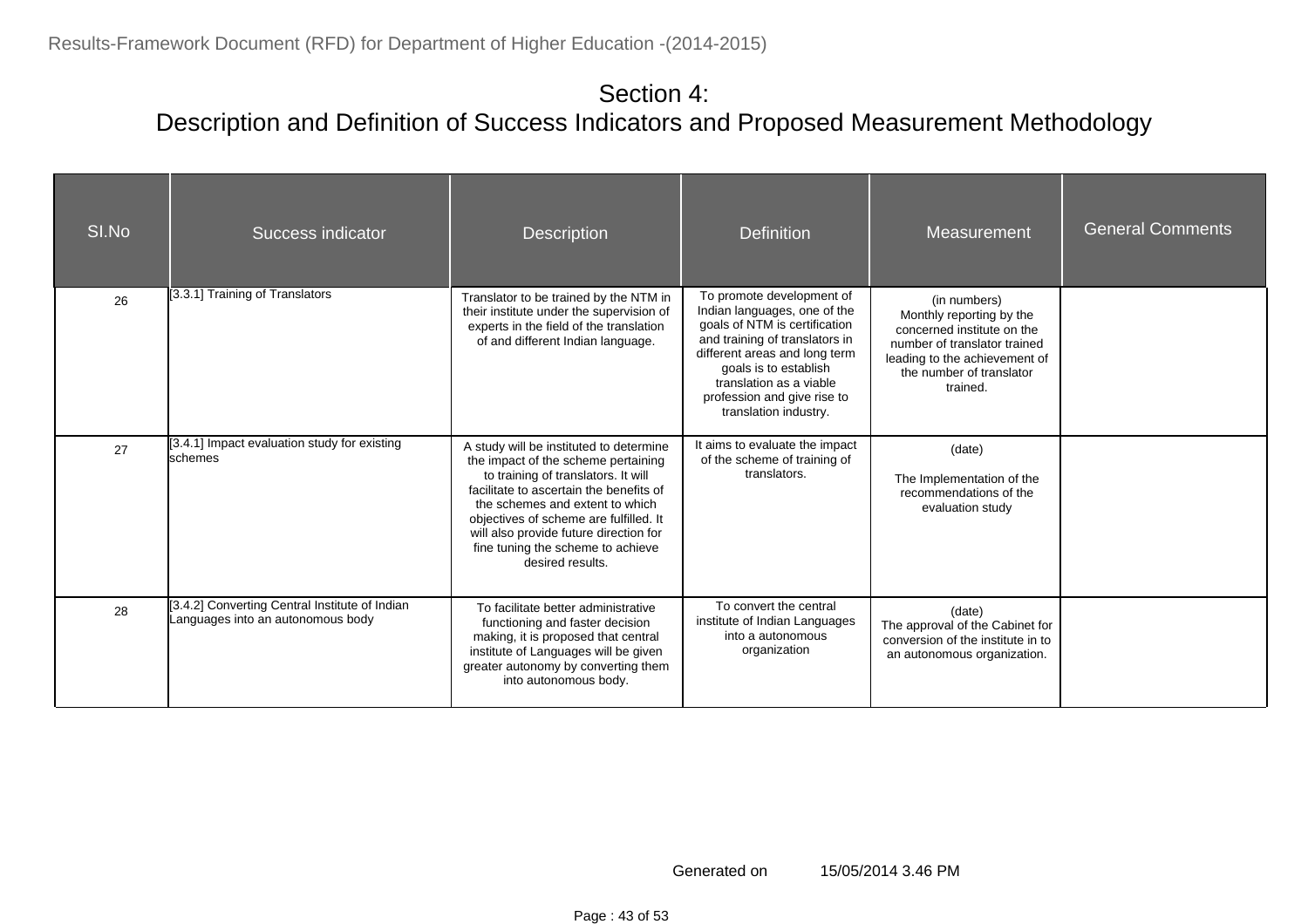| SI.No | Success indicator                                                                                 | <b>Description</b>                                                                                                                                                                                                                  | <b>Definition</b>                                                                                                                                               | <b>Measurement</b>                                                                                                                                                                                     | <b>General Comments</b> |
|-------|---------------------------------------------------------------------------------------------------|-------------------------------------------------------------------------------------------------------------------------------------------------------------------------------------------------------------------------------------|-----------------------------------------------------------------------------------------------------------------------------------------------------------------|--------------------------------------------------------------------------------------------------------------------------------------------------------------------------------------------------------|-------------------------|
| 29    | [3.5.1] CUs applying for accreditation                                                            | To sensitise the Central Universities<br>for accreditation, workshops are<br>being organized in collaboration with<br>NAAC. Accreditation will help in<br>improving the quality of the CUs                                          | CUs to be accredited as per<br>UGC regulations for<br>mandatory accreditation.                                                                                  | (in percent)<br>Number of eligible Central<br>Universities applying for<br>accreditation                                                                                                               |                         |
| 30    | [3.5.2] Opening of Regional offices of NAAC and<br><b>NBA</b>                                     | A proposal for establishing Regional<br>Center of NBA in view the<br>Government Policies to make the<br>Accreditation Mandatory. There is a<br>need for establishment of Regional<br>Offices/ Centres.                              | <b>These Regional Centres</b><br>will cater to the needs of<br>South, Eastern and Western<br>parts of the country<br>highlighting NBA's role and<br>activities. | One Centre already opened at<br>Visvesvaraya Technological<br>University Campus at<br>Bangalore.<br>On this pattern the other two<br>Regional Centres i.e. Kolkata<br>and Ahmedabad will be<br>opened. |                         |
| 31    | [3.5.3] According autonomy to NAAC                                                                | Making Structural changes and<br>restructuring of processes in NAAC to<br>keep it at an arm's length from the<br>Regulator to avoid conflict of interest<br>and enhance its capacity to undertake<br>assessment and accreditations. | NAAC to be provided<br>autonomy to avoid conflict of<br>interests with UGC                                                                                      | (Date)<br>Date of according approval to<br>amendments to MoA and<br>Rules of NAAC by the UGC.                                                                                                          |                         |
| 32    | [3.6.1] Utilization of connectivity(Average<br>bandwidth utilization in Mbps by the Universities) | Under NMEICT. Universities and<br>Colleges have been provided internet<br>connectivity, which facilitate them to<br>be networked.                                                                                                   | This defines the quantum of<br>bandwidth utilization of the<br>internet connectivity provided<br>to Universities.                                               | (in Mbps)<br>Measurement provided by<br><b>BSNL</b>                                                                                                                                                    |                         |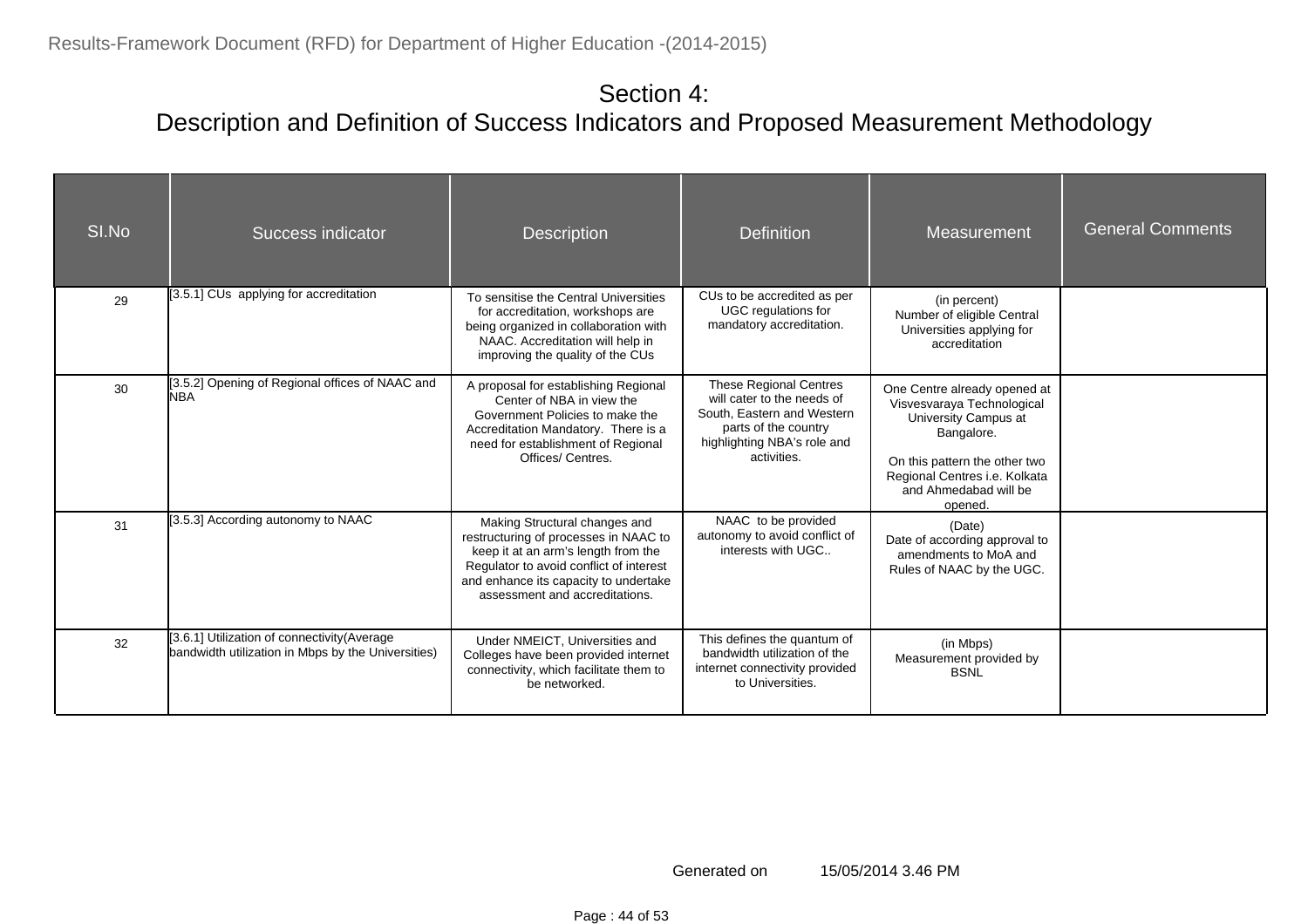| SI.No | Success indicator                                                      | <b>Description</b>                                                                                                                                                                                                                                                                                             | <b>Definition</b>                                                                                                                                                                                                                                                                                                                                                                                                       | Measurement                                                          | <b>General Comments</b> |
|-------|------------------------------------------------------------------------|----------------------------------------------------------------------------------------------------------------------------------------------------------------------------------------------------------------------------------------------------------------------------------------------------------------|-------------------------------------------------------------------------------------------------------------------------------------------------------------------------------------------------------------------------------------------------------------------------------------------------------------------------------------------------------------------------------------------------------------------------|----------------------------------------------------------------------|-------------------------|
| 33    | [3.7.1] Completion of pilot testing                                    | The framework from UGC will achieve<br>the objective of using norms and<br>entitlements instead of demand and<br>inspection based grants disbursal.<br>This will ensure an objective method<br>of grant disbursal with lesser scope of<br>discretion and linked to outcome<br>related to quality of education. | Issuance of norms based<br>funding framework instead of<br>the present demand and<br>inspection based framework.                                                                                                                                                                                                                                                                                                        | (Date)<br>Date of UGC meeting granting<br>approval to the framework. |                         |
| 34    | [3.8.1] Notification of regulation relating to Private<br>Universities | The activity will be undertaken<br>through UGC and the success<br>indicator is issue of Regulations by<br>UGC relating to Private Universities.                                                                                                                                                                | The proposed new<br>Regulations will be notified in<br>supersession of the<br>regulations made in 2003.<br>The Regulations elaborate<br>specific & detailed conditions<br>for setting up Private<br>Universities, their off-campus<br>centre (s), off-shore campus<br>centre (s) & provisions for<br>inspection of Universities in<br>order to maintain the<br>standard of higher education<br>in Private Universities. | (Date)<br>The issue of notification by<br>UGC.                       |                         |

Generated on 15/05/2014 3.46 PM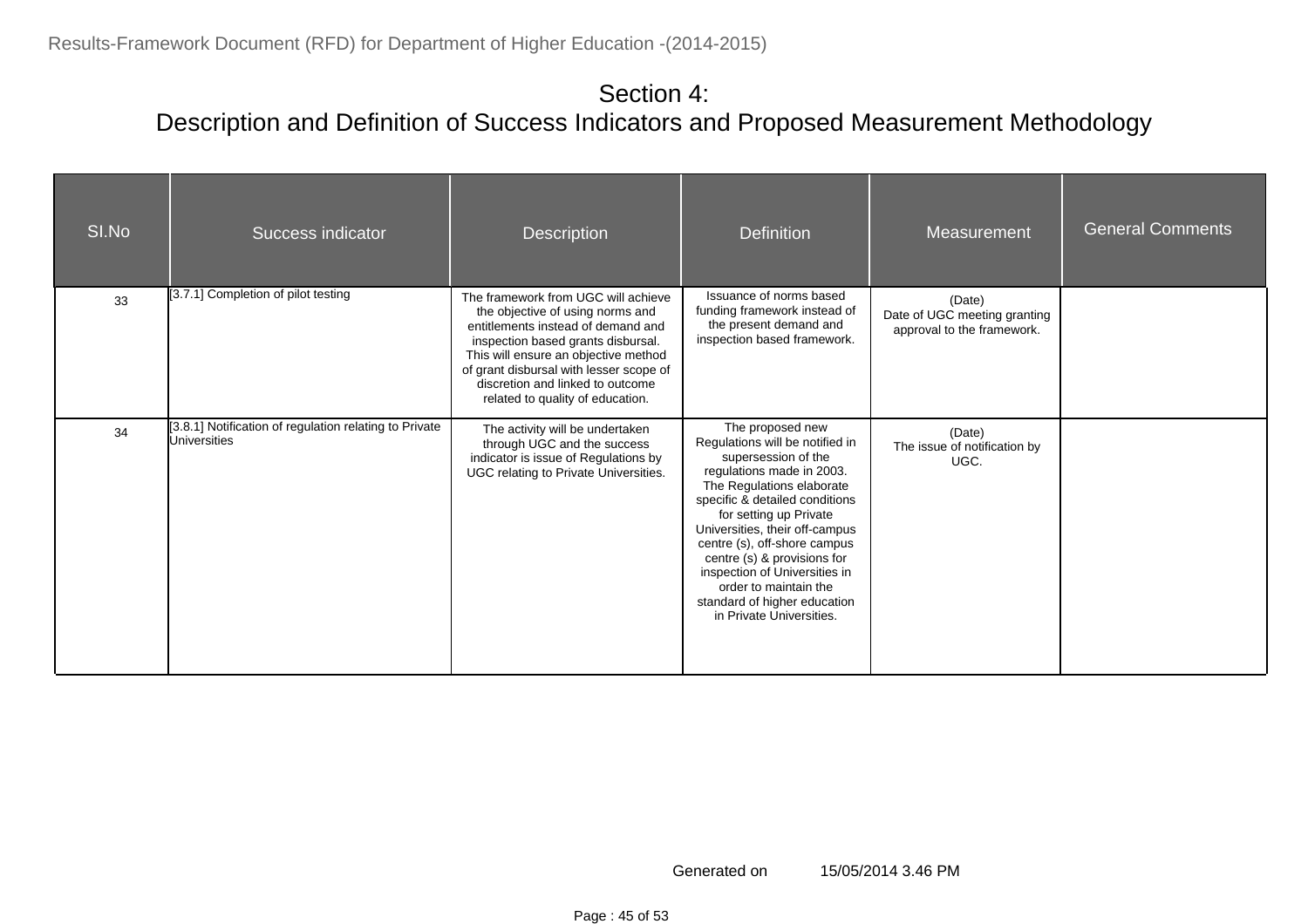| SI.No | Success indicator                                        | Description                                                                                                                                                                                                                                                                                                                                                                                                                                                                             | <b>Definition</b>                                                                                                                                                                                                                              | Measurement                                                                       | <b>General Comments</b> |
|-------|----------------------------------------------------------|-----------------------------------------------------------------------------------------------------------------------------------------------------------------------------------------------------------------------------------------------------------------------------------------------------------------------------------------------------------------------------------------------------------------------------------------------------------------------------------------|------------------------------------------------------------------------------------------------------------------------------------------------------------------------------------------------------------------------------------------------|-----------------------------------------------------------------------------------|-------------------------|
| 35    | [3.9.1] Notification of Deemed University<br>regulations | Regulations to replace the guidelines<br>on Deemed to be Universities for<br>regulating in an orderly manner, the<br>process of declaration of institution as<br>deemed to be Universities and<br>preventing institutions of dubious<br>quality from being so declared have<br>been brought out to maintain quality<br>of higher education imparted by<br>institutions deemed to be Universities<br>deemed to be consistent with the of<br>ideals of the concept of a University.       | The amendments to Deemed<br>Universities Regulations,<br>2010 was proposed in view<br>of the discrepancies in the<br>provisions of the earlier<br>Regulations, 2010. The<br>Commission has framed the<br>new Regulations<br>(Amendment), 2014. | (Date)<br>The issue of notification by<br>UGC.                                    |                         |
| 36    | [3.10.1] Implementation of report on AIU                 | The One Man Committee submitted<br>its report on the AIU Certain<br>recommendations were made.<br>Government has accepted the report,<br>and in order to take forward the<br>recommendations, a Committee has<br>been constituted which shall look into<br>the governance structure,<br>modification of MoA, staff structure,<br>irregularities to appointments,<br>financial status of the AIU and audit<br>observations, revamping of research<br>division, issues of equivalence etc | The recommendations<br>contained in the Report of the<br>Committee to review<br>Association of Indian<br>Universities will be<br>implemented                                                                                                   | (Date)<br>Approval of the report of the<br>Committee and<br>Issuing of guidelines |                         |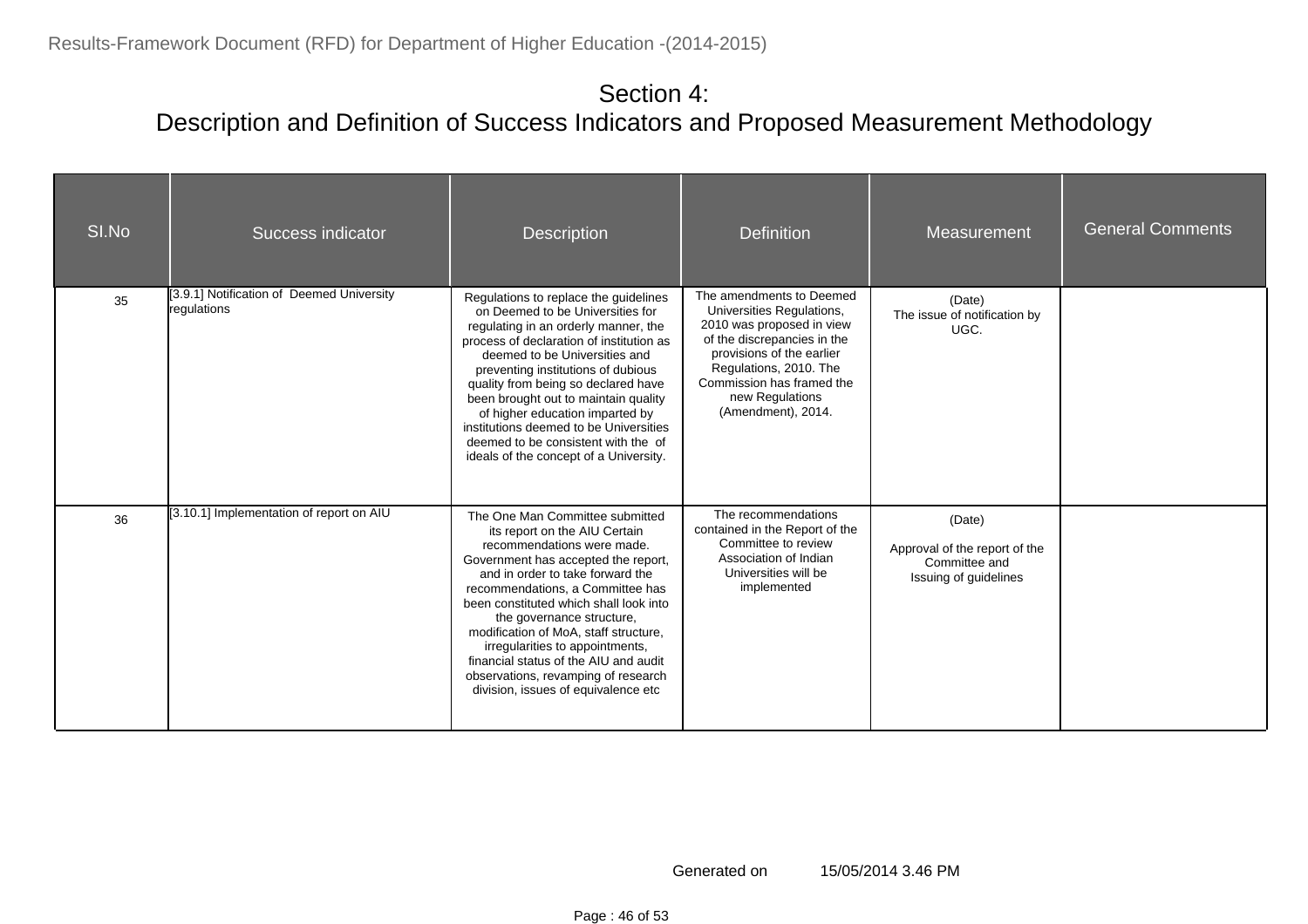| SI.No | Success indicator                                                 | <b>Description</b>                                                                                                                                                                                                                                                                                                                            | <b>Definition</b>                                                                                                                                             | Measurement                                                                                                            | <b>General Comments</b> |
|-------|-------------------------------------------------------------------|-----------------------------------------------------------------------------------------------------------------------------------------------------------------------------------------------------------------------------------------------------------------------------------------------------------------------------------------------|---------------------------------------------------------------------------------------------------------------------------------------------------------------|------------------------------------------------------------------------------------------------------------------------|-------------------------|
| 37    | [3.11.1] Publications in Peer Reviewed Journals                   | Encouraging faculty and students for<br>Publications in Peer reviewed<br>Journals. Strengthening IPR<br>education to encourage creation of<br>IPR, filing of patent applications,<br>creation of IPR Centres.                                                                                                                                 | Review of a journal by peers<br>to determine suitability of<br>journal for publication.                                                                       | (Numbers)<br>Based on the data received<br>from NITs, IITs, IISERs and<br><b>IISc</b>                                  |                         |
| 38    | [3.11.2] Filing of Patent applications and patents.               | Encouraging faculty and students for<br>Publications in Peer reviewed<br>Journals. Strengthening IPR<br>education to encourage creation of<br>IPR, filing of patent applications,<br>creation of IPR Centres.                                                                                                                                 | A licence conferring a sole<br>right or title for a set period.                                                                                               | (Numbers)<br>Based on the data received<br>from NITs, IITs, IISERs and<br><b>IISc</b>                                  |                         |
| 39    | [3.12.1] Selection of new universities                            | To achieve excellence in teaching<br>and research and for holistic<br>development, the UGC has been<br>assisting universities which are<br>identified and granted the status of<br>university with potential for<br>excellence. Further selections under<br>the scheme will extend the reach of<br>UGC's assistance for quality<br>assurance. | Selection of universities by<br>the UGC for coverage under<br>its scheme of Universities<br>with Potential for<br>Excellence/Universities with<br>Excellence. | (Numbers)<br><b>Number of Universities</b><br>selected by the UGC during<br>the reporting period under this<br>scheme. |                         |
| 40    | [3.13.1] Notification of Regulations by the Central<br>Government | Based on recommendations reforms<br>of Madhav Menon Committee, these<br>are being brought out Open Distance<br>Learning.                                                                                                                                                                                                                      | ODL regulations would be a<br>set of rules for maintenance<br>of standards of ODL<br>education.                                                               | Adherence to these regulations<br>will ensure quality.                                                                 |                         |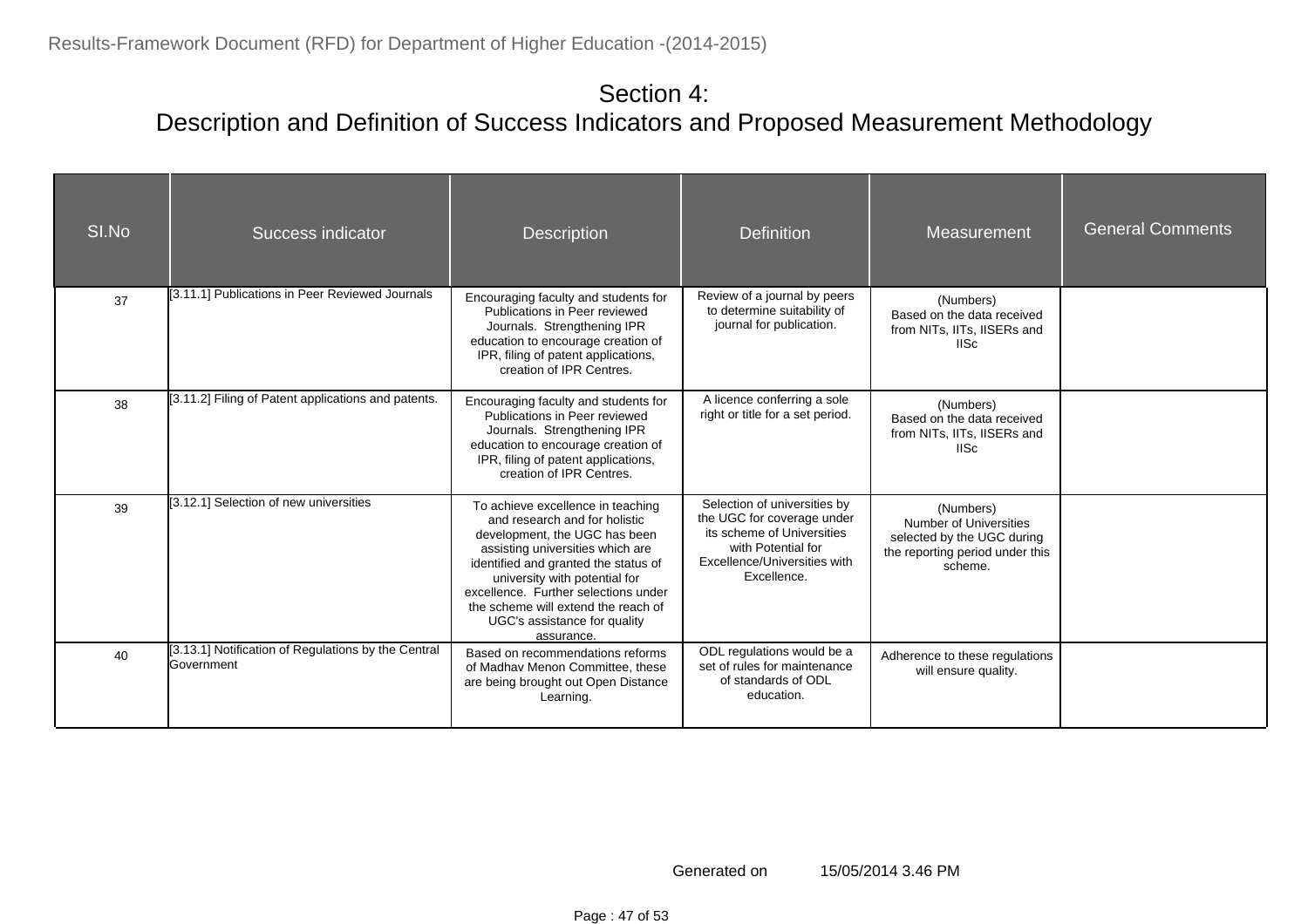| SI.No | Success indicator                                                     | <b>Description</b>                                                                                                                                                                                                                                                                    | <b>Definition</b>                                                                                                                               | Measurement                                                                      | <b>General Comments</b> |
|-------|-----------------------------------------------------------------------|---------------------------------------------------------------------------------------------------------------------------------------------------------------------------------------------------------------------------------------------------------------------------------------|-------------------------------------------------------------------------------------------------------------------------------------------------|----------------------------------------------------------------------------------|-------------------------|
| 41    | [4.1.1] Identification<br>of Centers with Potential for Innovation    | A greater emphasis of Research and<br>Innovation within our existing higher<br>educational institutional by setting up<br>cluster innovations center,<br><b>Technology Development Centres</b><br>encouraging inter-disciplinary<br>Research and Focus on Social<br>Science Research. | These are Centres which<br>promote research &<br>innovations                                                                                    | (Numbers)<br>Development of centres                                              |                         |
| 42    | [4.2.1] Establishment of Centres                                      | To establish 20 Design Innovation<br>Centres (DICs) to provide Design<br>Education and Innovation in<br>processes, products and systems.<br>To establish National Design<br>Innovation Network (NDIN)<br>To establish Open Design School<br>(ODS)                                     | Design Innovation Centres<br>aim to create an eco-system<br>for innovation Design<br>Education in the country.                                  | (Numbers)<br>Release of funds for<br>establishment of DICs in the<br>institutes. |                         |
| 43    | [5.1.1] Meeting of the Council for Industry<br>Academia collaboration | Meetings of the Council for Industry<br>Academia collaboration will be held.                                                                                                                                                                                                          | It aims to Council for better<br>interaction of industry &<br>academia                                                                          | Quarterly meetings are<br>proposed                                               |                         |
| 44    | [5.2.1] Completion of automation                                      | An application will be developed to<br>computerize all the processes<br>involved for registration of<br><b>International Standard Book Numbers</b><br>(ISBN). Online Applications and<br>allotment of                                                                                 | To facilitate online<br>registration of ISBN by the<br>stakeholders, online<br>allotment of ISBN and<br>management of publishers' /<br>authors' | (Date)                                                                           |                         |

Generated on 15/05/2014 3.46 PM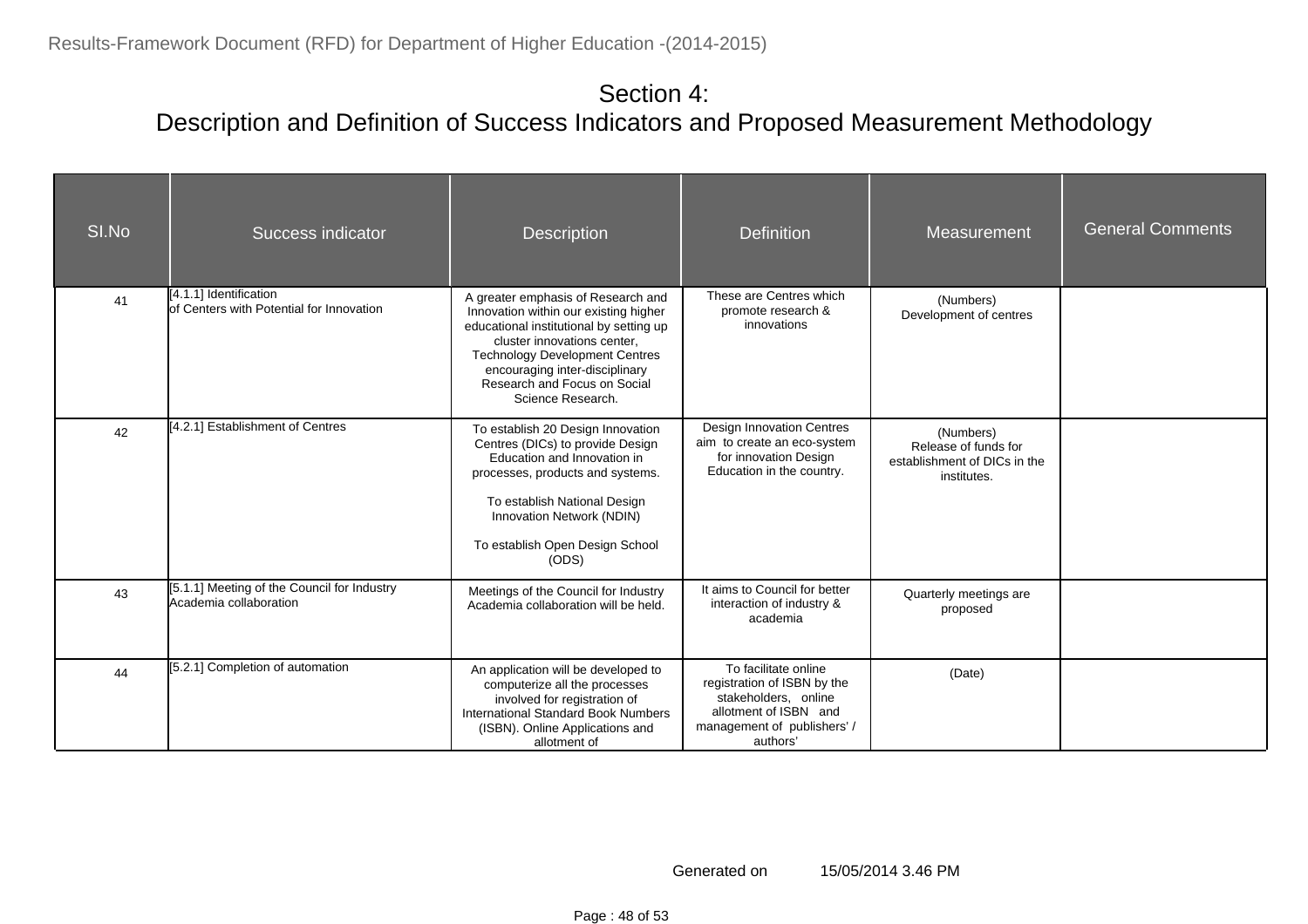| SI.No | Success indicator                                                      | <b>Description</b>                                                                                                                                            | <b>Definition</b>                                                                                                                          | <b>Measurement</b>                                                 | <b>General Comments</b>                                                                |
|-------|------------------------------------------------------------------------|---------------------------------------------------------------------------------------------------------------------------------------------------------------|--------------------------------------------------------------------------------------------------------------------------------------------|--------------------------------------------------------------------|----------------------------------------------------------------------------------------|
| 44    | [5.2.1] Completion of automation                                       | numbers will be fully automated.                                                                                                                              | data by ISBN Office.                                                                                                                       | (Date)                                                             |                                                                                        |
| 45    | [5.3.1] Completion of digitalization of records in<br>copyright office | Digitization of old extracts from<br>Register of Copyrights (1.00 lakh<br>documents) in Copyright Office will be<br>completed.                                | Creation of Metadata of old<br>extracts from Register of<br>Copyrights (ROC) and<br>retrieval of data through<br>advance search procedure. | (Date)                                                             |                                                                                        |
| 46    | [5.4.1] Operationalizing UGC schemes through<br>web-based applications | UGC Schemes through web based<br>applications would be<br>Operationalized.                                                                                    | Online applications for all<br>UGC schemes along with<br>online display of receipt and<br>disposal status.                                 | (Date)<br>Operationalization of the web<br>applications on the UGC | The Portal will also help in speedy<br>communication between this<br>Ministry and CUs. |
| 47    | [5.5.1] Launch of the portal                                           | Portals for Central Universities will be<br>launched.                                                                                                         |                                                                                                                                            |                                                                    |                                                                                        |
| 48    | [5.6.1] Holding of orientation workshops.                              | None of CUs feature among top 200<br>institutions of higher education<br>globally. Hence, leadership of CUs<br>will be oriented to achieve better<br>ranking. | To orient Central Universities<br>towards improving their<br>ranking                                                                       | Holding no. of workshops.                                          |                                                                                        |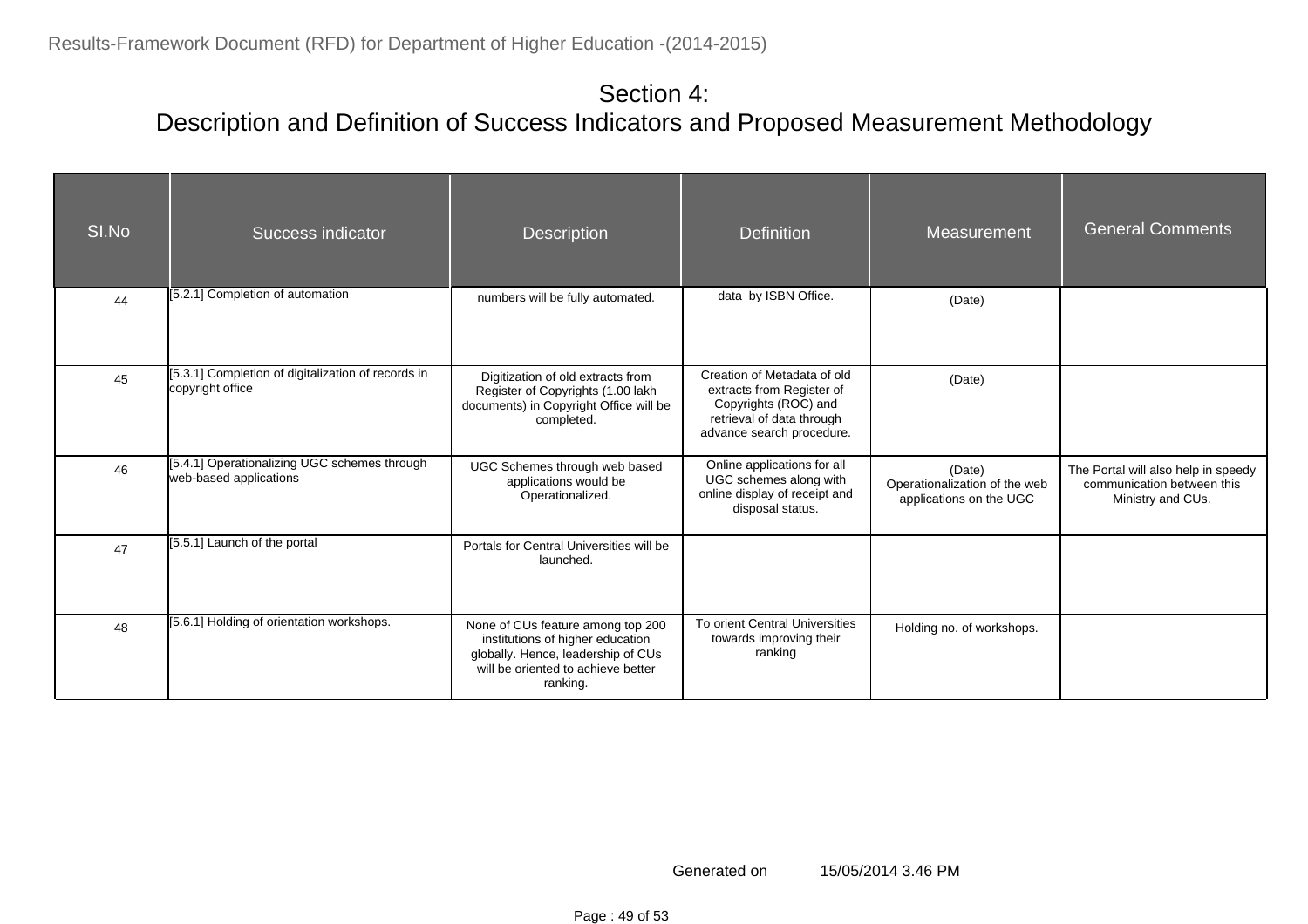| SI.No | Success indicator                                                                              | Description                                                                                                                                                                                                                                                                                          | <b>Definition</b>                                                                                                                                                                                                                                                                                                                                                                                                                                                                                                                                                                                                     | Measurement                                        | <b>General Comments</b>                                                  |
|-------|------------------------------------------------------------------------------------------------|------------------------------------------------------------------------------------------------------------------------------------------------------------------------------------------------------------------------------------------------------------------------------------------------------|-----------------------------------------------------------------------------------------------------------------------------------------------------------------------------------------------------------------------------------------------------------------------------------------------------------------------------------------------------------------------------------------------------------------------------------------------------------------------------------------------------------------------------------------------------------------------------------------------------------------------|----------------------------------------------------|--------------------------------------------------------------------------|
| 49    | [5.7.1] Release of Statistics of Higher and<br>Technical Education for 2012-13 based on AISHE. | Publication indicating various<br>statistics on Higher & Technical<br>Education Data is being collected<br>from Higher Educational institutions in<br>the country in prescribed proforma.<br>Thereafter it is complied and<br>indicators are calculated for releasing<br>in the form of publication. | Higher Education is defined<br>as the education, which is<br>obtained after completing 12<br>years of schooling or<br>equivalent and is of the<br>duration of at least nine<br>months(full time) or after<br>completing 10 years of<br>schooling and is of the<br>duration of at least 3 years.<br>The education may be of the<br>nature of General,<br>Vocational, Professional or<br>Technical education .Data<br>are collected on Basic detail.<br>Programme detail, Teaching<br>& Non-Teaching Staff,<br>Student Enrolment, Out-turn,<br>Financial Information,<br>Scholarship, Accreditation,<br>Infrastructure. | (date)<br>Releasing in the form of<br>publication. | Required for research, policy<br>making and international<br>comparison. |
| 50    | [5.7.2] Release of "Education at a Glance 2014"                                                | <b>Publication contains various Statistics</b><br>on education and related sectors.                                                                                                                                                                                                                  | It is a pocket book<br>compilation of the published<br>data on education sector.                                                                                                                                                                                                                                                                                                                                                                                                                                                                                                                                      | (Date)<br>Release of pocket book.                  | Required for ready reference                                             |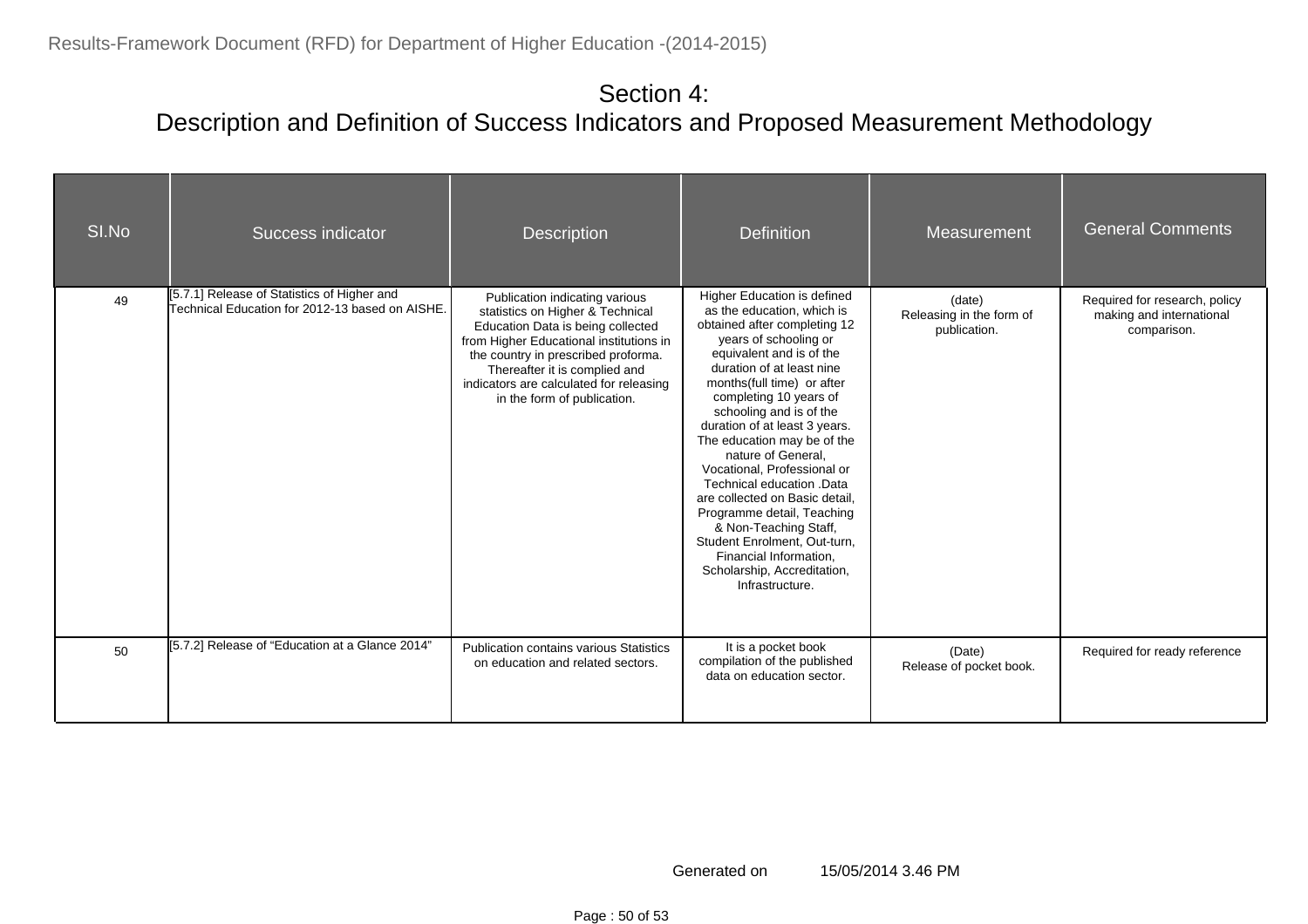| SI.No | <b>Success indicator</b>                               | <b>Description</b>                                                                         | <b>Definition</b>                                                                                                                                                                                                                                                                                                    | <b>Measurement</b>                                                                                        | <b>General Comments</b> |
|-------|--------------------------------------------------------|--------------------------------------------------------------------------------------------|----------------------------------------------------------------------------------------------------------------------------------------------------------------------------------------------------------------------------------------------------------------------------------------------------------------------|-----------------------------------------------------------------------------------------------------------|-------------------------|
| 51    | [6.2.1] Visit of first batch of international students | First Batch of international students to<br>be completed.                                  | The first batch of foreign<br>students will take up a short<br>term programme of 4-6<br>weeks in select Indian<br>Universities. The aim of the<br>Connect to India Programme<br>is to familiarize these<br>international students with<br>the Indian Culture, Economy,<br>History, Polity and<br>contemporary India. | (Date)<br>Initiation of the programme in<br><b>Indian Universities</b>                                    |                         |
| 52    | [6.3.1] Joint Research programmes funded               | Proposals relating to Joint Research<br>Programmes with seven countries to<br>be approved. | Jointly developed Research<br>Project between the<br>Universities/Institutes of India<br>and the respective Institutes<br>from the above countries will<br>be jointly assessed and<br>financed. The countries<br>identified are US, UK,<br>Australia, New Zealand,<br>Israel, Germany and Norway                     | (Numbers)<br>Approvals of Joint Research<br>Projects between Indian and<br>respective Foreign University. |                         |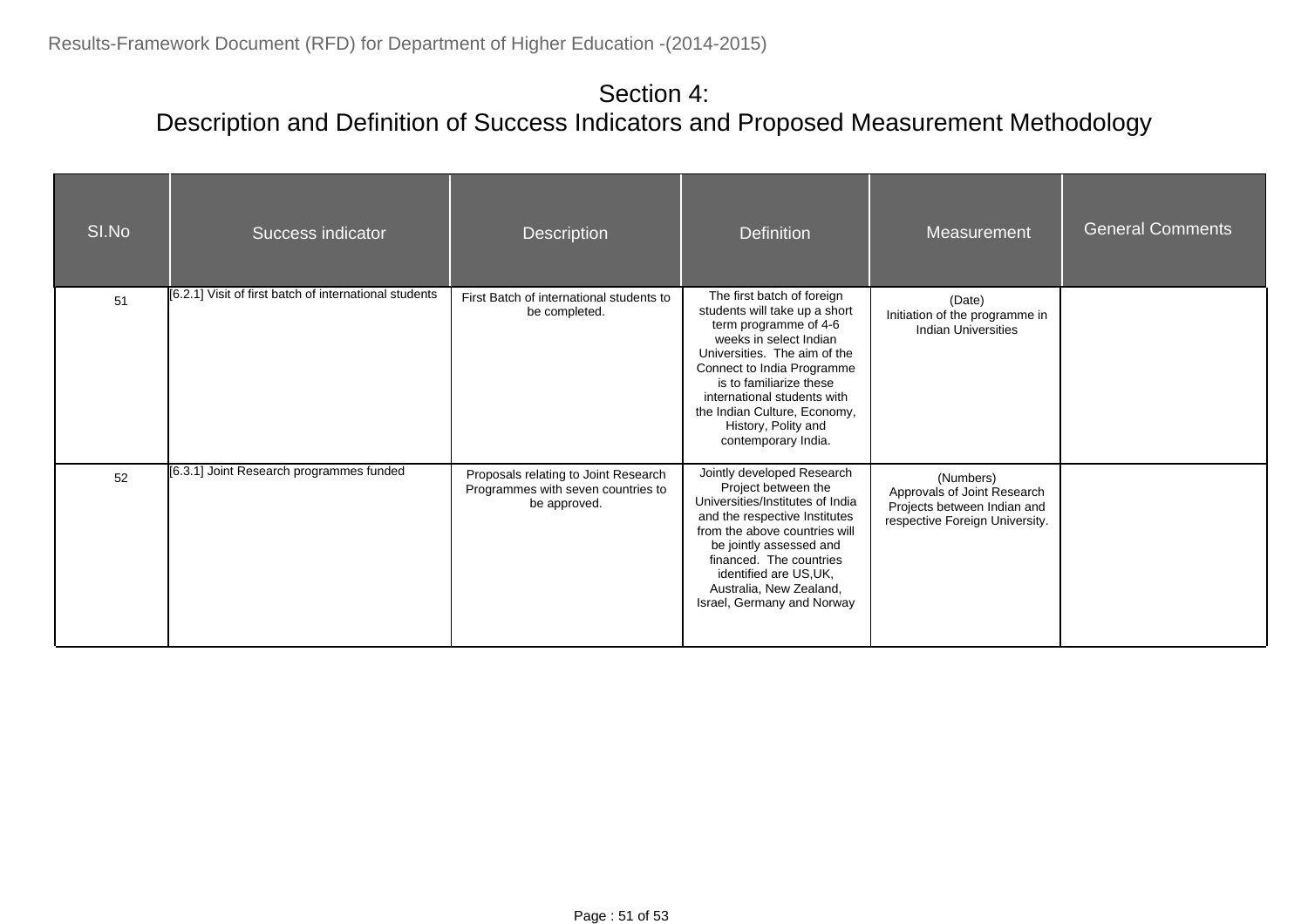#### Section 5 : Specific Performance Requirements from other Departments

| Location<br>Type      | <b>State</b> | <b>Organisation Type</b> | Organisation Name                   | <b>Relevant Success</b><br>Indicator                                                                       | What is your<br>requirement from<br>this organisation                                        | Justification for this<br>requirement                                                                       | Please quantify your<br>requirement from<br>this Organisation                                | What happens if<br>your requirement is<br>not met.                    |
|-----------------------|--------------|--------------------------|-------------------------------------|------------------------------------------------------------------------------------------------------------|----------------------------------------------------------------------------------------------|-------------------------------------------------------------------------------------------------------------|----------------------------------------------------------------------------------------------|-----------------------------------------------------------------------|
| Central<br>Government |              | Departments              | Department of<br>Telecommunications | [3.6.1] Utilization of<br>connectivity(Average<br>bandwidth utilization in<br>Mbps by the<br>Universities) | Timely internet<br>connectivity and<br>uninterrupted<br>connectivity of internet<br>circuits | Utilization of bandwidth by<br>university is solely dependent<br>on provision and uptime of<br>connectivity | Connectivity and uptime of<br>internet connections is<br>provided by PSUs of DoT             | It is impossible to meet the<br>target without the support<br>of DoT. |
| State<br>Government   | All States   | others                   | <b>Others</b>                       | [1.1.1] Appraisal of<br>State Higher<br><b>Educational Plan</b><br>(SHEP) by Technical<br>Support Group    | Preparedness of the<br>state government with<br>regard to state higher<br>education plan     | It is a mandatory pre requisite<br>for getting funds under the<br>scheme                                    | The scheme can not be<br>implemented unless state<br>submits SHEP, hence fully<br>dependent. | Scheme would not be<br>implemented.                                   |